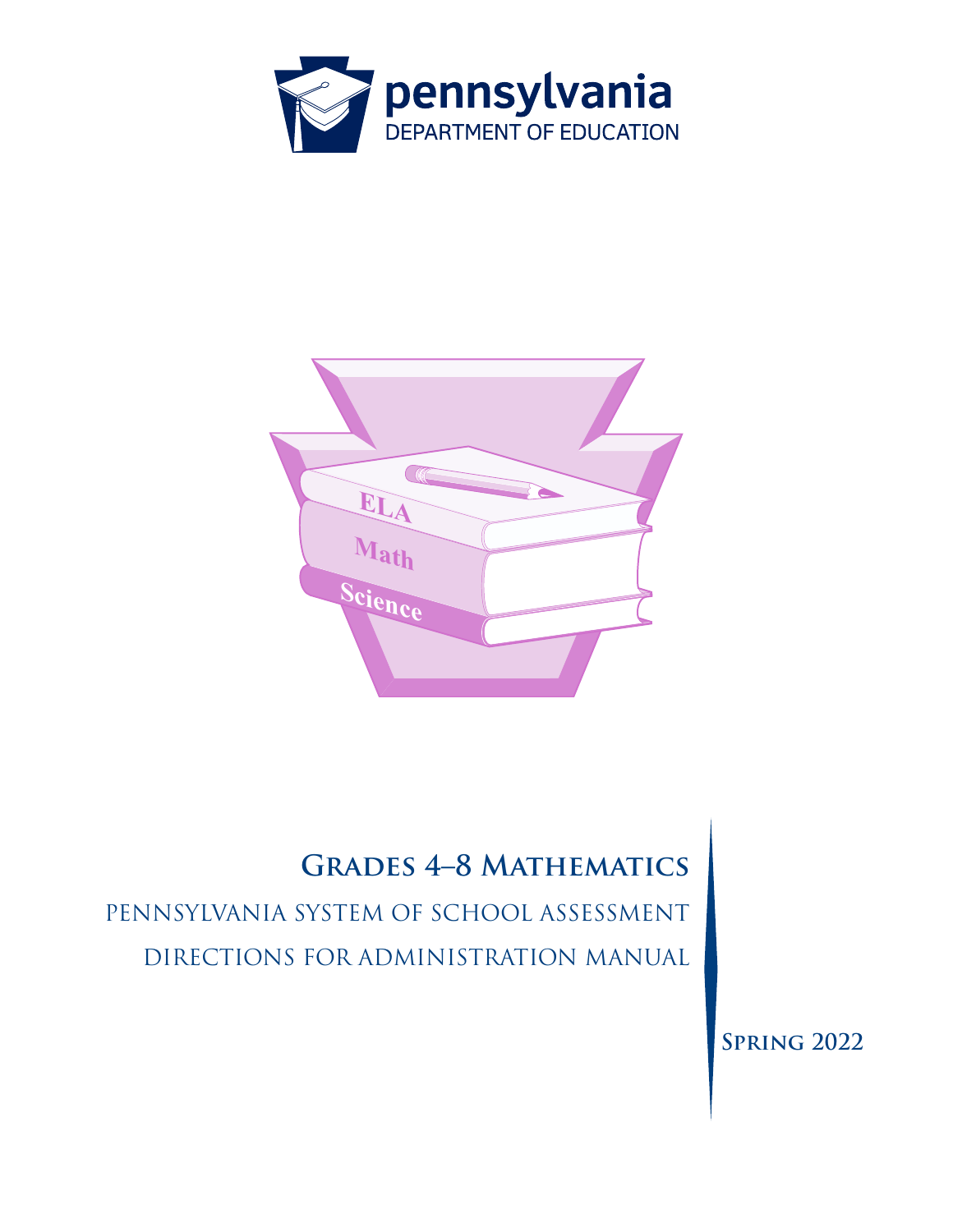## **PSSA Mathematics**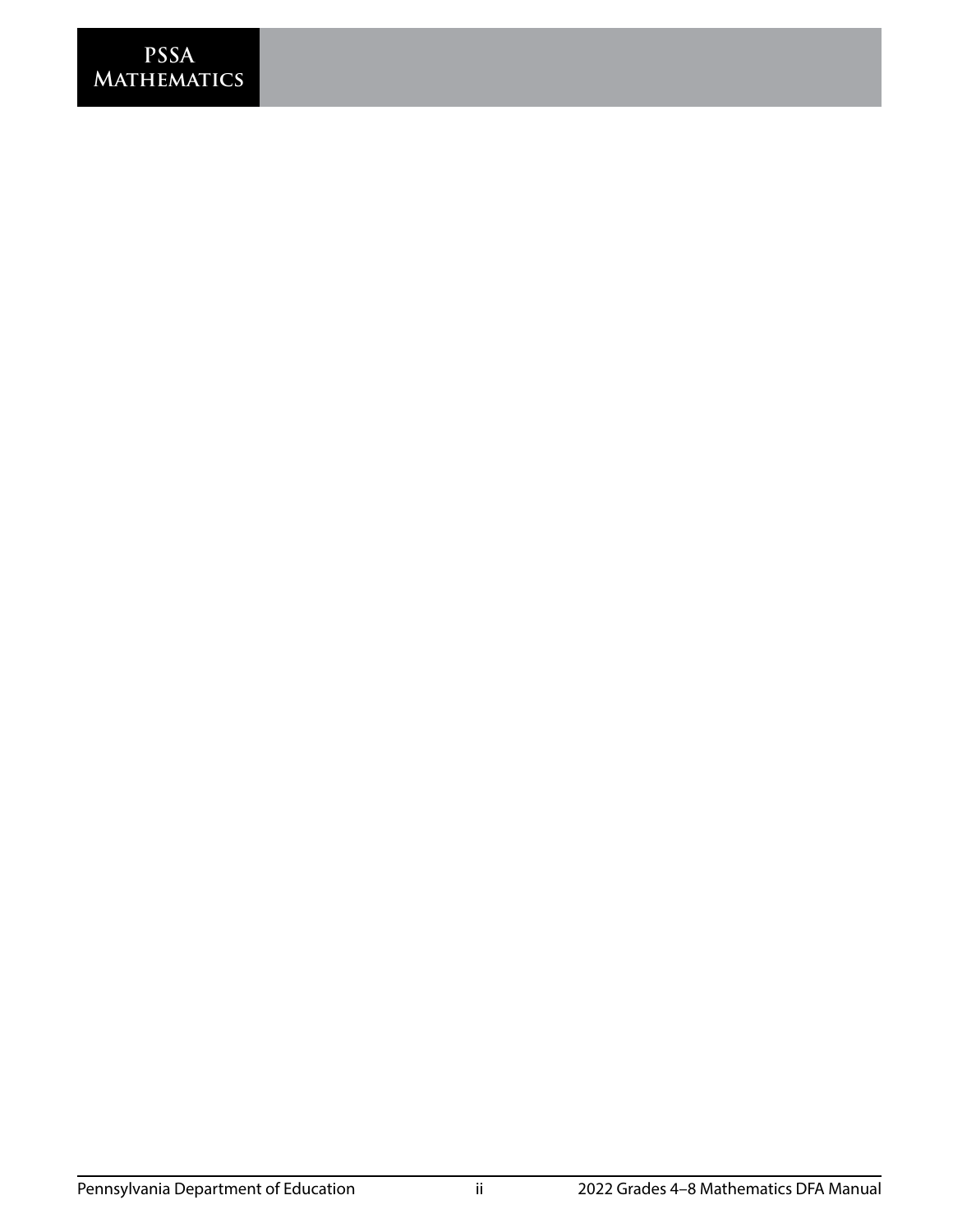## **MATHEMATICS** TABLE OF CONTENTS

**PSSA**

|    |                                                                   | 1              |
|----|-------------------------------------------------------------------|----------------|
|    |                                                                   | $\overline{2}$ |
|    |                                                                   | 4              |
|    |                                                                   | $\overline{4}$ |
| В. | Follow the Exam Schedule Set by the School Assessment Coordinator | $\overline{4}$ |
|    |                                                                   | 5              |
| D. |                                                                   | 6              |
| Е. |                                                                   | 8              |
| F. |                                                                   | 8              |
| G. |                                                                   | 9              |
| Н. |                                                                   | 10             |
|    |                                                                   | 10             |
|    |                                                                   | 10             |
| Κ. |                                                                   | 11             |
|    |                                                                   | 11             |
|    |                                                                   | 12             |
|    |                                                                   | 13             |
|    | PART III: DIRECTIONS FOR ADMINISTERING THE ASSESSMENT             | 14             |
|    |                                                                   | 14             |
| В. | Reviewing Barcode (District/School or Student Precode) Labels     | 15             |
|    |                                                                   | 16             |
| D. |                                                                   | 21             |
|    |                                                                   | 26             |
|    |                                                                   | 26             |
| B. |                                                                   | 26             |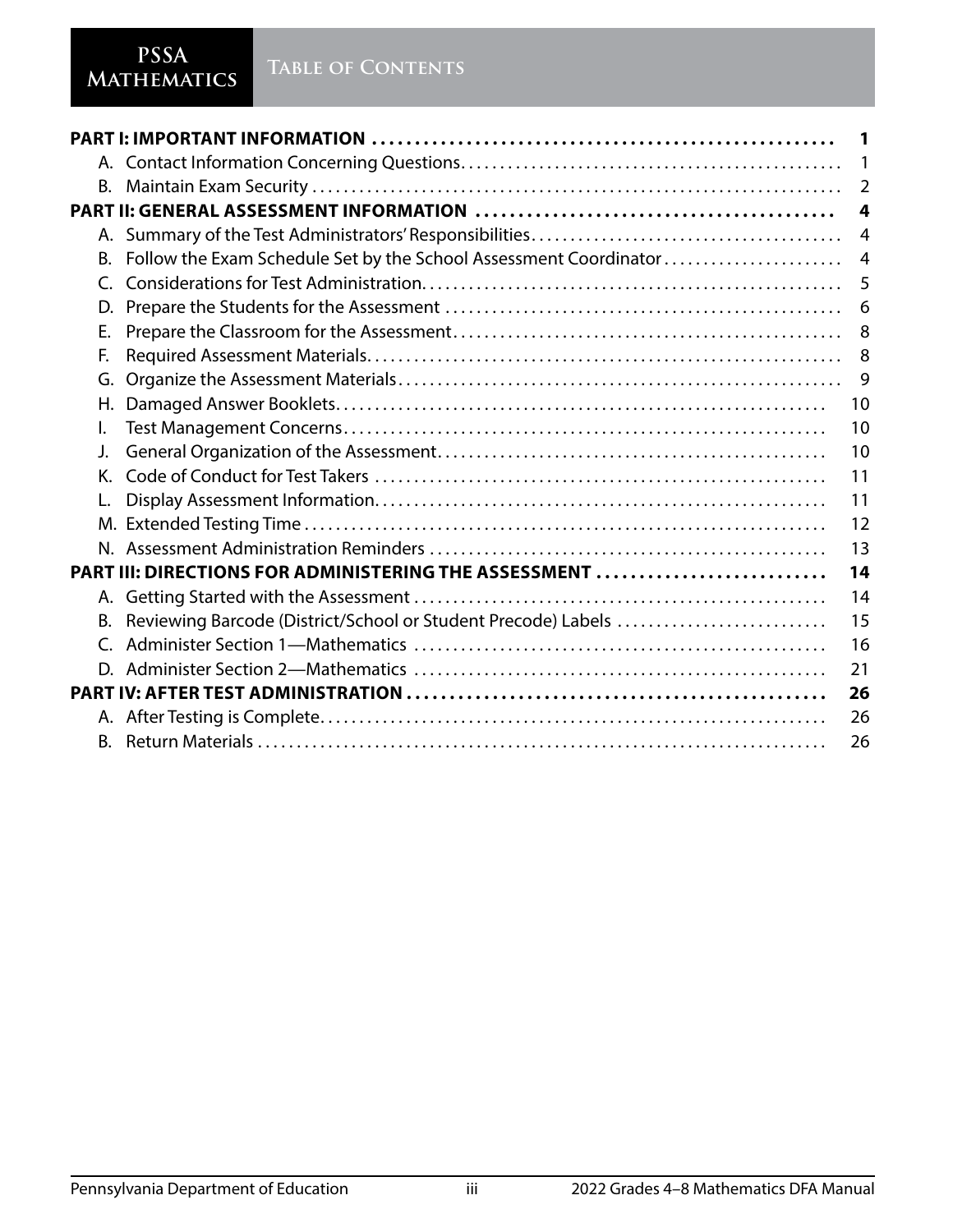## **APPENDICES**

| Appendix B: PSSA Test Security Certification (Test Administrator and Proctor)  39 |  |
|-----------------------------------------------------------------------------------|--|
|                                                                                   |  |
|                                                                                   |  |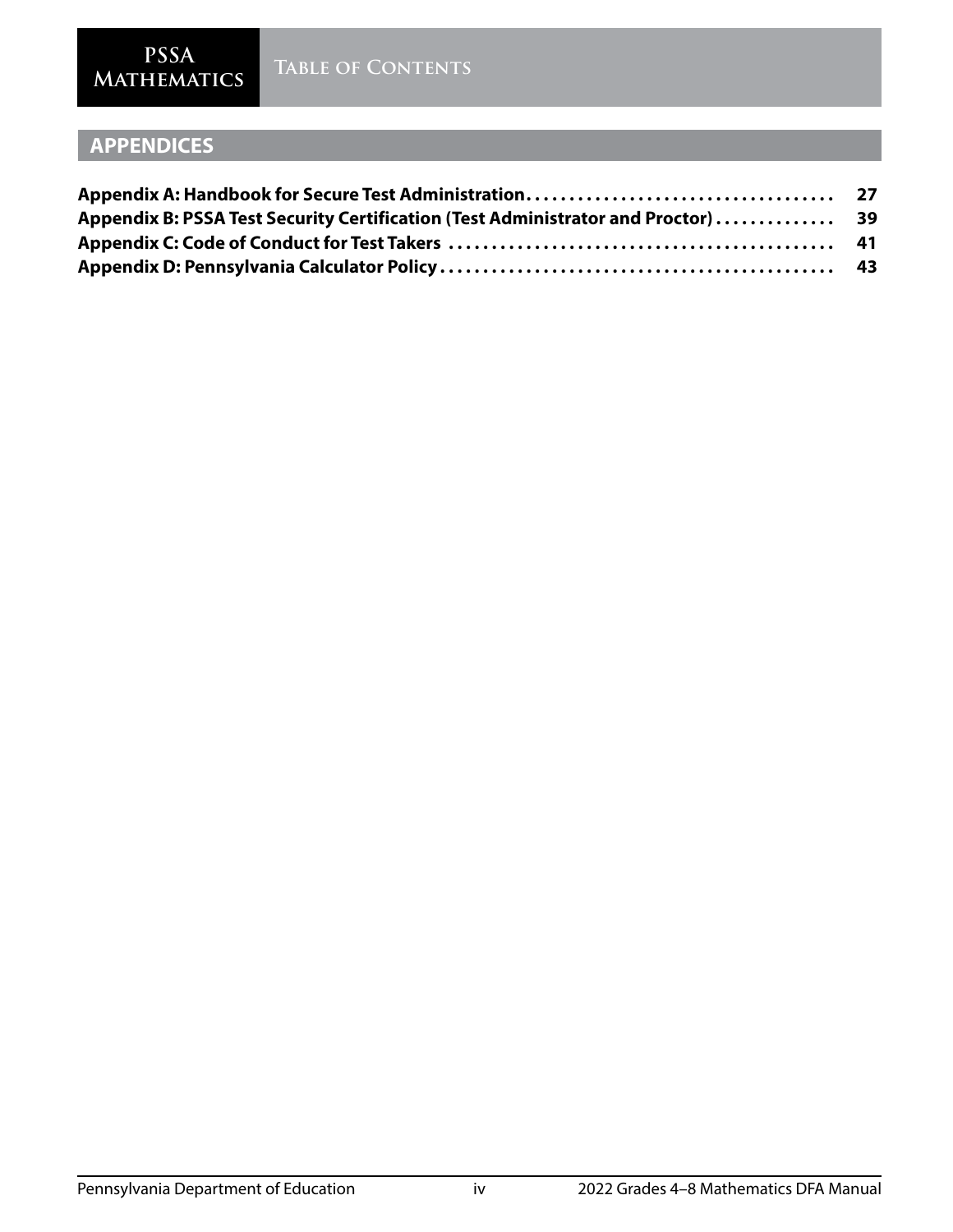This manual is to be used for the administration of the **Spring 2022 PSSA Mathematics Assessment**. This manual provides the Test Administrator (TA) with directions that will ensure a standard assessment environment in schools throughout the Commonwealth of Pennsylvania. The administration of this exam may differ from other assessments the TA has given; therefore, **TAs are to become thoroughly familiar with this manual and the procedures for administering the Mathematics Assessment before the testing window, May 2 through 13, 2022 .**

## **A. Contact Information Concerning Questions**

<span id="page-4-0"></span>**PSSA Mathematics**

| <b>Topic or Subject</b>                                                                                                                                                                                            | <b>Contact Person / Telephone</b>  | <b>Email Address</b>                          |
|--------------------------------------------------------------------------------------------------------------------------------------------------------------------------------------------------------------------|------------------------------------|-----------------------------------------------|
| <b>Opting Out of Testing</b>                                                                                                                                                                                       | Brian Truesdale - 717-214-5433     | btruesdale@pa.gov                             |
| <b>Testing Irregularities and General</b><br><b>Testing Questions</b>                                                                                                                                              | Jay Gift - 717-783-1144            | rgift@pa.gov                                  |
| <b>ELA, Testing Accommodations</b><br>(IEP and 504, Regular Education)                                                                                                                                             | Diane Simaska - 717-346-8064       | dsimaska@pa.gov                               |
| ELA, Keystone Exam Literature,<br>EL Accommodations, General<br><b>Testing Questions</b>                                                                                                                           | Rebekah Baum-Leaman - 717-783-6538 | rbaumleama@pa.gov                             |
| Math, Keystone Exam Algebra I and<br><b>General Testing Questions</b>                                                                                                                                              | Diane Simaska - 717-346-8064       | dsimaska@pa.gov                               |
| Science, Keystone Exam Biology,<br>Notify Changes in Testing Dates<br>and/or Times, Testing Window<br>Exceptions, Bodily Fluids on Test<br>Materials, and Cell Phone Issues not<br><b>Related to Test Security</b> | Craig Weller - 717-525-5825        | crweller@pa.gov                               |
| <b>DRC PA Customer Service</b>                                                                                                                                                                                     | 800-451-7849                       | PACustomerService@<br>DataRecognitionCorp.com |
| Test Security/Irregularities - Please<br>use the email for a more rapid and<br>efficient response                                                                                                                  | 844-418-1651                       | ra-edirregularities@pa.gov                    |
| General PSSA and Keystone Exam<br><b>Testing Questions</b>                                                                                                                                                         |                                    | ra-ed-pssa-keystone@pa.gov                    |

If a test security violation is suspected, contact the SAC immediately. If you believe the SAC may have involvement in the violation, immediately contact PDE directly at [ra-ed-pssa-keystone@pa.gov](mailto:ra-ed-pssa-keystone%40pa.gov?subject=) or 844-418-1651. Sending an email with a detailed subject line will provide a faster response from PDE than calling the toll-free number. Please ensure that you only utilize the email account or telephone number provided here. If you need assistance with items other than security/irregularities, please contact the correct individual listed in the table above.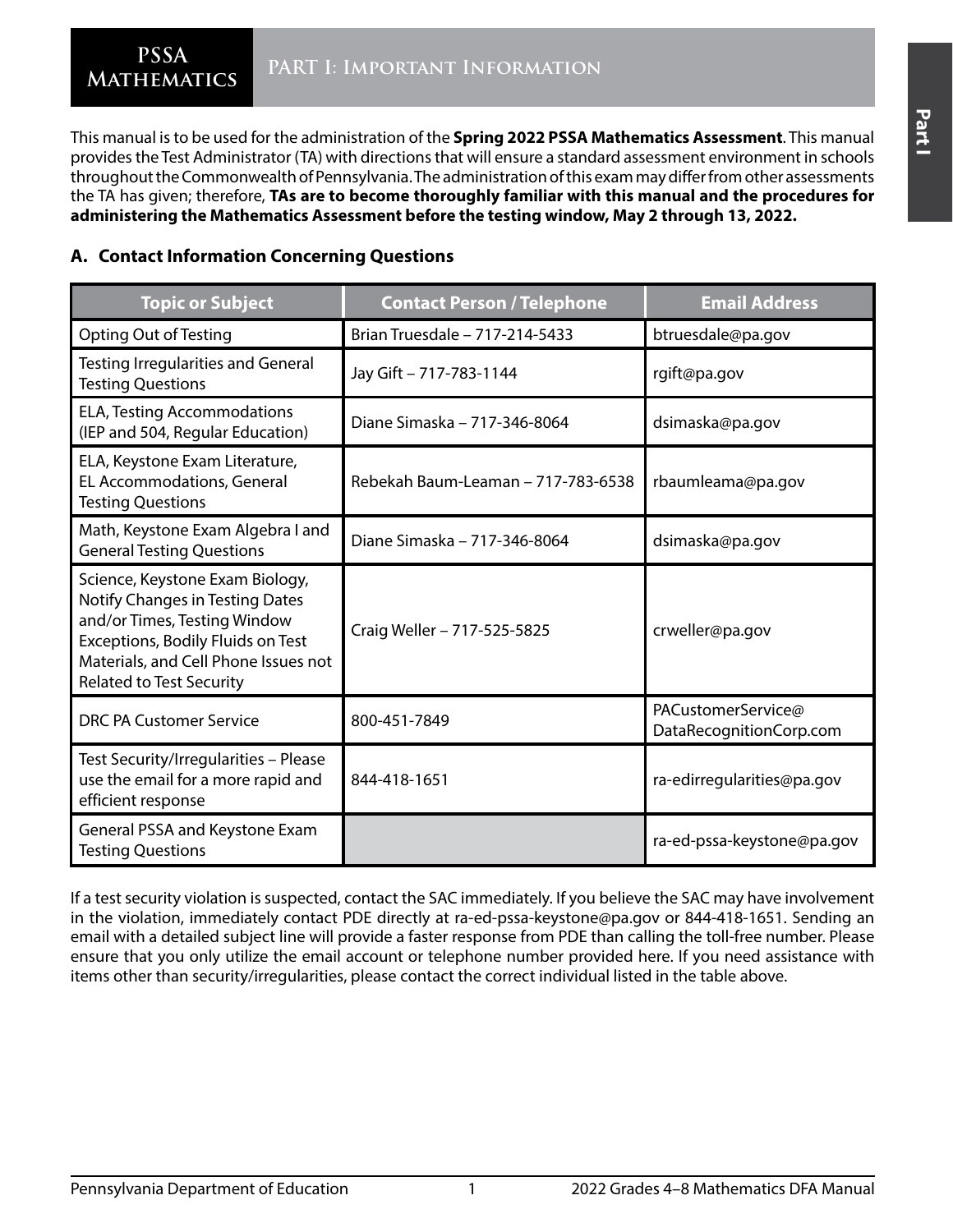## **B.** Maintain Exam Security

The PSSAs are a measure of individual student achievement conducted by the Pennsylvania Department of Education (PDE). Any deviation from the exam procedures outlined in this manual (including, but not limited to, group work, teacher coaching, teaching or releasing of the performance tasks or exam questions, using old, non-released Pennsylvania assessment items as preparation tools, etc.) is strictly prohibited and is considered a violation of exam security. (This prohibition does not include the use of the PSSA Item and Scoring Samplers available on PDE's website.) Those individuals who divulge exam questions, falsify student scores, or compromise the integrity of the state assessment system in any manner will be subject to professional disciplinary action under the Professional Educator Discipline Act, 24 P.S. § 2070.1a et seq, including a private reprimand, a public reprimand, a suspension of their teaching certificate(s), a revocation of their teaching certificate(s), and/or a suspension or prohibition from being employed by a charter school. In this regard, an educator is any individual who holds public or private academic school certification and all charter and cyber charter school staff members and contracted educational providers who would be required to hold certification if they served in a traditional public school.

In order to ensure the validity and security of the PSSA, all TAs and Proctors should read and understand the *Handbook for Secure Test Administration*. The *Handbook for Secure Test Administration* is [Appendix A](#page-30-0) of this manual; this document can also be found in the *Handbook for Assessment Coordinators* posted on the PDE website:

*[www.education.pa.gov](http://www.education.pa.gov)* [Roll over 'Data and Reporting' in the menu at the top of the page. Select 'Assessment and Accountability.' Click on the link that reads 'PSSA - PA System of School Assessment.' Then click on 'Administration Materials' on the right side of the screen.]

Students may not discuss, disseminate, or otherwise reveal the assessment content to others. This includes talking with others about questions on the test during or after the test. Students will be subject to discipline based on the LEA's policy and procedures. Students should be assured that they may discuss the testing process or issues of concern with their parents/guardians.

#### **1. Test Security**

- **a.** TAs must complete the online Pennsylvania State Test Administration Training (PSTAT), found at *[www.pstattraining.net](http://www.pstattraining.net)*, once every school year for which they are a TA or Proctor. The PSTAT must be completed prior to working on any PSSA tasks.
- **b.** District Assessment Coordinators (DACs), School Assessment Coordinators (SACs), TAs, Principals, and all other individuals who are involved in this assessment program must maintain the security of all exam materials. Together, they share the responsibility for ensuring that all exam materials and student responses are handled securely, confidentially, and in accordance with security mandates and other general procedures. These include, but are not limited to, the following:
	- **i.** Except where allowed by a specific written accommodation, only students being tested are allowed to view the content of the exam materials.
	- **ii.** No secure materials from the assessment may be copied, photographed, or recorded in any manner.
	- **iii.** Student responses must not be reviewed for accuracy or completeness by anyone other than the student.
	- **iv.** Students may not review responses at any time other than during the administration of a test.
- **c .** It is required that TAs, Proctors, and any other individual who handles secure assessment materials must read, sign, and date a *PSSA Test Security Certification (Test Administrator and Proctor)*. The *PSSA Test Security Certification (Test Administrator and Proctor)* must be signed **after** the assessments have been administered.

<span id="page-5-0"></span>**Part I**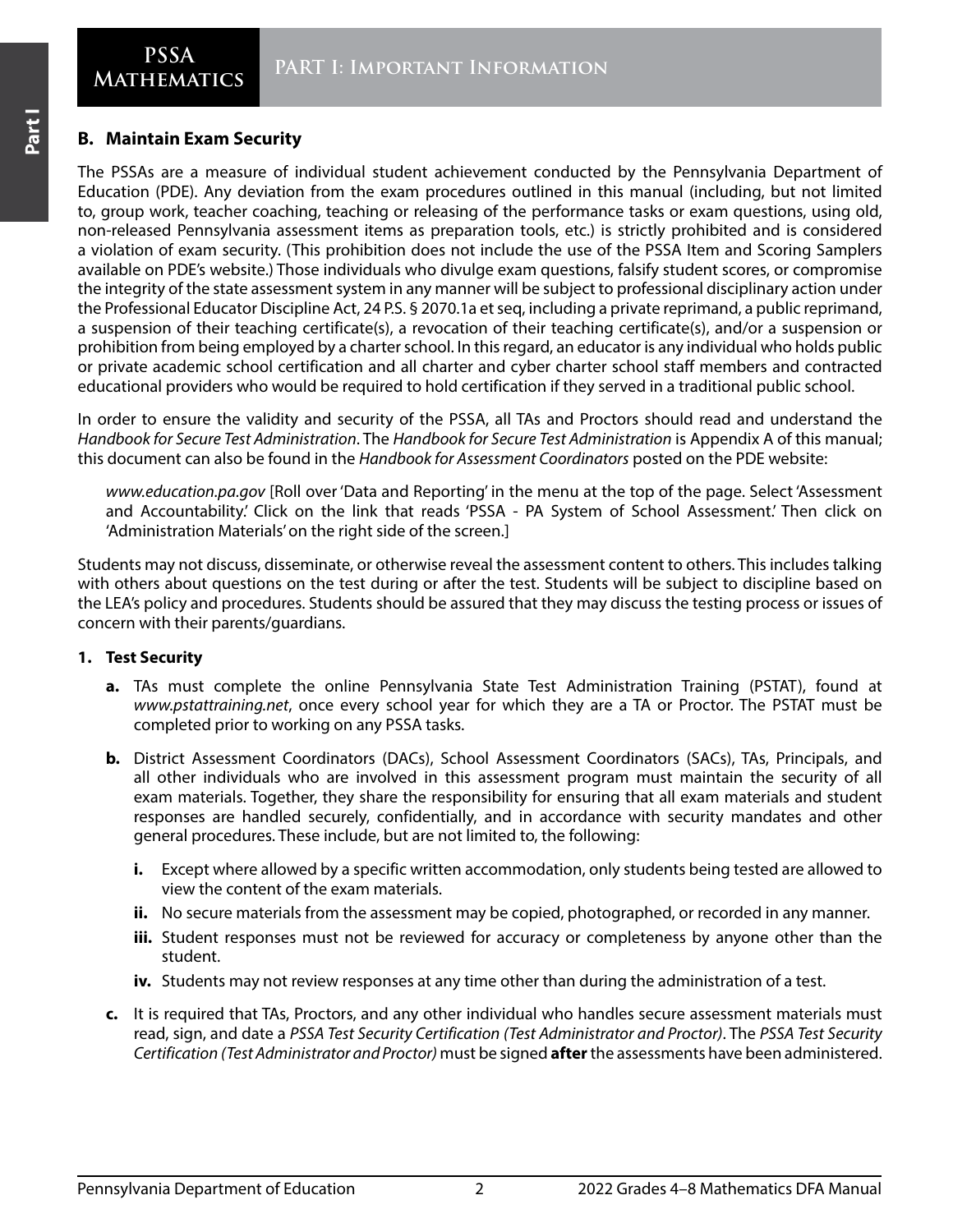## **2 . Reporting Irregularities**

**PSSA**

**If a test security violation is suspected, contact the SAC immediately . If you believe the SAC may have involvement in the violation, immediately contact PDE directly at [ra-ed-pssa-keystone@pa .gov](mailto:ra-ed-pssa-keystone%40pa.gov?subject=) or 844-418-1651 . Sending an email with a detailed subject line will provide a faster response from PDE**  than calling the toll-free number. Please ensure that you only utilize the email account or telephone **number provided here .**

## **3 . Avoiding Inappropriate Test-Taking Strategies**

Every answer booklet will be processed by scanners that detect pencil marks. As such, it is not appropriate to have students taking a paper assessment eliminate answers by striking through an answer bubble or by bubbling multiple answers and later erasing. Students who mark their answers in the test booklet initially must remember to mark their final response in the answer booklet. Students must not discuss, disseminate, or otherwise reveal the assessment content to others.

## **4 . Storing Secure Materials**

All answer booklets and test booklets (and test tickets for online assessments) are considered secure materials and must be kept in a preselected, locked, secure storage area at both the district and school levels. Secure materials must never be left unattended or in open areas. TAs must not be given access to secure test materials before the administration day. TAs should only be given access to secure test materials immediately preceding test administration. **It is mandatory that school districts utilize a sign-out/sign-in sheet for distribution and collection of secure test materials .** It is recommended that TAs count the number of test booklets and answer booklets received and returned in the presence of the SAC or the SAC's designee.

- **a.** The *Directions for Administration Manuals* are not considered secure test materials and should be provided to TAs prior to the assessment for review.
- **b .** Each student taking the PSSA will receive **one test booklet and one answer booklet per subject**.
- **c .** Scratch paper and any other paper on which students have written is considered secure and must be collected at the end of each testing session to be destroyed by the SAC or the SAC's designee.

**All secure testing materials must be inventoried, counted, and returned immediately to the SAC or the SAC's designee after testing is completed . Individual restroom breaks during testing are permitted but require monitoring . Materials must be kept secure after each testing session and prior to shipping to**  DRC.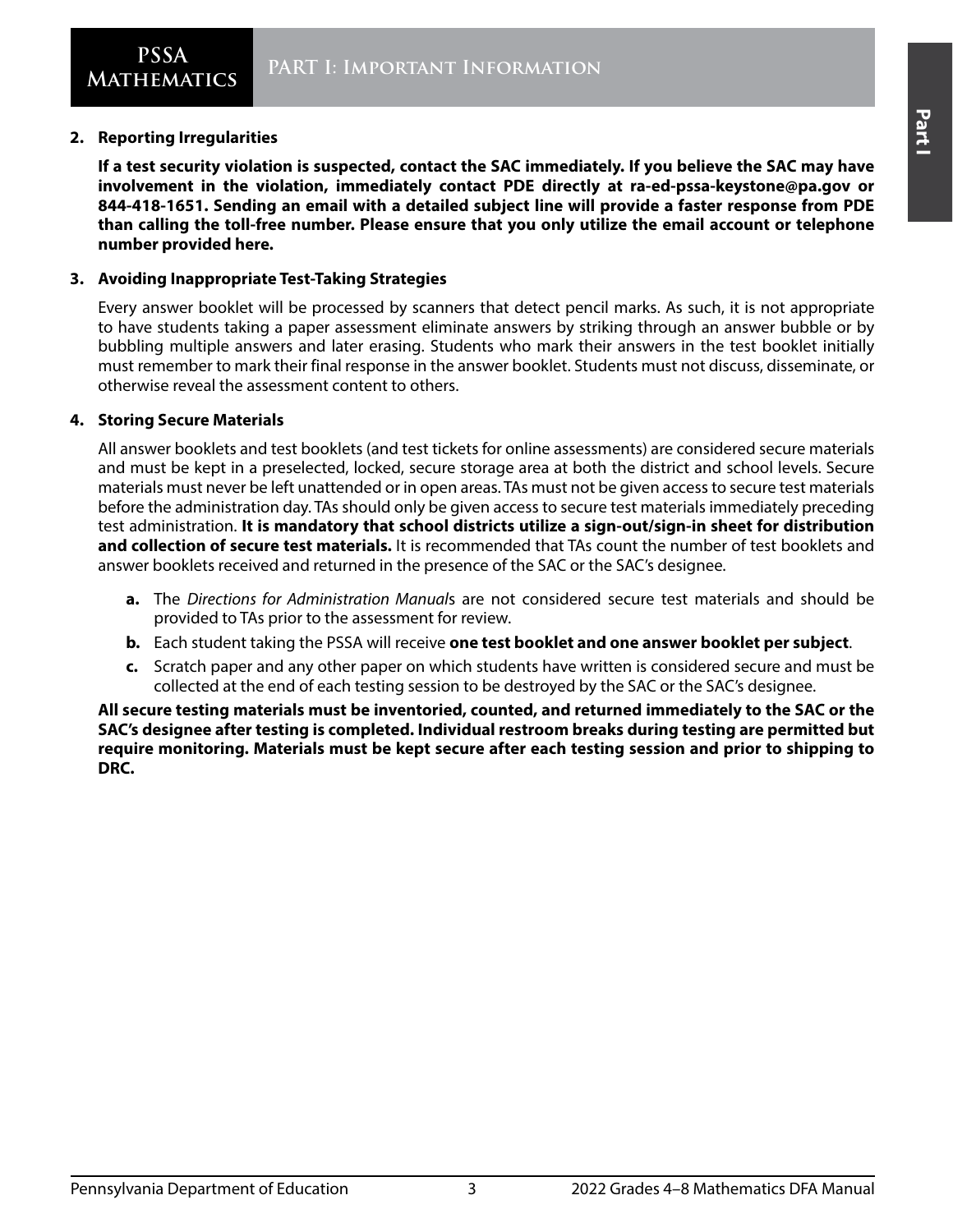### <span id="page-7-0"></span>**A . Summary of the Test Administrators' Responsibilities**

- **1 .** Complete the Pennsylvania State Test Administration Training (PSTAT) online module, prior to working as a TA/Proctor, one time per school year (this satisfies both the PSSA and Keystone Exam requirement for the school year).
- **2 .** Become familiar with the exam administration procedures provided in this manual, the *Directions for Administration Manual*.
- **3.** Receive student assessment materials from the SAC immediately prior to the testing session on the day during which you are scheduled to be a TA (or Proctor) for the PSSA Grades 4–8 Mathematics Assessments.
- **4 .** Alert the SAC if any student information on the label or bubbled in is incorrect and needs to be changed.
- **5.** Look at the back cover of each answer booklet and ensure that your initials are correctly bubbled in the Test Administrator Initials fields. Some schools may have TAs bubble in the Test Administrator initials, and other schools may have bubbled in the Test Administrator initials. If incorrect or missing, alert your SAC.
- **6 .** Distribute test booklets and answer booklets to students at the time of the assessment, making certain that form numbers match.
- **7 .** Read the directions for administration to students at the start and end of each PSSA assessment for which you are a TA.
- **8 .** Actively monitor the assessment environment during the scheduled testing time. Actively monitoring is monitoring the administration of the assessment and nothing else.
- **9.** Collect, account for (including counting the number received and returned), and return all student assessment materials to the SAC or the SAC's designee at the end of each assessment session.
- **10 .** Return the reference sheet, all scratch/grid paper, and any other paper on which students have written to the SAC or the SAC's designee at the end of each assessment session.
- **11 .** Review, understand, and return the signed and dated *PSSA Test Security Certification (Test Administrator and Proctor)* to the SAC at the end of the final PSSA administration for which you are a TA or Proctor.

## **B . Follow the Exam Schedule Set by the School Assessment Coordinator**

The Spring 2022 Mathematics Assessment must be administered within the PDE-designated testing window on the dates assigned by the SAC. The assessment consists of **two sections**. **The sections must be administered in the sequence in which they are printed** in the booklet. It is possible to combine the sections as a single testing session. The SAC must discuss the schedule with TAs at least one week prior to the assessment dates. See "General Organization of the Assessment" on [pages 10–](#page-13-1)[11](#page-14-1) of this manual for more information on administration and testing times.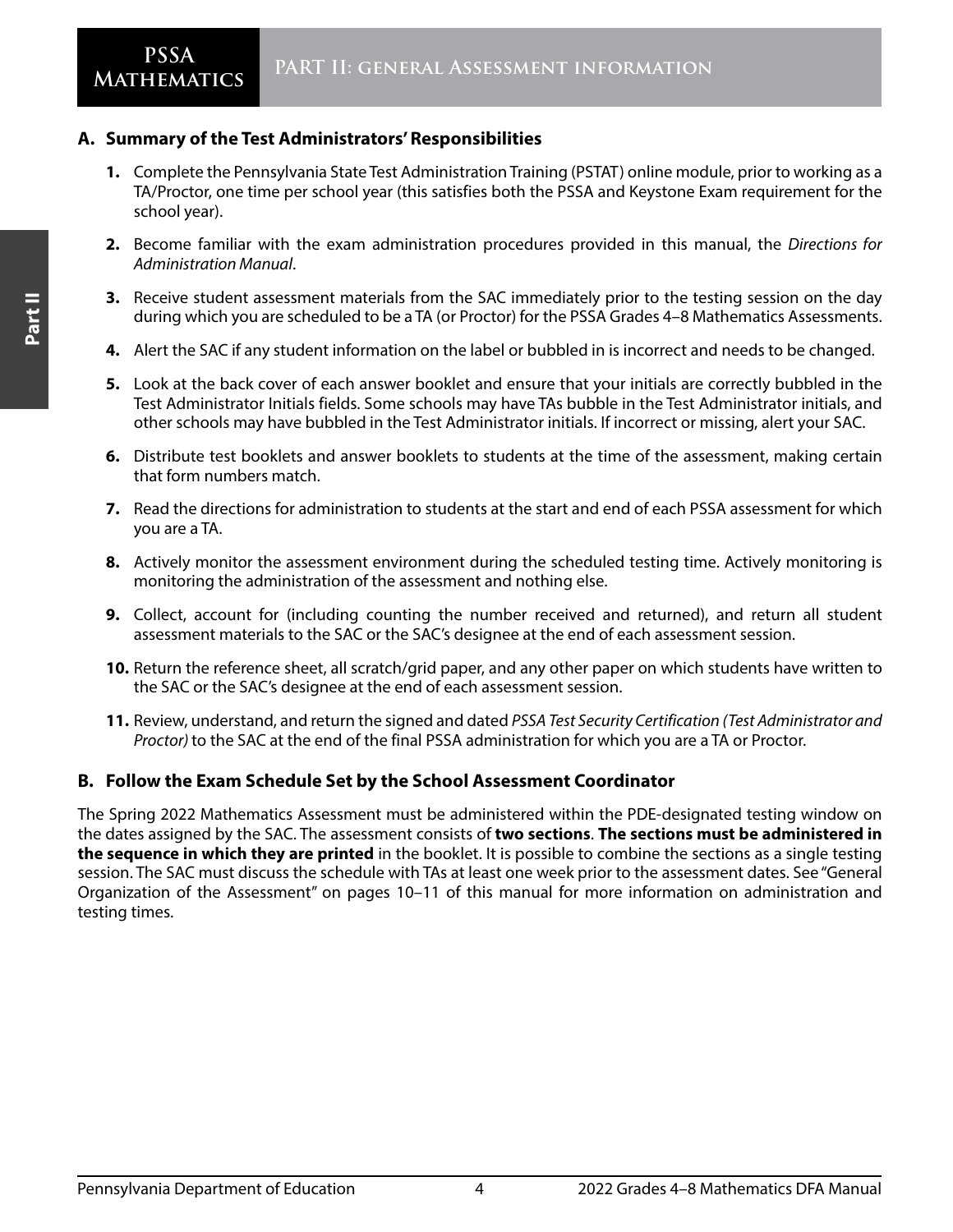### **C . Considerations for Test Administration**

<span id="page-8-0"></span>**PSSA**

The procedures listed below must be followed prior to administering the Spring 2022 Mathematics Assessment. This assessment includes procedures that students may not have encountered before.

- **1 .** The SAC will receive a *PSSA Handbook for Assessment Coordinators* that provides additional, detailed information about the assessment. This document is also posted on these portals:
	- **a .** *<https://pa.drcedirect.com>* [Click on the applications drop-down and select 'General Information.' Then select 'Documents.']
	- **b.** *[www.education.pa.gov](http://www.education.pa.gov)* [Roll over 'Data and Reporting' in the menu at the top of the page. Select 'Assessment and Accountability.' Click on the link that reads 'PSSA - PA System of School Assessment.' Then click on 'Administration Materials' on the right side of the screen.]
- **2 .** The entire Grades 4–8 Mathematics *Directions for Administration Manual* must be read in advance in order to become familiar with the procedures for administering the assessment. Prior to the assessment administration, the TA must do the following:
	- **a.** Become familiar with the assessment schedule and the procedures for allowing extended testing time.
	- **b.** Follow the direction of the SAC for maintaining test security.
	- **c .** Plan sufficient time for distribution and collection of materials.
	- **d.** Arrange student seating to prevent student interaction during the assessment sessions.
	- **e .** Post a "**Testing—Do Not Disturb**" sign on the door(s) to the classroom to indicate that an assessment session is taking place.
- **3 .** Student Precode Labels are supplied for most students; however, if any student does not have a Student Precode Label, a District/School Label must be used.
- **4 .** Prior to the assessment, ensure that all answer booklets have a barcode label affixed. For those booklets that have a District/School Label, rather than a Student Precode Label, ensure that the SAC or the SAC's designee has bubbled in all appropriate information on pages 1 and 2 (see "Reviewing Barcode (District/ School or Student Precode) Labels" on [page 15](#page-18-1) of this manual).
- **5.** Prior to the assessment, be aware of test accommodations that are outlined in the current PSSA and Keystone *Accommodations Guidelines* and in the current *Accommodations Guidelines for English Learners*  (ELs) (e.g., "Test Administrator transcribed student responses," "Extended time"). These documents are posted on the following portals:
	- **a .** *<https://pa.drcedirect.com>* [Click on the applications drop-down and select 'General Information.' Then select 'Documents.']
	- **b.** *[www.education.pa.gov](http://www.education.pa.gov)* [Roll over 'Data and Reporting' in the menu at the top of the page. Select 'Assessment and Accountability.' Then click on the link that reads 'PSSA - PA System of School Assessment.' Then click on 'Testing Information' on the right side of the screen.]

**Note:** Any student, regardless of IEP status, may have a word, phrase, or test item read aloud upon request. If the student has a documented need for more than an occasional word, phrase, or test item to be read aloud, the SAC or SAC's designee must fill in the bubble next to "Some test items/questions read aloud" under "Student used the following Presentation Accommodations" on page 3 of the student's answer booklet. However, it is only appropriate to read all test items aloud if this practice is documented as an accommodation. If reading the entire assessment is used as an accommodation, the SAC or SAC's designee must fill in the bubble next to "All test items/questions read aloud" under "Student used the following Presentation Accommodations" on page 3 of the student's answer booklet. TAs must follow the read-aloud guidelines when administering the PSSA assessment.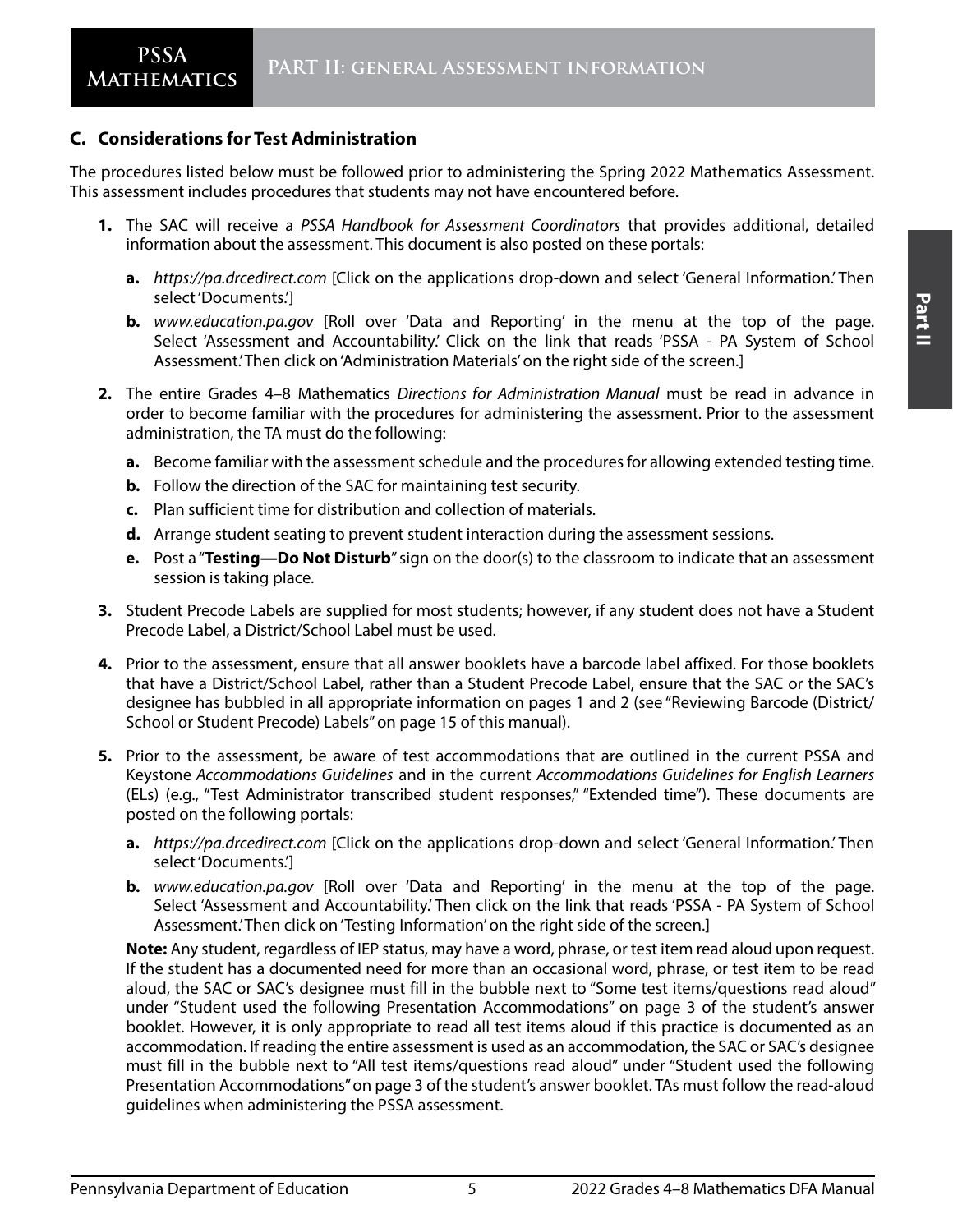Not all accommodations that are provided on a day-to-day basis in the classroom are approved for use with the PSSA; however, all accommodations in IEPs or 504 Plans must be considered when planning for the administration of the PSSA.

- **6 .** A form number is on the front cover of each answer booklet and each test booklet. For the Spring 2022 Mathematics Assessment, there are nine (9) forms labeled 01 through 09. Students must use an answer booklet and a test booklet with the same form-number designation.
- **7 .** Review, understand, and return the signed and dated *PSSA Test Security Certification (Test Administrator and Proctor)* to the SAC at the end of the final PSSA administration for which you are a TA or Proctor. It is found in [Appendix B.](#page-42-0) Contact your SAC if you need more information.
- **8 . If a test security violation is suspected, contact the SAC immediately . If you believe the SAC may have involvement in the violation, immediately contact PDE directly at [ra-ed-pssa-keystone@pa .gov](mailto:ra-ed-pssa-keystone%40pa.gov?subject=) or 844-418-1651 . Sending an email with a detailed subject line will provide a faster response from the PDE than calling the toll-free number . Please ensure that you only utilize the email account or telephone number provided here .**

### **D. Prepare the Students for the Assessment**

<span id="page-9-0"></span>**PSSA**

- **1 .** Inform students in advance of the schedule for the assessment sessions, as communicated by the SAC or the SAC's designee.
- **2.** Students are not permitted to have cell phones, cameras, smartphones, smartwatches, earbuds, or any other unapproved electronic devices in their possession during the administration of the assessment. Students **must** be informed of this policy in advance and should be encouraged to leave such items at home on administration days. **The TA must collect all such devices prior to distributing assessment materials .**
- **3 .** PDE encourages districts and schools to inform students before testing begins of the locally determined ramifications/sanctions for student misconduct during the PSSA assessments. This includes, but is not limited to, discipline associated with cheating, sharing, and/or reproduction of test content.
- **4 .** Discuss the *Code of Conduct for Test Takers*, which is in [Appendix C](#page-44-0) of this manual and is also found in the PSSA *Handbook for Assessment Coordinators*, with all students prior to the scheduled exam time. It is essential that students understand the importance of each point in the *Code of Conduct for Test Takers* before testing begins. Prior to the administration, students must fill in the appropriate bubble indicating that they understand the *Code of Conduct for Test Takers* that their TA (or other school personnel) has reviewed with them. TAs should answer any questions that students have to ensure that all students understand this code of conduct. Students should be assured that they may discuss the testing process or issues of concern with their parents/guardians.
- **5 .** Students may **not** use a dictionary or a thesaurus for any part of this assessment. **Note:** An exception is made for English Learners (ELs) taking any portion of the assessment. They may use word-to-word bilingual/translation dictionaries that translate native language to English or English to native language. If an EL student is using this accommodation, the TA must inform the SAC, and the SAC must record the use in the student's answer booklet. Bilingual/translation dictionaries that include word definitions or pictures are not allowed.
- **6 .** Students must use a No. 2 pencil; an ink pen may **not** be used.
- **7 .** Students may highlight, underline, and make notes or comments in the test booklet or on scratch/grid paper, but they must write their answers in the answer booklet. All scratch/grid paper and any other paper on which students have written must be collected and returned to the SAC. **Students must not use highlighters on the answer bubbles .**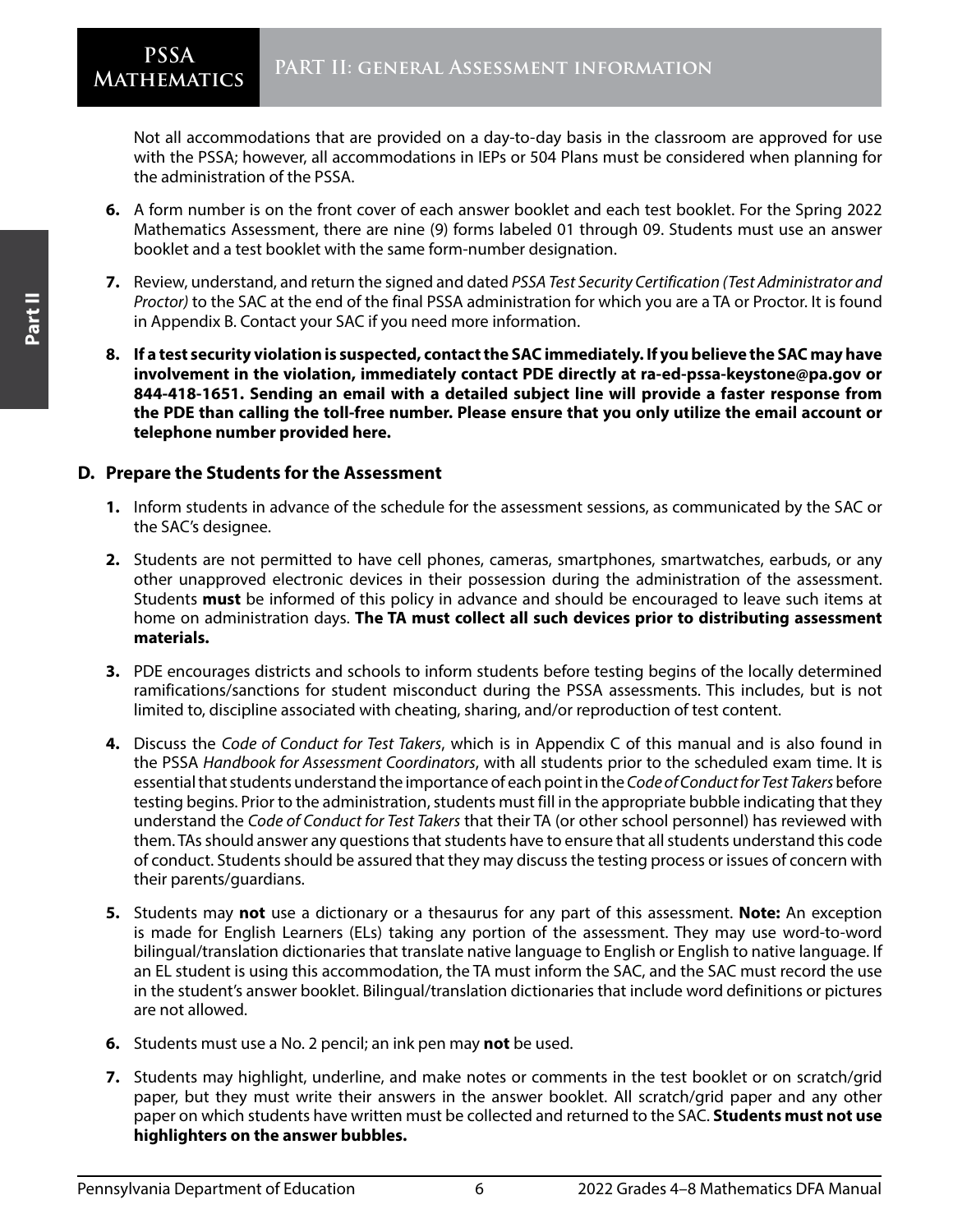- **8 .** Students should not make any extraneous marks on or near the answer bubbles (e.g., crossing out answers believed to be incorrect or marking multiple answers thought to be correct). Students should completely erase any extraneous marks.
- **9.** The Mathematics Assessment includes questions that require students to select from four possible answers. These multiple-choice questions and answer choices are found in the test booklet. Students will read each question and record their answers in the spaces provided **in their answer booklets only . Responses written or marked in the test booklet or on scratch/grid paper and any other paper on which students have written will not be scored .**
- **10.** The Mathematics Assessment also includes questions that require students to write a response (openended questions). These questions appear in the answer booklet only. Students will read each question and will write their responses in the spaces provided **in the answer booklet only . Responses written in the test booklet or on scratch/grid paper and any other paper will not be scored .**
- **11 .** For questions 1 through 4 of Section 1—Mathematics, students may **not** use a calculator. After they have answered questions 1 through 4, they will be asked to seal the pages in the test booklet using the red sticker provided. After the students have completed the non-calculator mathematics questions, they may use calculators for the rest of the Mathematics Assessment, including scientific and graphing calculators, providing the calculator meets the guidelines in the *Pennsylvania Calculator Policy*. However, calculators are not mandatory. If your students have access to calculators and know how to use them, using them during the assessment would be appropriate (except for the non-calculator items). If students do not have calculators and the school has not made them available, students can respond to the tasks successfully without them.

**Note: Students may not share their calculators during the assessment .** All calculators must be cleared of all stored information and programs that are not factory installed before and after they are used on any state exam. The calculator memory must be cleared by the TA after the PSSA is completed. For more information, see the *Pennsylvania Calculator Policy*, found in [Appendix D](#page-46-0) of this manual. This document is also posted on these portals:

- **a .** *<https://pa.drcedirect.com>* [Click on the applications drop-down and select 'General Information.' Then select 'Documents.']
- **b.** *[www.education.pa.gov](http://www.education.pa.gov)* [Roll over 'Data and Reporting' in the menu at the top of the page. Select 'Assessment and Accountability.' Click on the link that reads 'PSSA - PA System of School Assessment.' Then click on 'Mathematics' on the right side of the screen. The calculator policy link is found under "Mathematics Resources".]

12. **GRADE 4 ONLY:** For some mathematics questions, students will use a protractor (supplied).

| <b>Students are permitted to</b>                                                                                                                                                                                                                                                                                                                                            | <b>Students are NOT permitted to</b>                                                                                                                                                                                                                                                                                                                              |
|-----------------------------------------------------------------------------------------------------------------------------------------------------------------------------------------------------------------------------------------------------------------------------------------------------------------------------------------------------------------------------|-------------------------------------------------------------------------------------------------------------------------------------------------------------------------------------------------------------------------------------------------------------------------------------------------------------------------------------------------------------------|
| use scratch/grid paper. (Students may use it to<br>create their own graphic organizers, etc., during<br>the assessment.)<br>highlight, underline, and make notes or<br>comments in the test booklet. (Students must not<br>use highlighters to mark the answer bubbles.)<br>use a calculator on the assessment, including<br>scientific and graphing calculators, (with the | use preprinted graphic organizers.<br>possess or use unapproved electronic<br>devices, including cell phones, smartphones,<br>smartwatches, earbuds, cameras, any type of<br>computer, or any mobile device with a camera<br>and/or Internet access (e.g., tablets, MP3 players,<br>gaming systems, entertainment devices), at any<br>time during the assessment. |
| exception of questions 1 through 4) in accordance<br>with the Pennsylvania Calculator Policy (see<br>Appendix D).                                                                                                                                                                                                                                                           | possess or use dictionaries, thesauri, and/or<br>spell- or grammar-checkers at any time during the<br>assessment (with the exception of word-to-word<br>translation dictionaries that may be used by EL<br>students).                                                                                                                                             |

**PSSA**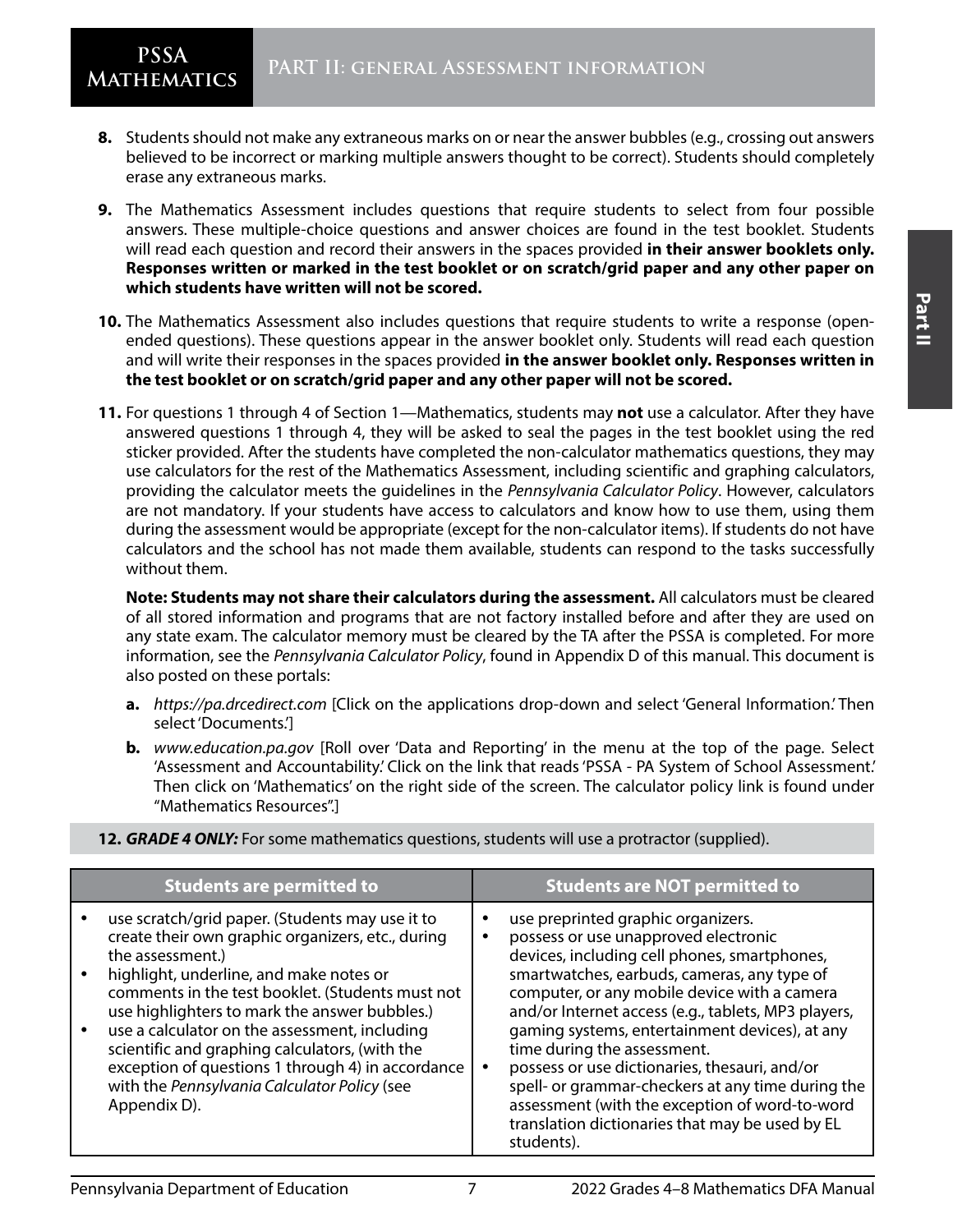### <span id="page-11-0"></span>**E.** Prepare the Classroom for the Assessment

Good organization of assessment materials and well-executed procedures will help the administration of the assessment proceed smoothly.

Remove or cover with opaque materials all classroom instructional materials or any other materials that could aid students in answering test items.

#### **DO** *NOT* **DISPLAY:**

**PSSA**

- **1 .** mathematics terms and/or definitions
- **2.** examples of problems or answers
- **3.** tips on how to write responses and/or solve problems
- **4 .** illustrations or drawings of geometric shapes, algebraic equations, graphs, or number lines

**Note:** This is not an exhaustive list. These are general examples of what is not permitted. Any materials that may contain content that could be tested must be removed or covered.

The *General Description of Scoring Guidelines for Mathematics Open-Ended Questions* may be displayed in the classroom. Additionally, each student may have a copy of the guidelines, but it must be a clean copy. The guidelines are also posted on these portals:

- **a.** *<https://pa.drcedirect.com>* [Click on the applications drop-down and select 'General Information.' Then select 'Documents.']
- **b.** *[www.education.pa.gov](http://www.education.pa.gov)* [Roll over 'Data and Reporting' in the menu at the top of the page. Select 'Assessment and Accountability.' Click on the link that reads 'PSSA - PA System of School Assessment.' Then click on 'Administration Materials' on the right side of the screen. Under the math section select the 'Reference Materials' document for the appropriate grade.]

Student seating must be arranged to prevent student interaction during the assessment sessions. A quiet, calm atmosphere is conducive to concentration on the assessment. Disturbances must be kept to a minimum during the assessment sessions. Posting a "**Testing—Do Not Disturb**" sign on the door(s) to the classroom indicates that an assessment is in session. Students should not be permitted to sharpen pencils during the assessment sessions. Each student should have at least two sharpened No. 2 pencils with good erasers and some scratch/grid paper. Extra sharpened pencils must be available for students.

## **F. Required Assessment Materials**

The SAC will provide the TA with the appropriate assessment materials on each administration day. After each administration, assessment materials, including scratch paper and any other paper on which students have written, must be returned immediately to the SAC. Every answer booklet has a unique security number and barcode printed on the back cover. These security numbers should be used to track the distribution and collection of secure assessment materials. All secure assessment materials assigned to a school must be accounted for and returned to DRC by the DAC or SAC. The *Directions for Administration Manual* is not considered secure and does not have to be returned unless required by the SAC or DAC.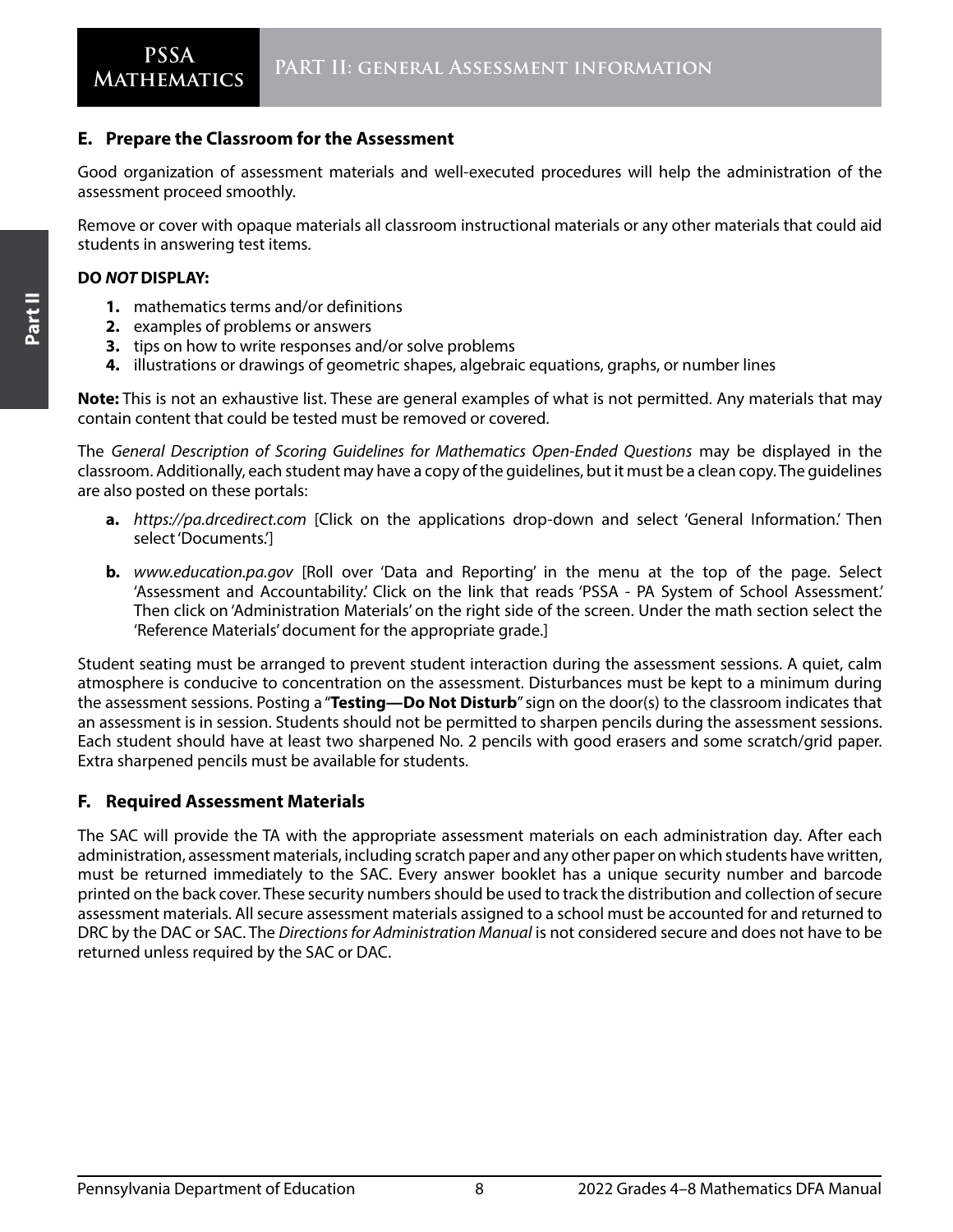### **G . Organize the Assessment Materials**

*For the Test Administrator:*

<span id="page-12-0"></span>**PSSA**

- **1 .** One Spring 2022 Grades 4–8 Mathematics *Directions for Administration Manual*
- **2. "Testing—Do Not Disturb**" sign(s) to hang on the classroom door(s)
- **3.** One student test booklet to use for demonstration purposes
- **4 .** One student answer booklet to use for demonstration purposes
- **5.** One copy of the grade-specific Mathematics reference sheet (the reference sheet has the mathematics formulas on one side and the scoring guidelines on the other side) to use for demonstration purposes

*For each student taking the assessment:*

- **1 .** One test booklet (There are nine different forms labeled from 01 through 09. Students must use a test booklet and an answer booklet with the same form-number designation.)
- **2 .** One answer booklet with a Student Precode Label or a District/School Label
- **3.** One copy of the grade-specific Mathematics reference sheet
- **4.** Two sharpened No. 2 pencils with good erasers
- **5 .** *GRADE 4 ONLY:* One protractor (Students must use **only** the protractor supplied with testing materials.)
- **6.** Scratch/grid paper for each section
- **7 .** One red sticker (provided) for use **only on Section 1—Mathematics**
- **8 .** One calculator available for use on most of Section 1 and all of Section 2 (Calculators are optional. The school or the students may provide the calculators. All calculators must meet the requirements of the *Pennsylvania Calculator Policy* in [Appendix D](#page-46-0) of this manual. The type of calculator used should be appropriate to the grade level of the student.)

In addition, the *Pennsylvania Calculator Policy* is posted on these portals:

- **a .** *<https://pa.drcedirect.com>* [Click on the applications drop-down and select 'General Information.' Then select 'Documents.']
- **b.** *[www.education.pa.gov](http://www.education.pa.gov)* [Roll over 'Data and Reporting' in the menu at the top of the page. Select 'Assessment and Accountability.' Then click on the link that reads 'PSSA - PA System of School Assessment.' Then click on 'Mathematics' on the right side of the screen. The calculator policy link is found under "Mathematics Resources".]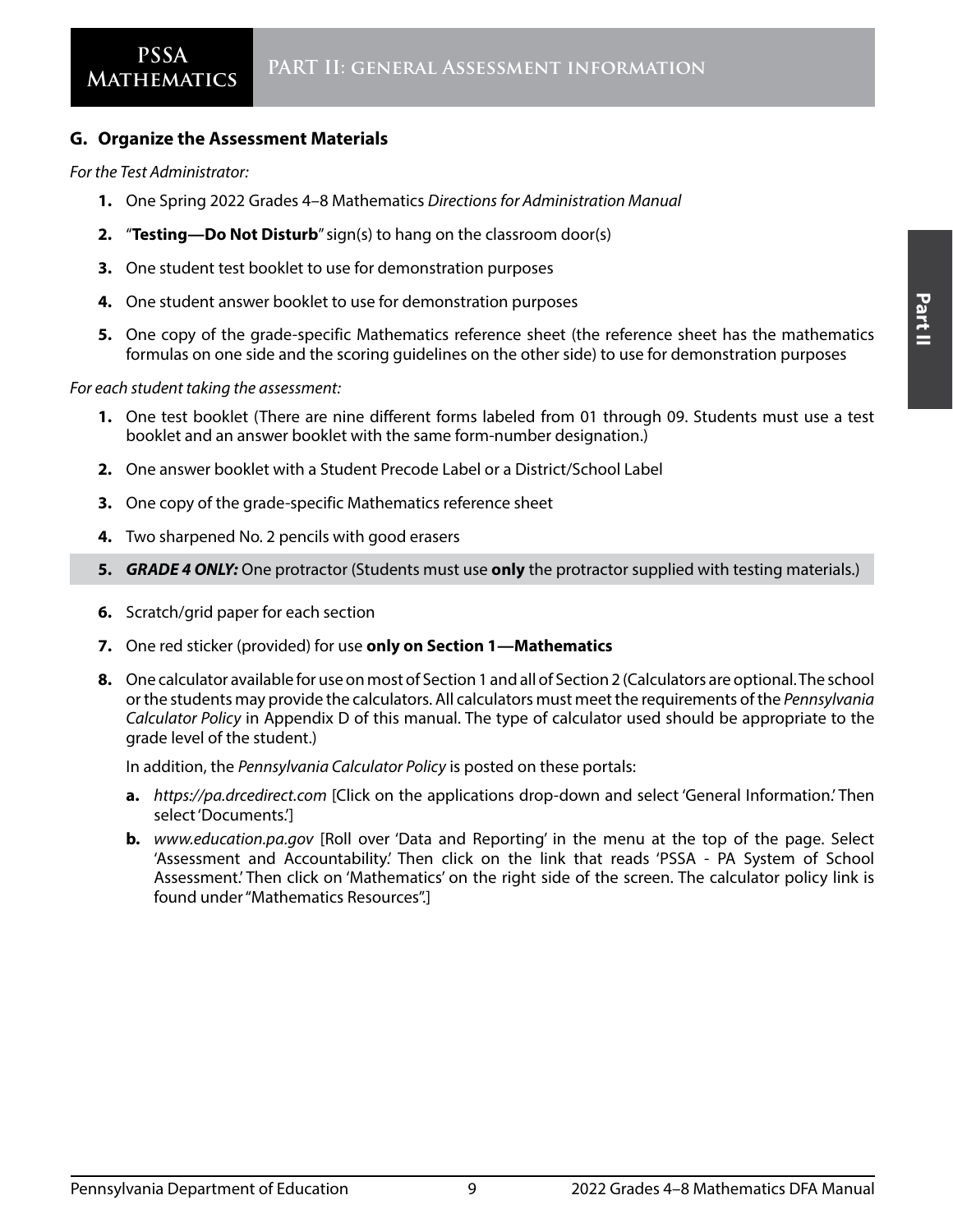## <span id="page-13-0"></span>**H. Damaged Answer Booklets**

**PSSA**

If a student receives an answer booklet with damaged or missing pages, replace it with an answer booklet **of the same form number** and allow the student to continue working. If the student has already begun one or more sections of the assessment, the student should start working in the new answer booklet at the point where the defect was discovered and use the new answer booklet for the remainder of the assessment. After the assessment has been completed, the SAC or the SAC's designee must transcribe verbatim all of the student's previous responses into the undamaged answer booklet. It is recommended that the transcription take place in the presence of a professional staff member who will sign the appropriate *PSSA Test Security Certification (Test Administrator and Proctor)* form. The student may not transcribe answers. On the new answer booklet, the SAC or the SAC's designee must affix a District/School Label, write the student's name (as found in PIMS) on the front cover, and fill in the corresponding bubbles. Applicable portions of page 2 of the answer booklet should also be completed by the SAC or the SAC's designee. **Do not insert pages from one answer booklet into another .** Multiple documents for one student and loose pages **will not be scored**.

The TA should give the damaged answer booklet to the SAC. The SAC will apply a "**Do Not Score**" label over the existing label on the front cover of the damaged booklet and return it to DRC.

## **I.** Test Management Concerns

Some circumstances during testing require that the TA consult the SAC or PDE, or contact the DAC. These instances include, but are not limited to, the following:

- **1.** Student cheating
- **2.** Test security violation
- **3.** Improper test administration
- **4.** Student illness (during testing)

Issues requiring additional directions and any circumstances not outlined in this manual may need to be resolved with the SAC and/or DAC and/or PDE. Any test security violation should be reported to the SAC.

**If the TA believes the SAC is in violation of test security, they should contact PDE . For violations by the SAC, contact PDE at [ra-ed-pssa-keystone@pa .gov](mailto:ra-ed-pssa-keystone%40pa.gov?subject=) or 844-418-1651 . Sending an email with a detailed subject line will provide a faster response from PDE than calling the toll-free number . Please ensure that you only utilize the email account or telephone number provided here .**

## <span id="page-13-1"></span>**J.** General Organization of the Assessment

The Grades 4–8 Mathematics Assessments each consist of **two sections**. It is recommended that each section be scheduled as a separate assessment session; however, it is permissible to combine the sections as a single assessment administration session. **The sections must be administered in the sequence in which they are printed in the booklets.** The SAC must discuss the schedule with the TA at least one week prior to the administration dates. Adequate time should be scheduled for the preparation of the classroom. The following administration times are estimates and are supplied for scheduling purposes only: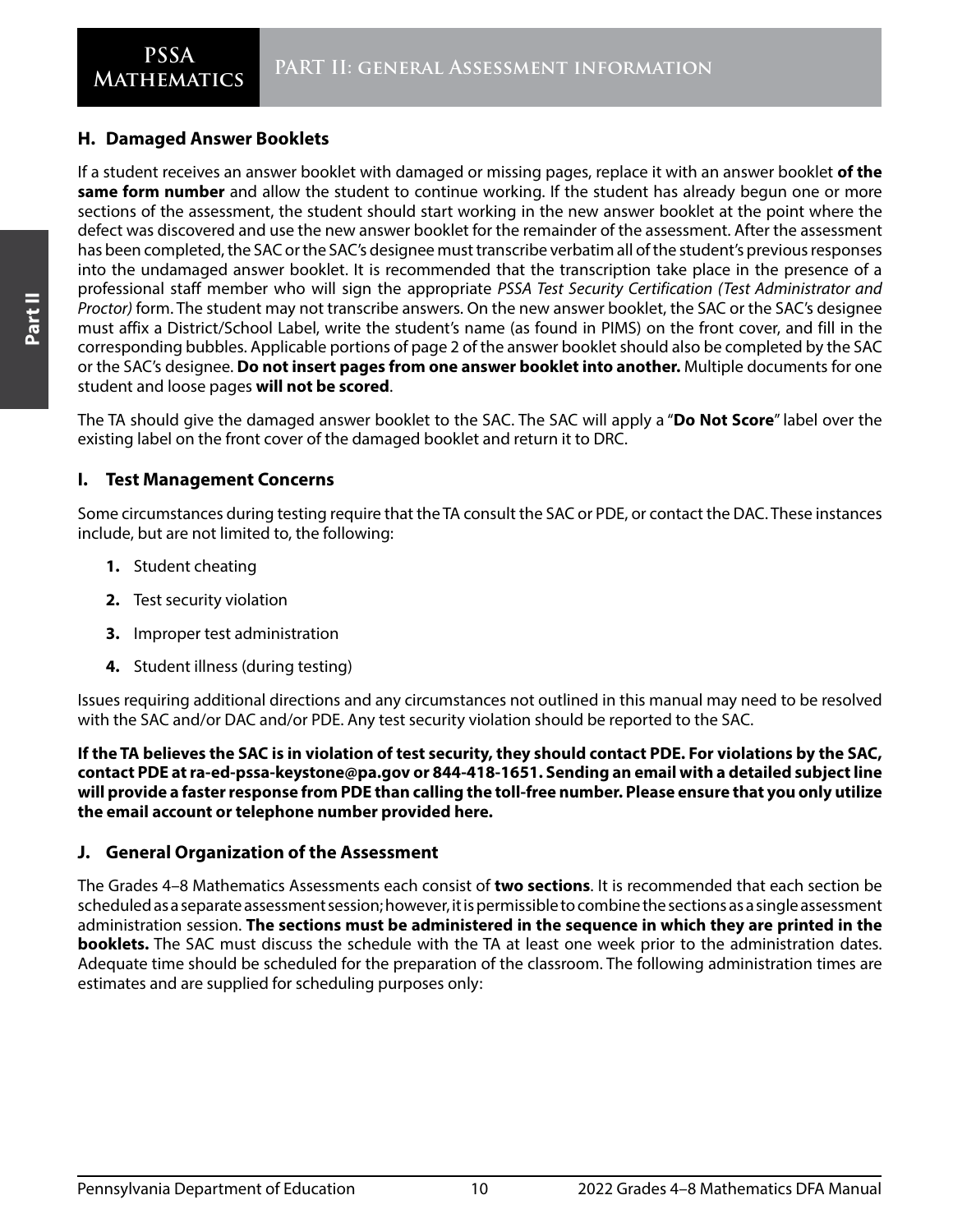<span id="page-14-0"></span>

| <b>Section</b> | Multiple-<br><b>Choice</b><br><b>Questions</b> | Open-Ended<br><b>Questions</b> | <b>Administrative</b><br><b>Tasks</b><br><b>Estimated</b><br><b>Time Needed</b><br>(in minutes) | <b>Actual</b><br><b>Testing</b><br><b>Estimated</b><br><b>Time Needed</b><br>(in minutes) | <b>Total</b><br><b>Administration</b><br><b>Estimated</b><br><b>Time Needed</b><br>(in minutes) |
|----------------|------------------------------------------------|--------------------------------|-------------------------------------------------------------------------------------------------|-------------------------------------------------------------------------------------------|-------------------------------------------------------------------------------------------------|
|                | 24                                             | $\overline{2}$                 | $15 - 20$                                                                                       | $70 - 80$                                                                                 | $85 - 100$                                                                                      |
|                | 24                                             | 2                              | $15 - 20$                                                                                       | $70 - 80$                                                                                 | $85 - 100$                                                                                      |

<span id="page-14-1"></span>**RT II: GENERAL ASSESSMENT INFORMATION** 

## **K.** Code of Conduct for Test Takers

**PSSA**

The *Code of Conduct for Test Takers* ([Appendix C](#page-44-0)) provides requirements that students must follow before, during, and after each assessment. **It is important that the** *Code of Conduct for Test Takers* **be reviewed with all students and that all questions are answered such that all students understand each point in this code of conduct before the testing day.** Prior to starting the assessment, students will be required to darken a bubble in their answer booklet to indicate that they understand the *Code of Conduct for Test Takers* that was reviewed with them by their TA (or other school employee). TAs must be prepared to answer any questions about the *Code of Conduct for Test Takers* so that all students can acknowledge their understanding of the requirements. Students should be assured that they may discuss the testing process or issues of concern with their parents/guardians.

## **L.** Display Assessment Information

During each assessment section, students are to respond to a specific set of test questions. The following testsection information must be displayed on a chalkboard, dry-erase board, or other easily visible medium during each assessment session. Only information about the current assessment session should be displayed.

| <b>Grade</b>                                                                          | <b>Section 1 - Mathematics</b>                                             | <b>Section 2 - Mathematics</b>                                                 |
|---------------------------------------------------------------------------------------|----------------------------------------------------------------------------|--------------------------------------------------------------------------------|
| 4                                                                                     | Test Booklet-Begin on page 4<br>Answer Booklet-Pages 5-9<br>Questions 1-26 | Test Booklet-Begin on page 25<br>Answer Booklet-Pages 11-15<br>Questions 27-52 |
| 5                                                                                     | Test Booklet-Begin on page 4<br>Answer Booklet-Pages 5-9<br>Questions 1-26 | Test Booklet-Begin on page 19<br>Answer Booklet-Pages 11-15<br>Questions 27-52 |
| Test Booklet-Begin on page 4<br>Answer Booklet-Pages 5-9<br>$6 - 8$<br>Questions 1-26 |                                                                            | Test Booklet-Begin on page 23<br>Answer Booklet-Pages 11-15<br>Questions 27-52 |

In addition, the following statement must be displayed on the chalkboard, dry-erase board, or other easily visible medium:

**Go back to make sure you have answered each question before closing your test booklet and answer booklet . When you have closed your test booklet and answer booklet the Test Administrator will collect them .**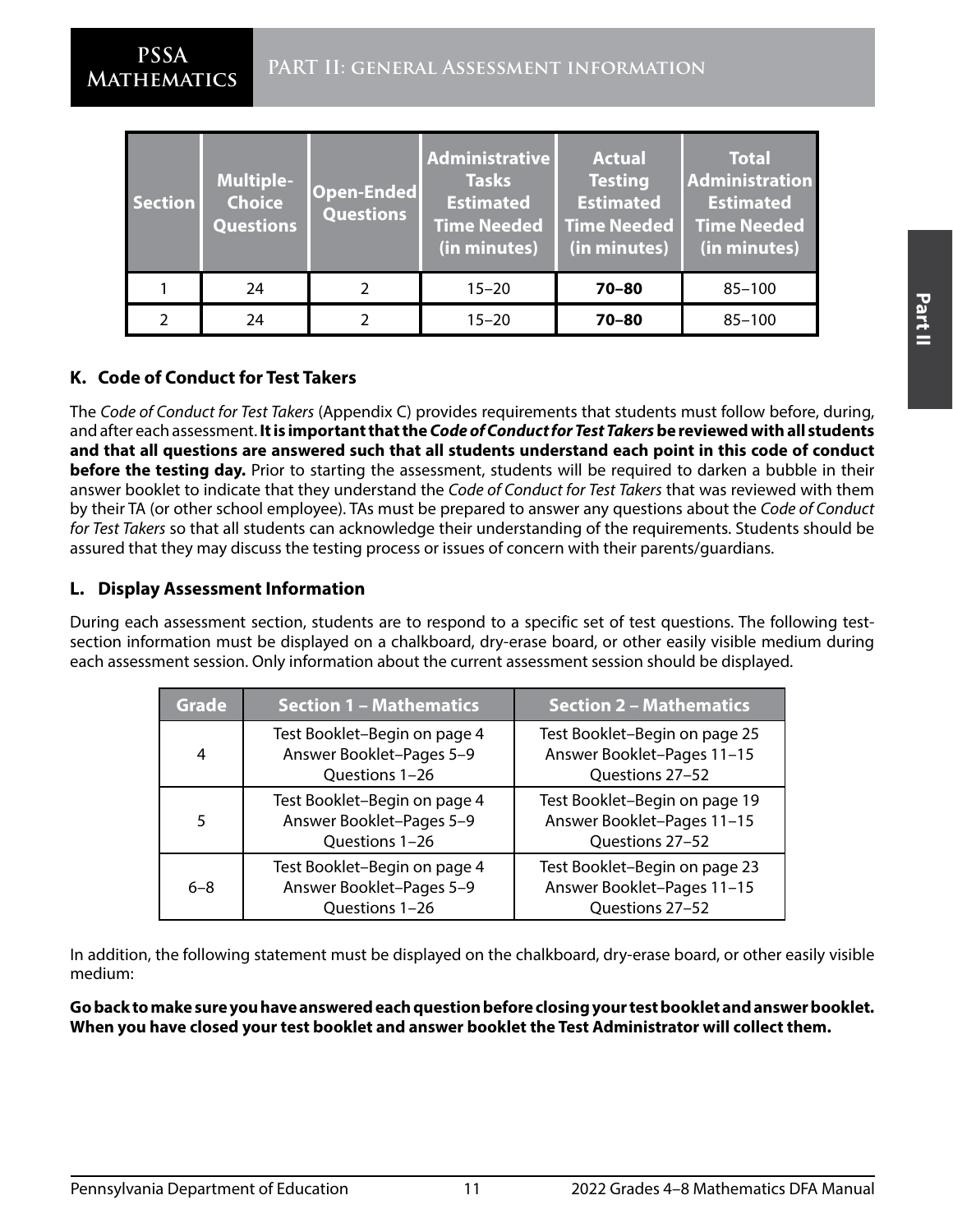## <span id="page-15-0"></span>**M. Extended Testing Time**

**PSSA**

The PSSA Grades 4–8 Mathematics Assessments are untimed assessments. Not all students will finish the assessment sections at the same time. Students should not feel rushed while they are taking the assessment, and no student should be penalized for working slowly. It is equally important, however, to encourage students to work in a timely manner to finish the assessment. Students should close their booklets when they have finished the section of the assessment in which they had been working. Students should keep scratch/grid paper and all other paper on which they have written separate from their booklets. TAs must collect all test materials, including scratch/grid paper and all other paper on which students have written, when students are finished rather than keeping the assessment materials closed on the students' desks.

- **1 .** Students who finish early may sit quietly, read for pleasure, or read non-content related materials until all students have finished. Reading for pleasure includes magazines along with fiction text, such as novels, short stories, poetry, etc. Reading anything that may include information related to the content area being assessed is not allowed. Written work/drawing/coloring of any kind is prohibited to ensure students are not recording secure test content.
- 2. TAs should follow the direction of the SAC to determine when the assessment session should end and when students who have not finished should be provided an extended-time setting. This may involve using professional judgment. As a general guideline, the assessment session should be ended when all students indicate they have finished an assessment section. If the time scheduled for the administration of the section ends, students not finished should report to the extended-time location. All students should complete each section within a school day, and sections must be scheduled so that there is enough time to complete the section within the school day.
- **3 .** Any student may request extended time if they indicate they have not completed an assessment section. Such requests should be granted if the TA finds the request to be educationally valid. Not permitting ample time for students to complete the assessment section may impact performance.
- **4 .** Students with special requirements and/or disabilities (i.e., physical, visual, auditory, or learning disabilities as defined by their IEP or service contracts) and students who work slowly may require extended time. Special assessment situations should be arranged for these students.
- **5 .** When allowing extended time for an assessment session for a portion of the student population:
	- **a.** Do not allow students to attend a lunch period with other students if the lunch period occurs between the original assessment session and the extended session.
	- **b.** Do not allow students to attend any classes or related activities between the original assessment session and the extended session.
	- **c.** Do not allow any overnight extensions.
	- **d.** Do not allow students to return to a section after the completion of that section.
- **6 . Do not allow the extended assessment session to be administered without monitoring . It is the responsibility of a TA to monitor any extended sessions, whether in the classroom where the assessment was begun or in a separate location .**
- **7 .** When all students have indicated that they have finished an assessment section, end the session. Students may return to regular activities, or the administration of the next section may begin.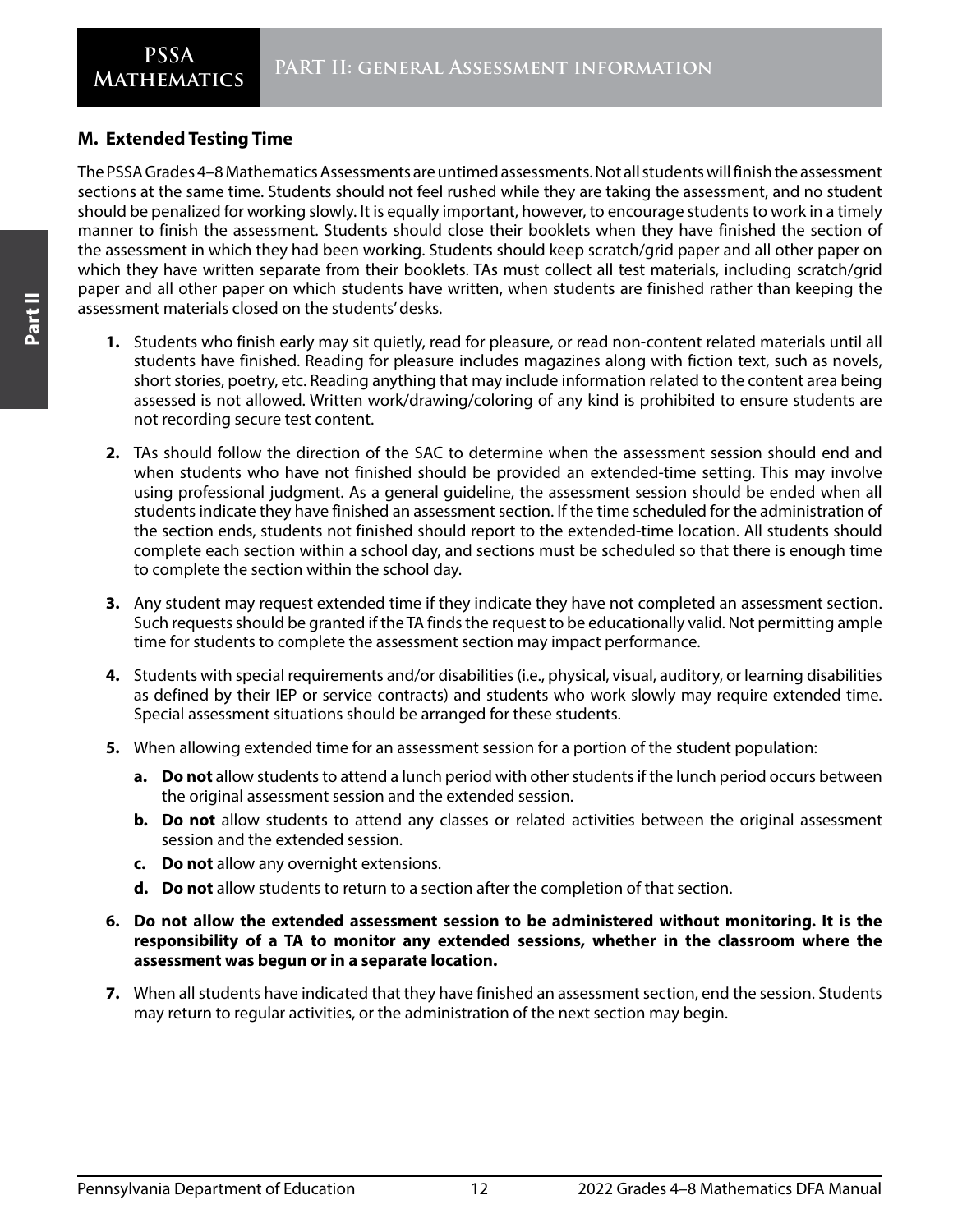### **N. Assessment Administration Reminders**

It is important to use standardized testing procedures to maintain fairness for all students. Following the assessment administration instructions carefully ensures that all students are tested under similar conditions in all classrooms.

Before test administration:

<span id="page-16-0"></span>**PSSA**

- **1 .** Be sure each student has the correct test booklet and answer booklet (correct student name [as found in PIMS] and the form number is the same on the test booklet and answer booklet).
- **2 .** Be certain to direct students as to where and how to mark or write their answers.
- **3.** Follow the directions of the SAC and this manual for maintaining assessment security.
- **4 .** Establish an environment that encourages students to approach the assessment in a positive manner.
- **5 .** Read and follow the *Handbook for Secure Test Administration* ([Appendix A\)](#page-30-0). This document can also be found in the *Handbook for Assessment Coordinators* posted on this portal:

*[www.education.pa.gov](http://www.education.pa.gov)* [Roll over 'Data and Reporting' in the menu at the top of the page. Select 'Assessment and Accountability.' Click on the link that reads 'PSSA - PA System of School Assessment.' Then click on 'Administration Materials' on the right side of the screen.]

During test administration:

- **1 .** Follow the directions of the SAC for maintaining assessment security.
- **2.** The test directions may be repeated to students as needed during the administration; however, the TA may not paraphrase or offer additional information and may not give information that provides clues concerning test questions or answer choices.
- **3.** It is acceptable to encourage the group of students to keep trying.

**Remember:** You will need a copy of a test booklet and an answer booklet during the administration for demonstration purposes. The test booklet and answer booklet must be returned to the SAC at the end of each testing session.

- y **In some places in this manual, the TA will be prompted to "demonstrate" to students where specific**  administration information (such as instruction boxes, page numbers, question numbers, etc.) can **be found in the test booklet or answer booklet . To help students understand these references, the TA should hold up a copy of the test booklet or answer booklet and point to the relevant information .**
- For the remainder of this manual, **indented text in bold type** is to be read aloud to students exactly as written. All other text is information for the TA.

When ready to start the assessment, the TA should begin with Part III: Directions for Administering the Assessment on the next page of this manual.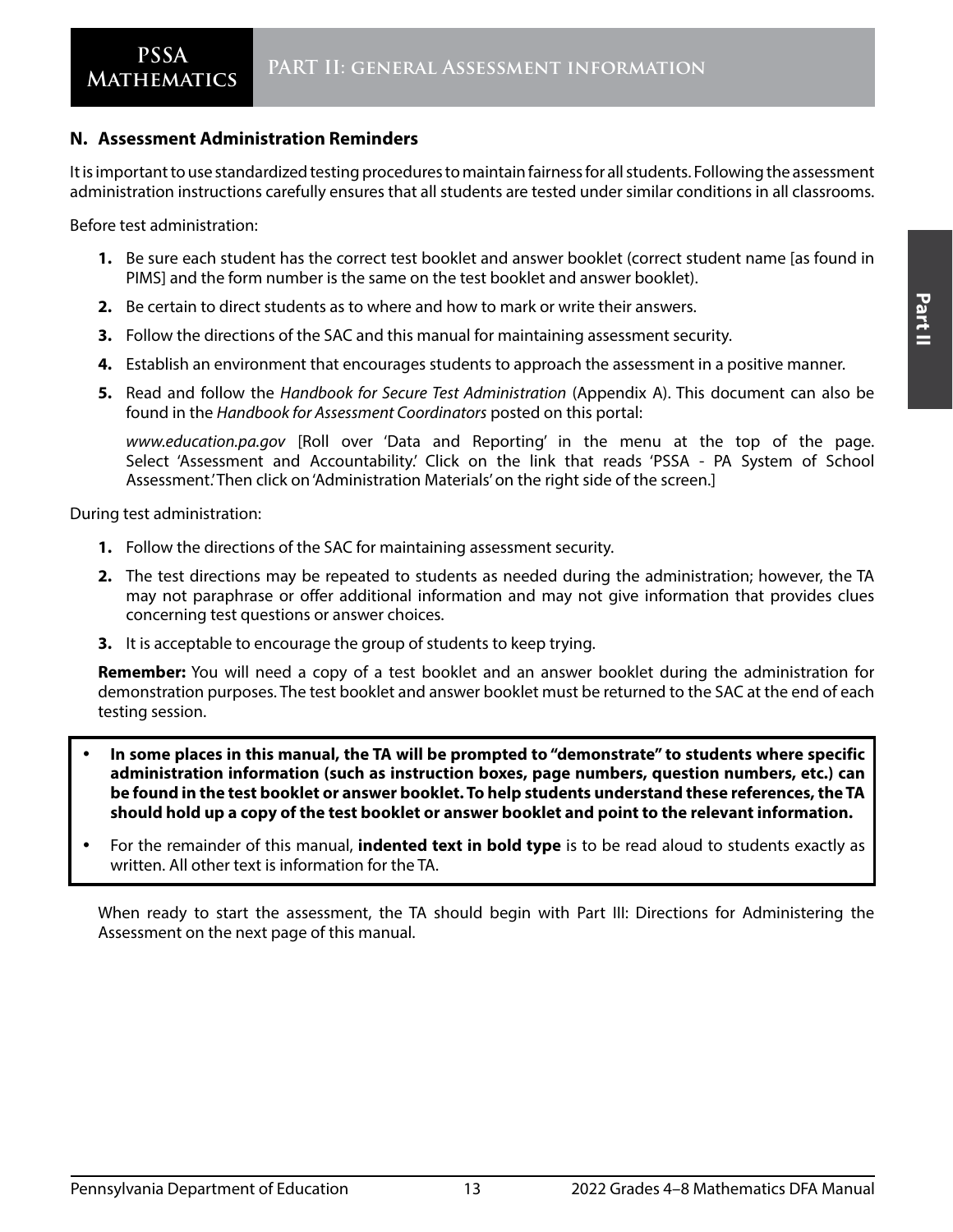#### **A . Getting Started with the Assessment**

<span id="page-17-0"></span>**PSSA Mathematics**

Make sure all students have two sharpened No. 2 pencils with good erasers. Students are not to have in their possession a cell phone, camera, smartphone, smartwatch, earbuds, or other unapproved electronic device. **Collect all unapproved electronic devices prior to distributing any assessment materials .**

Say:

**Welcome to the PSSA . I will now distribute the test booklets and answer booklets . Do not open your test booklet or answer booklet until I tell you to do so .**

First, distribute answer booklets with front covers facing up, and then distribute test booklets with front covers facing up.

Answer booklets must have a Student Precode Label or a District/School Label if the Student Precode Label is not available. Contact the SAC if you do not have a labeled answer booklet for each student. If a Student Precode Label is not on a student's answer booklet, the SAC or the SAC's designee should have printed the student's name (as the name appears in PIMS) on the front cover, bubbled in the letters corresponding to the name, and written in the student's birth date and PAsecureID on page 1.



**Note:** A form number is on the front cover of each test booklet and answer booklet. There are nine (9) different forms labeled 01 through 09. Make certain that the form number on each student's test booklet matches the form number on each student's answer booklet.

Say:

**Today we will begin the PSSA in Mathematics. Each of you should have a Grade** [say grade] **Mathematics Test Booklet and Answer Booklet . Do not open your booklets until I tell you to do so .**

Look at the front covers of the two booklets. In the upper right-hand corner of the test booklet, **there is a number from 01 through 09 . Make sure that this number is the same as the number shown near the upper left-hand corner of the answer booklet . If the number in the box on your answer booklet is not the same, raise your hand, and I will give you a new test booklet .**

Correct any errors in booklet distribution.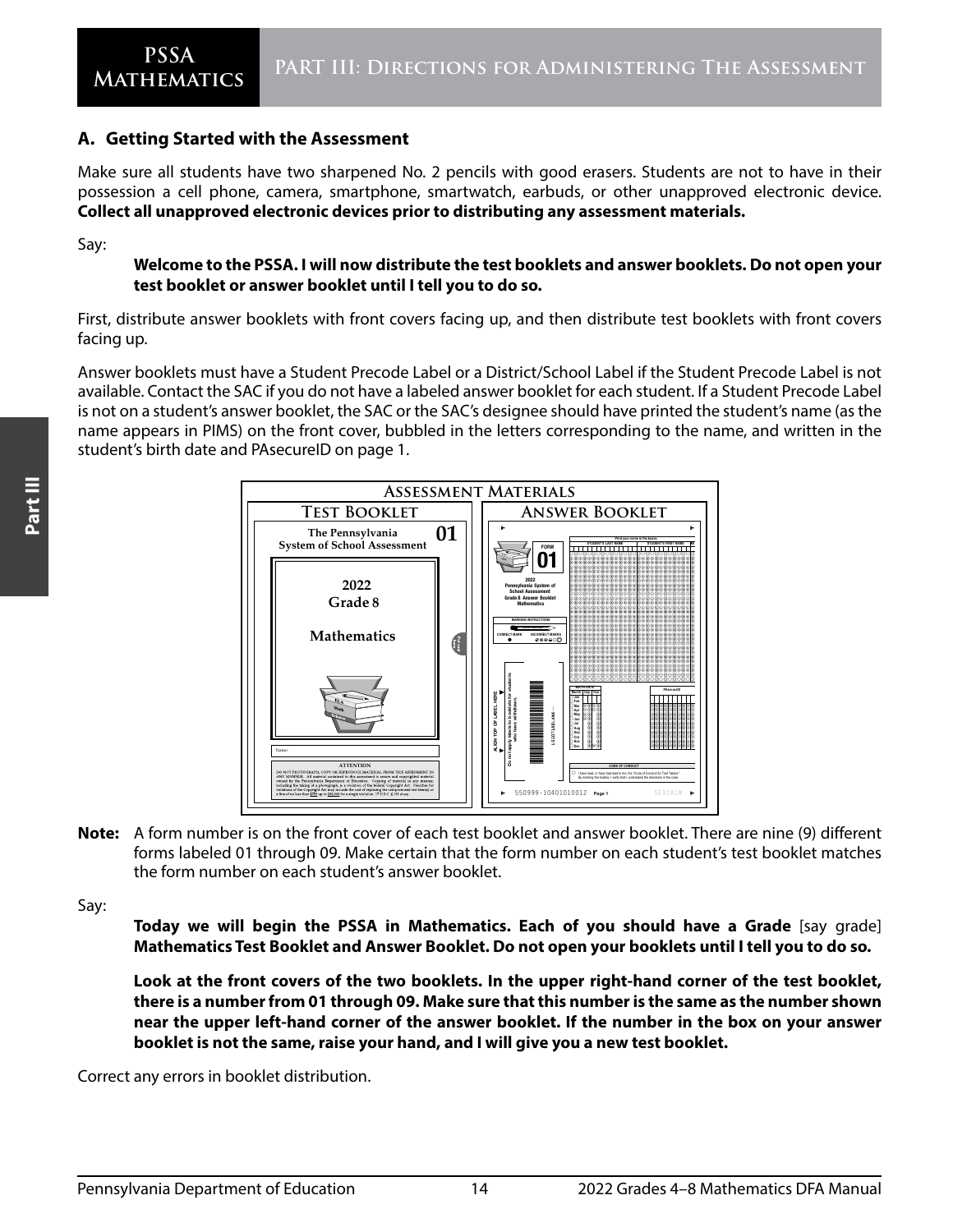When all students are ready, say:

<span id="page-18-0"></span>**PSSA**

#### **Look at the front cover of your test booklet . In the box labeled "Name" at the bottom of the page, print your name —your first name, your middle initial, and then your last name .**

Pause while students print their names in the box on the cover of their test booklets. The student's name on the front of the test booklet ensures accurate distribution of the correct test booklet to each student at the beginning of each testing session. Make certain that all students have recorded their names correctly. Then say:

#### **Below your name on the test booklet is a box labeled "ATTENTION ." Read the entire statement in the**  box now.

Pause while students read the information in the box. This statement is repeated on page 4 of the answer booklet. When all students have completed this task, say:

#### **Are there any questions?**

Answer all questions. When all students are ready, continue with the next section.

### <span id="page-18-1"></span>**B. Reviewing Barcode (District/School or Student Precode) Labels**

Say:

Look at the front cover of your answer booklet. In the lower left-hand corner is a barcode label. **Check to see if the barcode label has a colored stripe on it .**

**If the barcode label DOES NOT have a colored stripe, check to make sure your full name and birth**  date are correct. Raise your hand if you find an error.

**If the barcode label DOES have a colored stripe, check to make sure that your full legal name is printed in the boxes near the top of the cover page of your answer booklet .**

#### **If the barcode label DOES have a colored stripe and your name IS NOT printed in the boxes, please**  raise your hand.

If the label on a student's booklet has a colored stripe, but the student's name is not printed in the boxes, contact your SAC immediately to obtain the student's name, PAsecureID, and birth date as it appears in PIMS. The student may work on the assessment while the SAC obtains the student's name, PAsecureID, and birth date. Either you, the SAC, or the SAC's designee must fill in the information for the student. The student information must include the student's name as it appears in PIMS, birth date, and PAsecureID.

**Note:** If any barcode label has an error on it, please contact the SAC.

When all students are ready, say:

**In the bottom right-hand corner of your answer booklet is a box labeled "CODE OF CONDUCT ." Read the statement inside this box silently as I read it aloud . "I have read, or have had read to me, the 'Code of Conduct for Test Takers .' By marking this bubble, I verify that I understand the directions in the code ." If you understand the** *Code of Conduct for Test Takers***, darken the circle inside the box now . If you have questions about the** *Code of Conduct for Test Takers***, raise your hand .**

Answer student questions until all understand the *Code of Conduct for Test Takers* and darken the circle inside the box. (The *Code of Conduct for Test Takers* is [Appendix C](#page-44-0) of this manual.) When students are ready, continue with the next section.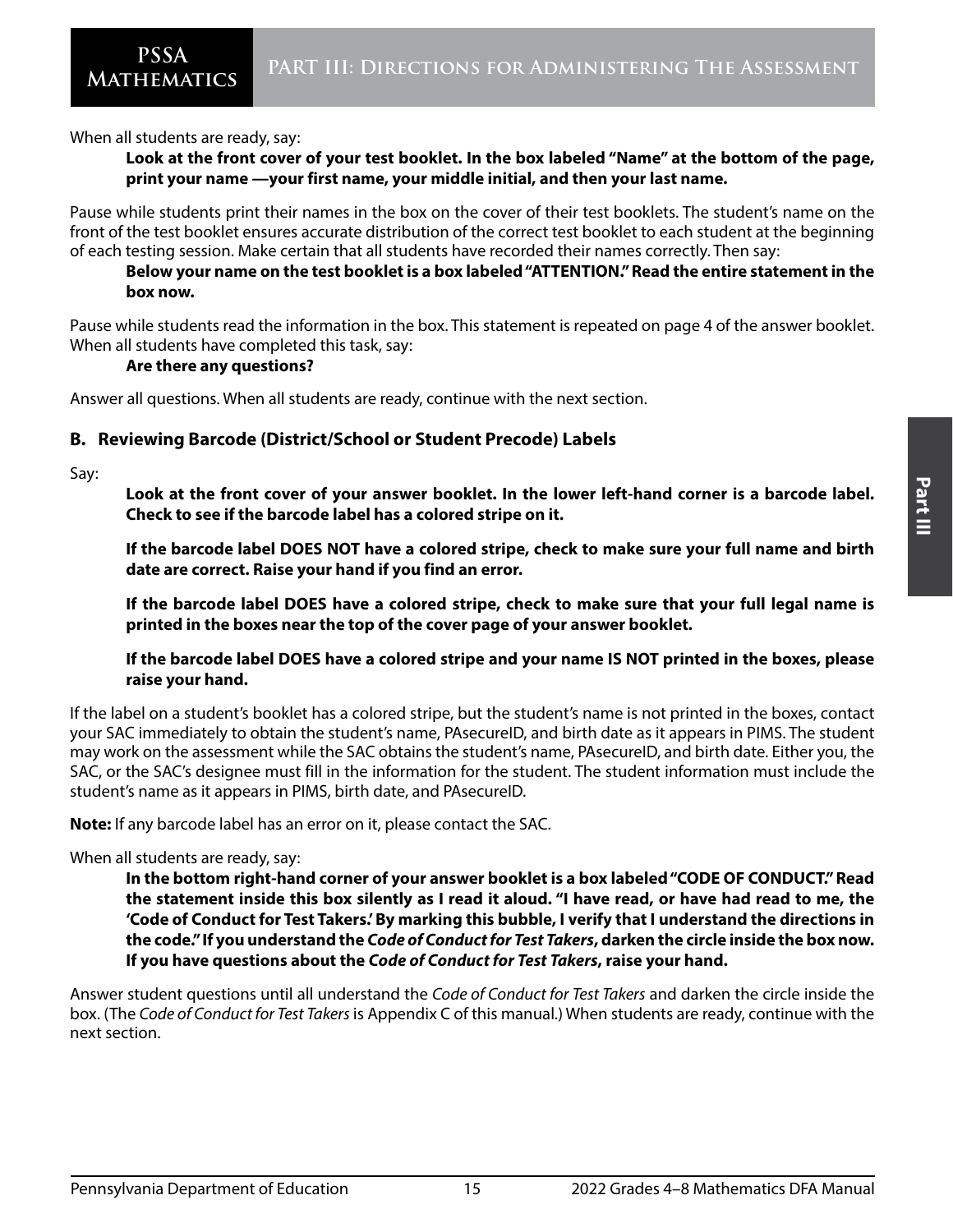### <span id="page-19-0"></span>**C . Administer Section 1—Mathematics**

When all students are ready, say:

## GRADE 4 ONLY:

**PSSA**

**I will now distribute scratch/grid paper, reference sheets, and protractors . Do not bend or damage your protractor and do not make any stray marks on your protractor or reference sheet . In each section of the test, you may need to use the protractor to answer questions . I will also give each of you a red sticker .**

Distribute scratch/grid paper, Mathematics reference sheets, protractors, and red stickers.

## GRADES 5–8 ONLY:

**I will now distribute scratch/grid paper and reference sheets . Do not make any stray marks on your reference sheet . I will also give each of you a red sticker .**

Distribute scratch/grid paper, Mathematics reference sheets, and red stickers.

#### When all students are ready, say:

**Now we are ready to begin Section 1—Mathematics . For some of the questions, you will choose your answer from among a set of four answer choices . For other questions, you will write your own**  response. You will record your responses to both types of questions in your answer booklet only. **Only responses recorded in your answer booklet will be scored . The PSSA is an untimed assessment . You may take as much time as you need to complete this section . Are there any questions?**

Answer all questions. When all students are ready, say:

**Open your test booklet to page 3 .**

Pause while students find the correct page in their test booklets. The directions on pages 3 and 7 of the test booklet may be repeated to students as needed during the administration of Section 1. When all students are ready, say:

Look at the directions in the first box on page 3. Read the directions silently as I read them aloud.

### GRADE 4 ONLY:

*On the following pages are the mathematics questions.*

- y *You may not use a calculator for questions 1 through 4. You may use a calculator for all other questions on this test.*
- y *You may need a protractor for questions on this test.*

## GRADES 5–8 ONLY:

*On the following pages are the mathematics questions.*

y *You may not use a calculator for questions 1 through 4. You may use a calculator for all other questions on this test.*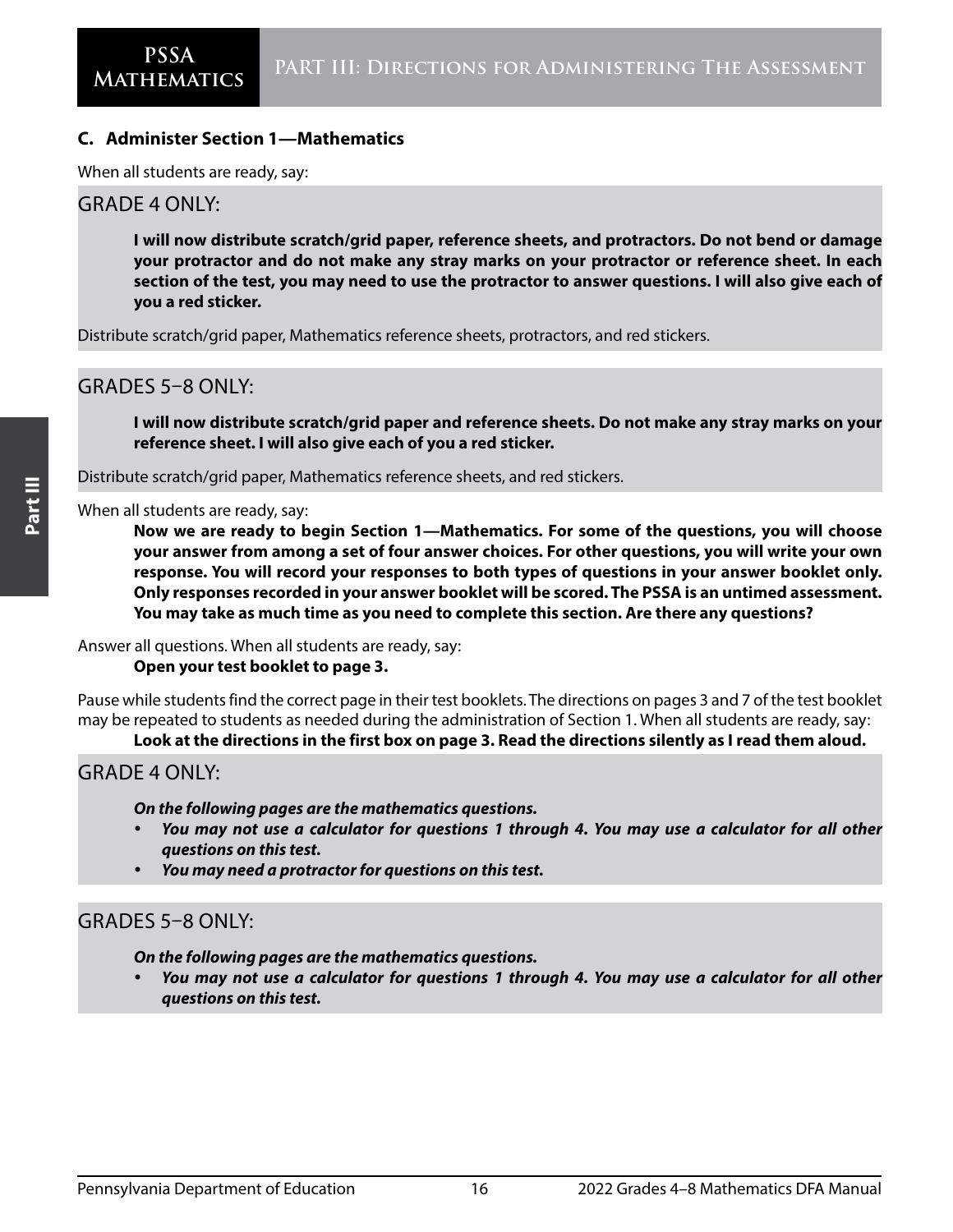#### Continue speaking:

**PSSA**

**Now look at the second box on page 3 . It is labeled "Directions for Multiple-Choice Questions ." Read**  the directions in the second box silently as I read them aloud.

*Some questions will ask you to select an answer from among four choices.*

*For the multiple-choice questions:*

- *First solve the problem on scratch paper.*
- y *Choose the correct answer and record your choice in the answer booklet.*
- y *If none of the choices matches your answer, go back and check your work for possible errors.*
- y *Only one of the answers provided is the correct response.*

#### **Are there any questions?**

Answer all questions. When all students are ready, say:

**Now look at the last box on page 3 . It is labeled "Directions for Open-Ended Questions ." Read the directions in the last box silently as I read them aloud .**

*Some questions will require you to write your response.*

*For the open-ended questions:*

- y *These questions have more than one part. Be sure to read the directions carefully.*
- y *You cannot receive the highest score for an open-ended question without completing all tasks in the question. For example, if the question asks you to show your work or explain your reasoning, be sure to show your work or explain your reasoning in the space provided.*
- y *If the question does not ask you to show your work or explain your reasoning, you may use the space provided, but only those parts of your response that the question specifically asks for will be scored.*
- y *Write your response in the appropriate location within the response box in the answer booklet. Some answers may require graphing, plotting, labeling, drawing, or shading. If you use scratch paper, be sure to transfer your final response and any needed work or reasoning to the answer booklet.*

#### **Are there any questions?**

Answer all questions. When all students are ready, say:

**Now look at the reference sheet that I passed out along with your scratch/grid paper .**

Pause while students look at the mathematics reference sheet. When all students are ready, say:

**This is the** *General Description of Scoring Guidelines* **that gives an overall description of how items are scored for the PSSA open-ended questions . Each item has a specific scoring guide that is used by professional scorers . You may refer to the** *General Description of Scoring Guidelines* **at any time while responding to an open-ended PSSA mathematics question . On the other side of the reference sheet is a formula sheet . You may use the formula sheet at any time while taking this test . Do not write on the reference sheet, as you will use it for other sections of the test . Are there any questions?**

Answer all questions. When all students are ready, say:

**Now turn to pages 4 and 5 in your test booklet and look at questions 1 through 4 .**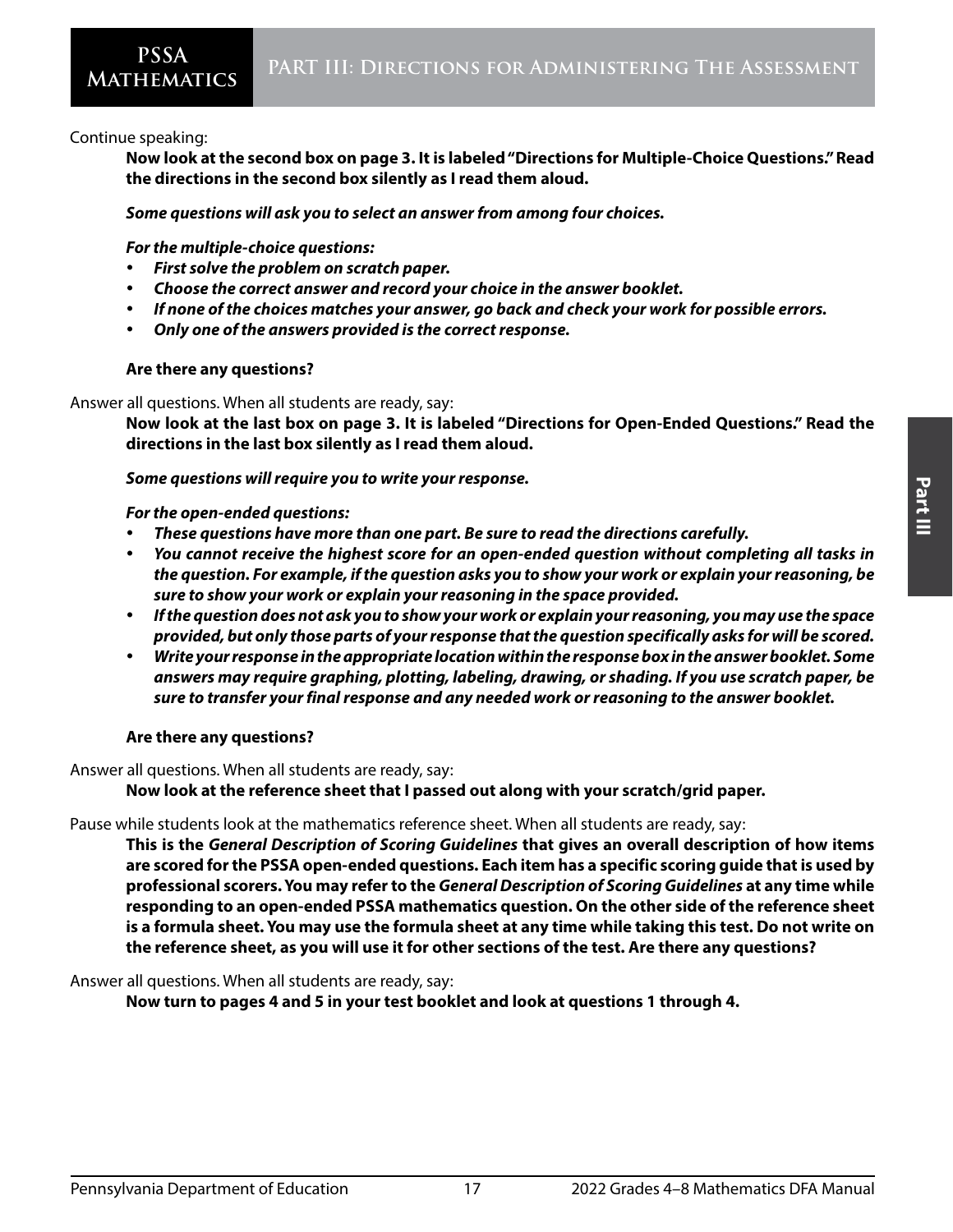Pause while students find the correct pages in their test booklets. When all students are ready, say:

**Read each question and choose the best answer . YOU MAY NOT USE A CALCULATOR TO ANSWER THESE QUESTIONS . After you have marked your answers to questions 1 through 4 in your answer booklet, you may check your answers . After you have checked your answers, you will turn to page 6 in your test booklet and seal the cover through page 6 with the red sticker . You will place the red sticker on the space indicated on the front cover and on page 6 . After you have sealed your booklet, raise your hand and I will collect any paper on which you have written . I will then replace any of the**  papers on which you have written. For the rest of the items in Section 1, you may use a calculator. **Are there any questions?**

#### Answer all questions. When all students are ready, say:

**PSSA**

**We are now ready to continue Section 1 . Look at page 8 in your test booklet and turn to page 5 in**  your answer booklet. In the bottom right-hand corner, you will see a "GO ON" arrow.

Point to the arrow in the booklet that you are using for demonstration purposes. If necessary, walk around the room to ensure that all students see the arrow. Then say:

**This arrow indicates that you are not yet finished with Section 1 and that you are to continue on to the next page . Follow the "GO ON" arrows and follow the directions that tell you which questions are in your test booklet and which questions are in your answer booklet . Continue until you complete all of the multiple-choice questions and BOTH open-ended questions in Section 1 . At the end of Section 1, you will see a "STOP" sign in your test booklet and in your answer booklet .**

Point to the stop sign on the last page of Section 1 in the test booklet and page 9 of the answer booklet you are using for demonstration purposes. If necessary, walk around the room to ensure that all students see the stop sign. Then say:

**Remember to complete questions 1 through 26 in Section 1 and to mark only one correct answer for each multiple-choice question and completely answer each open-ended question in your answer**  booklet. If you complete Section 1 before the testing session is over, you may check your work for questions ONLY in Section 1. Do not look ahead to other parts of the test booklet or answer **booklet . After you have checked your work, make sure you have completely erased wherever you have changed an answer or have made a stray mark in your answer booklet . Then close your answer booklet and place it inside your test booklet so I will know you have finished . I will collect your**  test materials when you finish. You may sit quietly, read for pleasure, or read non-content related **materials until the rest of the class completes Section 1 . Are there any questions?**

Answer all questions. When all students are ready, say:

#### You may begin.

**Note:** Students who finish early may sit quietly, read for pleasure, or read non-content related materials until all students have finished. Reading for pleasure includes magazines along with fiction text, such as novels, short stories, poetry, etc. Reading anything that may include information related to the content area being assessed is not allowed. Written work/drawing/coloring of any kind is prohibited to ensure students are not recording secure test content.

- **1 .** Check to see that students are **not** using a calculator for questions 1 through 4.
- **2 .** When students have completed questions 1 through 4, collect all paper on which students have written. The papers collected must be replaced.
- **3.** When students have completed questions 1 through 4, make sure they have sealed their test booklets correctly and are continuing to answer the remaining questions in Section 1—Mathematics.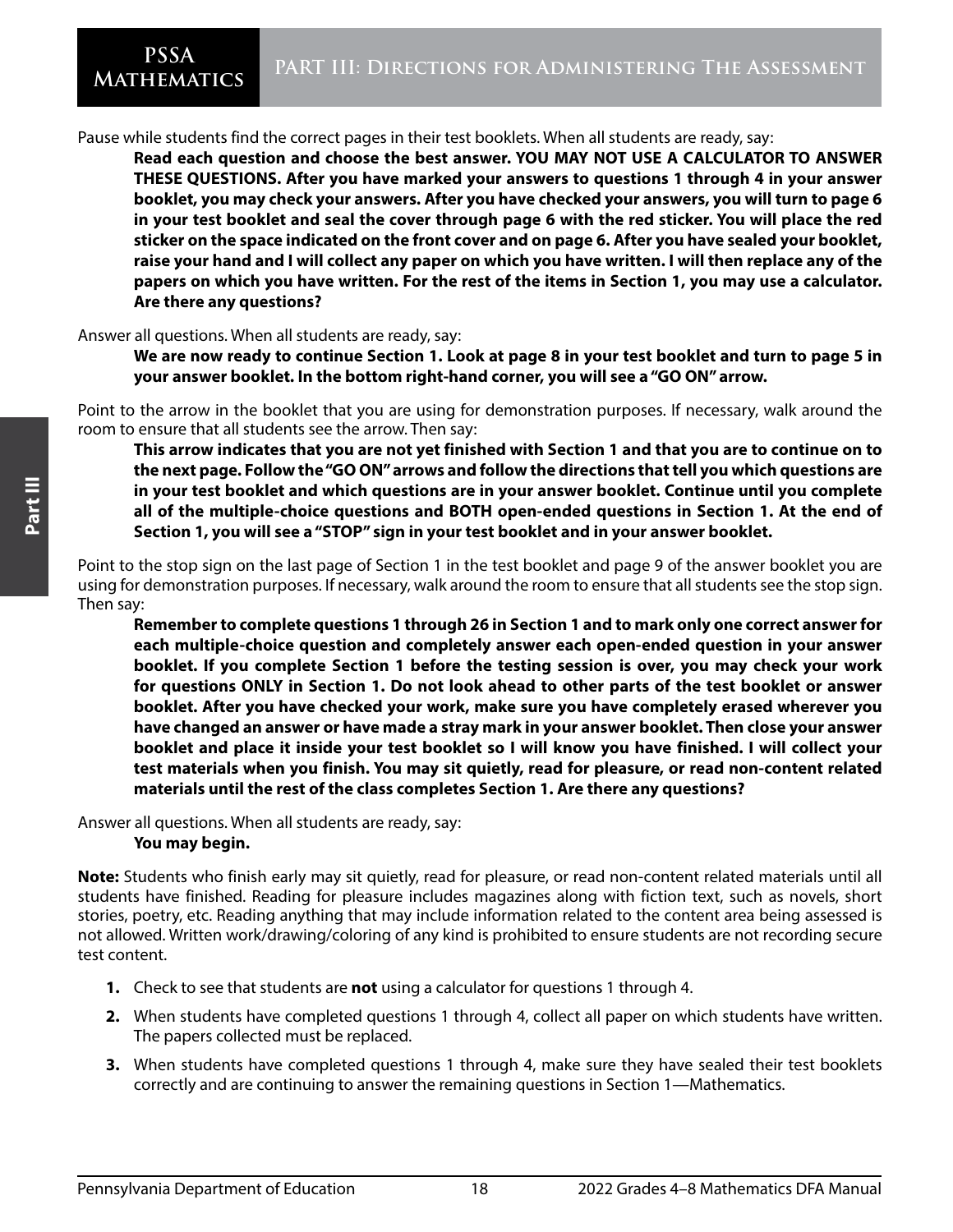**PSSA**

While students are taking the assessment, be available to repeat test directions and/or direct students to the correct section of the test. TAs may encourage the group of students without providing any individual or group help that might suggest the correct answer to a question. Do not communicate to a student that the student should "check" an answer or that the student has answered an item incorrectly. You may, however, provide clarification of test directions and/or direct the student to the correct section of the test. The directions on pages 3 and 7 of the test booklet may be repeated to students as needed during the administration of Section 1.

Each section has a shape or shapes in the header with the number of the section inside the shape(s) so that the section can be easily identified. There is one circle in the header of all pages in Section 1. While students are taking the assessment, ensure that students are working in the correct section of the test.

Encourage students to try all of the tasks (questions) and to complete the assessment. An incorrect answer is scored the same as a blank answer.

The testing time for this section is estimated to be 70 to 80 minutes, but the actual administration time may vary. Collect test materials, including scratch/grid paper and any other paper on which students have written, when students are finished testing rather than keeping booklets closed on the students' desks. End the session when all students have completed the section or when you are at the end of the scheduled time. Since each student is to be provided sufficient time to finish the assessment, additional time may be allowed on an individual basis if one or more students are continuing to make reasonable progress on the assessment. For more information about Extended Testing Time, see Part II: General Assessment Information of this manual. When you have confirmed that approximately five minutes remain in the testing time for the group and not all students have finished, say:

**This session will end in about five minutes . Make sure that you have completely erased wherever you have changed an answer or have made a stray mark in your answer booklet . If you need additional time to complete this section, direction will be provided for you .**

At the end of the scheduled time, say:

## GRADE 4 ONLY:

Close your test booklet and answer booklet. You will use the same booklets for the remaining section of the assessment, so make sure your name is on the front cover of each booklet. Place your **answer booklet inside the test booklet . If you are finished, I will collect your booklets, reference sheet, protractor, scratch/grid paper, and any other paper on which you have written . Your testing session will then be complete . If you need more time, let me know, and you will be provided with an**  extended session and given additional direction.

## GRADES 5–8 ONLY:

**Close your test booklet and answer booklet . You will use the same booklets for the remaining section of the assessment, so make sure your name is on the front cover of each booklet . Place your answer booklet inside the test booklet . If you are finished, I will collect your booklets, reference**  sheet, scratch/grid paper, and any other paper on which you have written. Your testing session will **then be complete . If you need more time, let me know, and you will be provided with an extended session and given additional direction .**

If you are continuing the assessment at this time, now is the time to take a short break. Only students who have completed Section 1 may move on to Section 2. Students who need additional time should be provided an extended session setting. For students moving on to Section 2, say:

**You are going to take a short break before beginning Section 2, so I will now collect any remaining test materials .**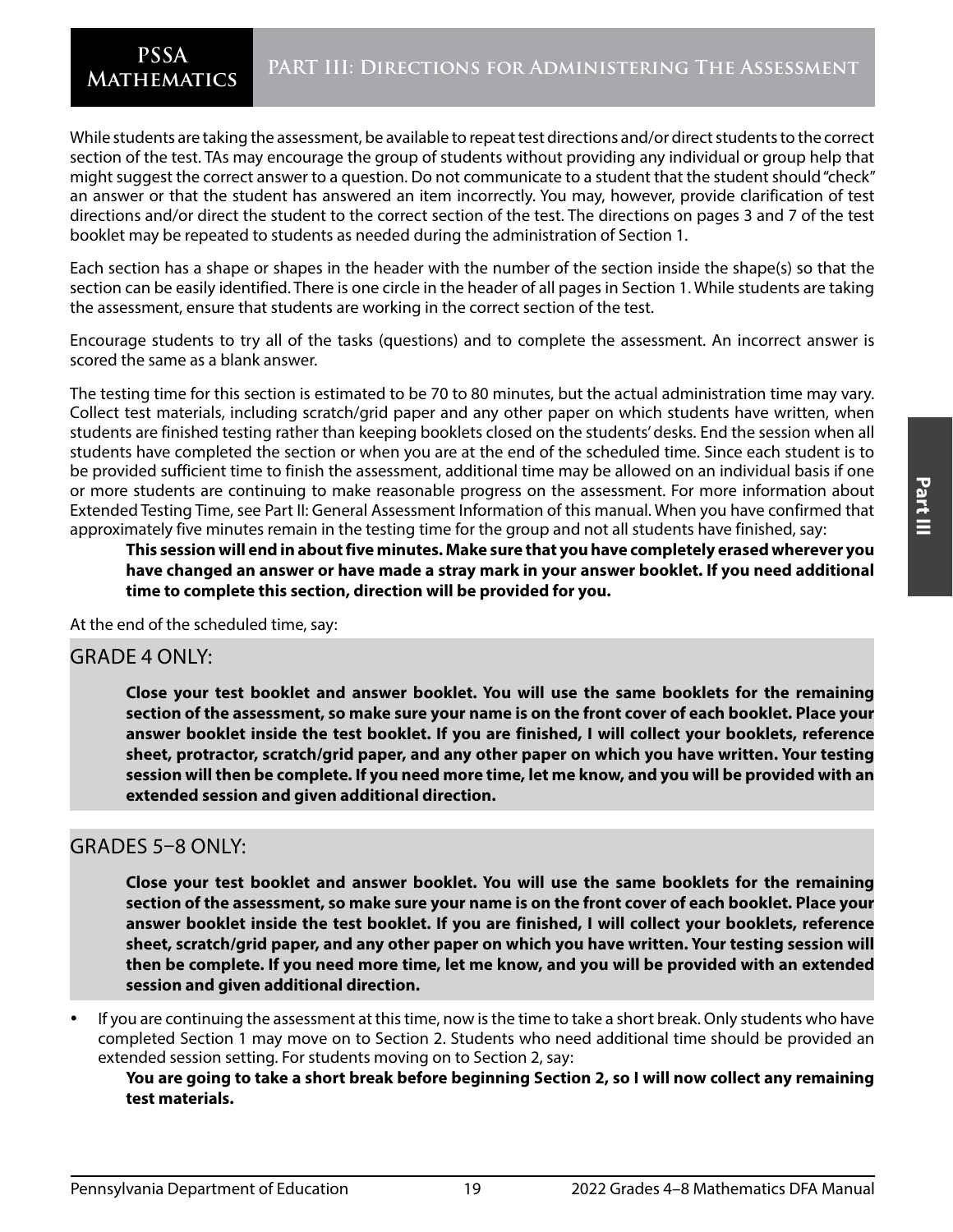# **PSSA**

Collect any remaining booklets, scratch/grid paper and any other paper on which students have written, protractors (grade 4 only), and Mathematics reference sheets, making sure that answer booklets have been placed inside the test booklets and that each student's name is on the test booklet. All assessment materials must remain secure at all times. Following the short break, go on to "Administer Section 2—Mathematics," found on the next page of this manual.

If you are administering Section 2 at another time (later in the same day or on a different day), say: **You are going to take Section 2 at another time, so I will now collect any remaining test materials .**

Collect any remaining booklets, scratch/grid paper, any other paper on which students have written, protractors (grade 4 only), and Mathematics reference sheets, making sure that answer booklets have been placed inside the test booklets and that each student's name is on the test booklet.

Return all secure materials (test booklets, answer booklets) immediately to the SAC or the SAC's designee for secure storage. Return reference sheets, protractors (grade 4 only), used scratch/grid paper, and any other paper on which students have written, and return them to the SAC or the SAC's designee for destruction. If the calculators have not been cleared, please clear the calculators at this time. **Note:** Do **NOT** review student responses to test questions **for any reason**. Do **NOT** review answer booklets for stray marks. Do **NOT** place scratch paper inside the test booklet or answer booklet.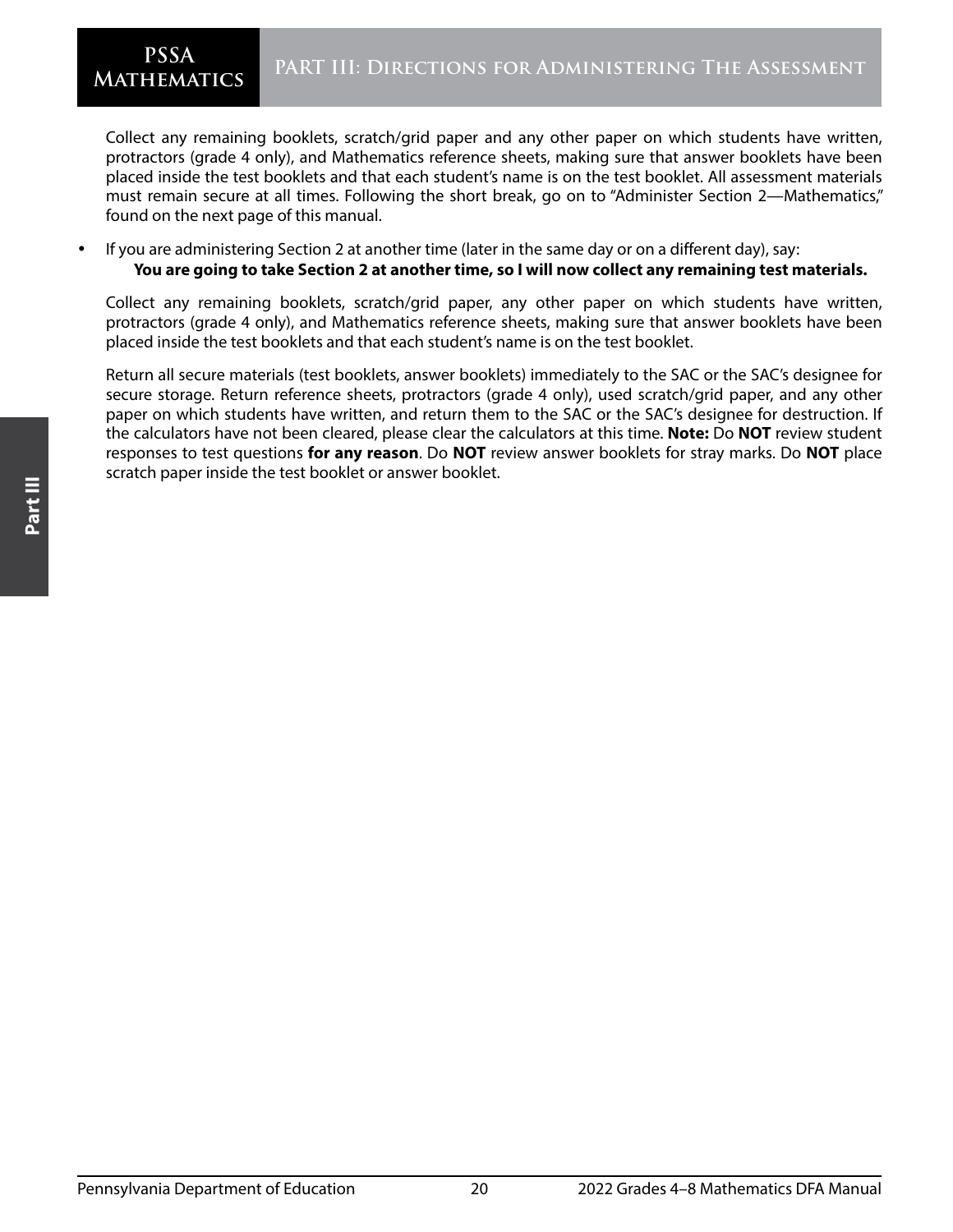#### **D. Administer Section 2—Mathematics**

<span id="page-24-0"></span>**PSSA**

Make sure all students have two sharpened No. 2 pencils with good erasers. Students are not to have in their possession a cell phone, camera, smartphone, smartwatch, earbuds, or other unapproved electronic device. Collect all unapproved electronic devices prior to distributing any assessment materials. Distribute booklets to students, making certain each student has the correct booklets. The scratch/grid paper must be blank and the reference sheets must have no additional writing.

Say:

**Check to make sure that your name is on the front cover of both the test booklet and the answer**  booklet. Also, check the number in the upper right-hand corner of your test booklet. Make sure **that this number is the same as the number shown near the upper left-hand corner of the answer booklet .**

When all students are ready, say:

## GRADE 4 ONLY:

**I will now distribute scratch/grid paper, reference sheets, and protractors . Do not bend or damage your protractor and do not make any stray marks on your protractor or reference sheet . In each section of the test, you may need to use the protractor to answer questions .**

Distribute scratch/grid paper, Mathematics reference sheets, and protractors.

## GRADES 5–8 ONLY:

**I will now distribute scratch/grid paper and reference sheets . Do not make any stray marks on your**  reference sheet.

Distribute scratch/grid paper and Mathematics reference sheets.

#### When all students are ready, say:

**Now we are ready to begin Section 2—Mathematics . For some of the questions, you will choose your answer from among a set of four answer choices . For other questions, you will write your own**  response. You will record your responses to both types of questions in your answer booklet only. **Only responses recorded in your answer booklet will be scored . The PSSA is an untimed assessment . You may take as much time as you need to complete this section . Are there any questions?**

Answer all questions. When all students are ready, say:

## GRADE 4 ONLY:

#### **Open your test booklet to page 24 . Fold your test booklet back so only page 24 is showing .**

Pause while students find the correct page in their test booklets. The directions on page 24 of the test booklet may be repeated to students as needed during the administration of Section 2. When all students are ready, say:

**Look at the directions in the first box on page 24 . Read the directions silently as I read them aloud .**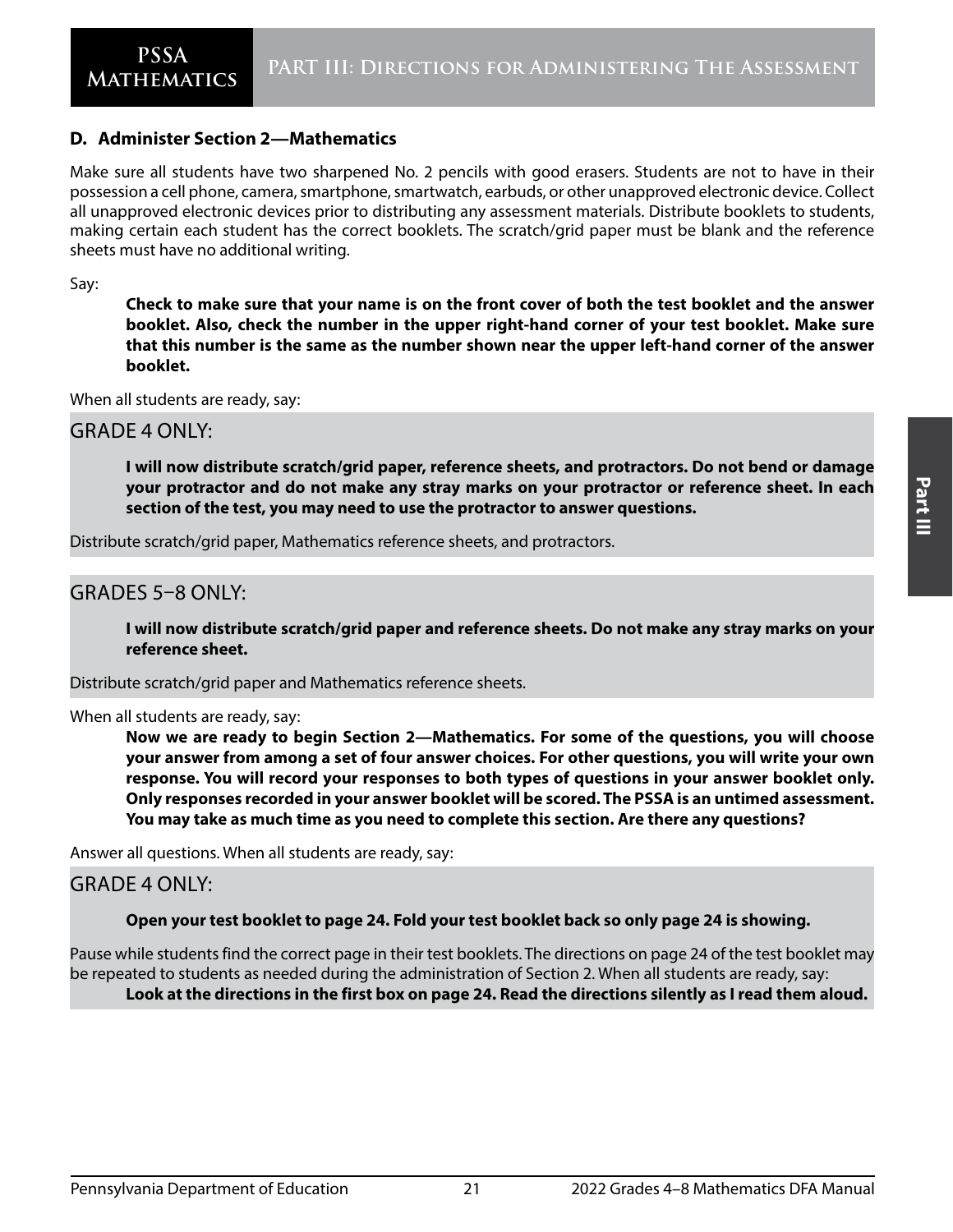## GRADE 5 ONLY:

#### **Open your test booklet to page 18 . Fold your test booklet back so only page 18 is showing .**

Pause while students find the correct page in their test booklets. The directions on page 18 of the test booklet may be repeated to students as needed during the administration of Section 2. When all students are ready, say: **Look at the directions in the first box on page 18 . Read the directions silently as I read them aloud .**

## GRADES 6–8 ONLY:

#### **Open your test booklet to page 22 . Fold your test booklet back so only page 22 is showing .**

Pause while students find the correct page in their test booklets. The directions on page 22 of the test booklet may be repeated to students as needed during the administration of Section 2. When all students are ready, say: Look at the directions in the first box on page 22. Read the directions silently as I read them aloud.

## GRADE 4 ONLY:

#### *On the following pages are the mathematics questions.*

- y *You may use a calculator for all questions in this section.*
- y *You may need a protractor for questions on this test.*

## GRADES 5–8 ONLY:

*On the following pages are the mathematics questions.*

y *You may use a calculator for all questions in this section.*

## GRADE 4 ONLY:

**Now look at the second box on page 24 . It is labeled "Directions for Multiple-Choice Questions ." Read the directions in the second box silently as I read them aloud .**

## GRADE 5 ONLY:

**Now look at the second box on page 18 . It is labeled "Directions for Multiple-Choice Questions ." Read the directions in the second box silently as I read them aloud .**

## GRADES 6–8 ONLY:

**Now look at the second box on page 22 . It is labeled "Directions for Multiple-Choice Questions ." Read the directions in the second box silently as I read them aloud .**

*Some questions will ask you to select an answer from among four choices.*

*For the multiple-choice questions:*

- *First solve the problem on scratch paper.*
- y *Choose the correct answer and record your choice in the answer booklet.*
- y *If none of the choices matches your answer, go back and check your work for possible errors.*
- y *Only one of the answers provided is the correct response.*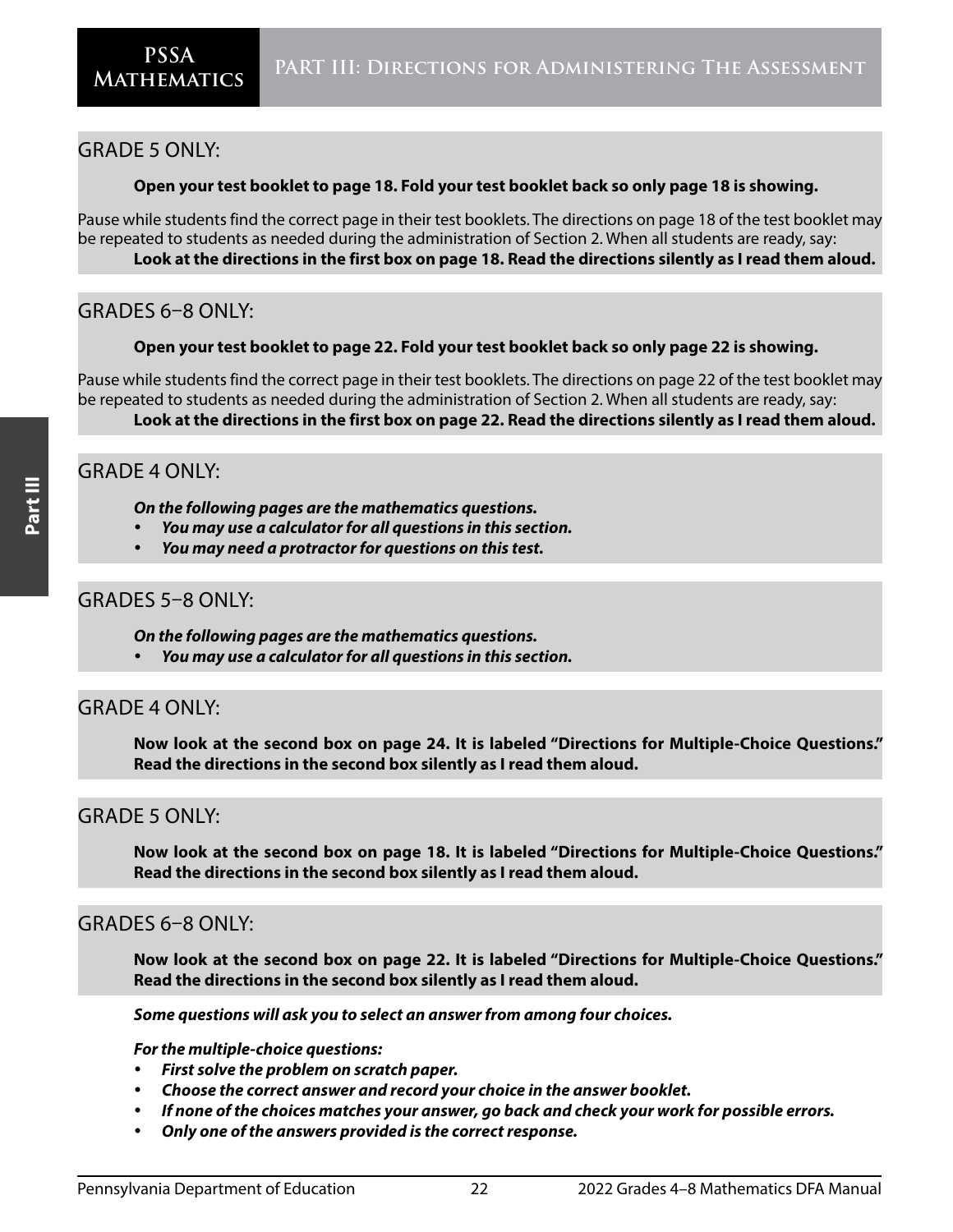Continue speaking:

**PSSA**

#### **Are there any questions?**

Answer all questions. When all students are ready, say:

## GRADE 4 ONLY:

**Now look at the last box on page 24 . It is labeled "Directions for Open-Ended Questions ." Read the**  directions in the last box silently as I read them aloud.

## GRADE 5 ONLY:

**Now look at the last box on page 18 . It is labeled "Directions for Open-Ended Questions ." Read the directions in the last box silently as I read them aloud .**

## GRADES 6–8 ONLY:

**Now look at the last box on page 22 . It is labeled "Directions for Open-Ended Questions ." Read the**  directions in the last box silently as I read them aloud.

*Some questions will require you to write your response.*

*For the open-ended questions:*

- y *These questions have more than one part. Be sure to read the directions carefully.*
- y *You cannot receive the highest score for an open-ended question without completing all tasks in the question. For example, if the question asks you to show your work or explain your reasoning, be sure to show your work or explain your reasoning in the space provided.*
- y *If the question does not ask you to show your work or explain your reasoning, you may use the space provided, but only those parts of your response that the question specifically asks for will be scored.*
- y *Write your response in the appropriate location within the response box in the answer booklet. Some answers may require graphing, plotting, labeling, drawing, or shading. If you use scratch paper, be sure to transfer your final response and any needed work or reasoning to the answer booklet.*

#### **Are there any questions?**

Answer all questions. When all students are ready, say:

**Now look at the reference sheet that I passed out along with your scratch/grid paper .**

Pause while students look at the mathematics reference sheet. When all students are ready, say:

**This is the** *General Description of Scoring Guidelines* **that gives an overall description of how items are scored for the PSSA open-ended questions . Each item has a specific scoring guide that is used by professional scorers . You may refer to the** *General Description of Scoring Guidelines* **at any time while responding to an open-ended PSSA Mathematics question . On the other side of the reference sheet**  is a formula sheet. You may use the formula sheet at any time while taking this test. Are there any **questions?**

Answer all questions. When all students are ready, say:

### GRADE 4 ONLY:

We are now ready to start Section 2. Unfold your test booklet and look at page 25 and turn to page 11 in your answer booklet. In the bottom right-hand corner, you will see a **"GO ON" arrow.**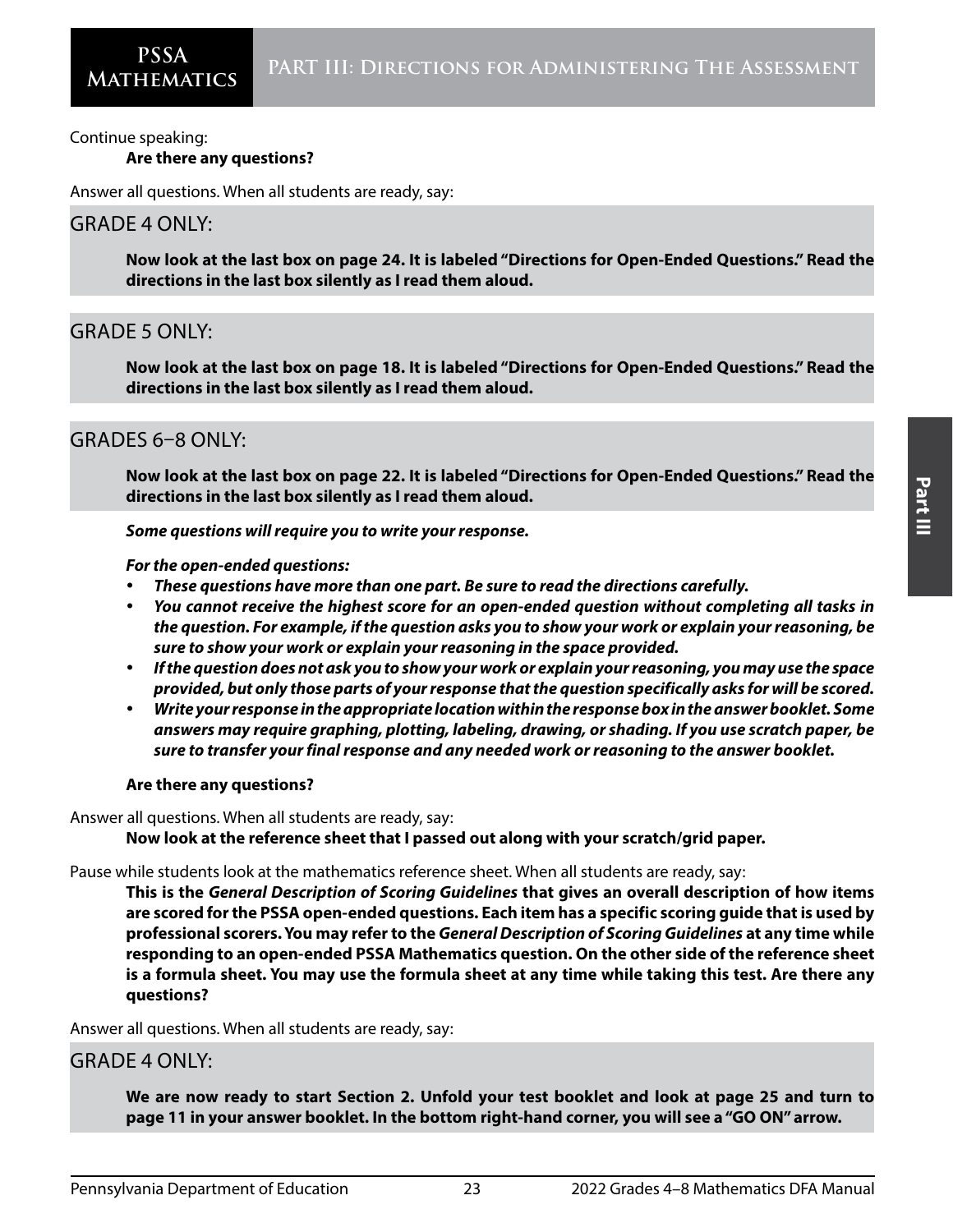## GRADE 5 ONLY:

We are now ready to start Section 2. Unfold your test booklet and look at page 19 and turn to **page 11 in your answer booklet . In the bottom right-hand corner, you will see a "GO ON" arrow .**

## GRADES 6–8 ONLY:

We are now ready to start Section 2. Unfold your test booklet and look at page 23 and turn to **page 11 in your answer booklet . In the bottom right-hand corner, you will see a "GO ON" arrow .**

Point to the arrow in the booklet that you are using for demonstration purposes. If necessary, walk around the room to ensure that all students see the arrow. Then say:

**This arrow indicates that you are not yet finished with Section 2 and that you are to continue on to the next page . Follow the "GO ON" arrows and follow the directions that tell you which questions are in your test booklet and which questions are in the answer booklet . Continue until you complete all of the multiple-choice questions and BOTH open-ended questions in Section 2 . At the end of Section 2, you will see a "STOP" sign in your test booklet and in your answer booklet .**

Point to the stop sign on the last page of Section 2 in the test booklet and page 15 of the answer booklet you are using for demonstration purposes. If necessary, walk around the room to ensure that all students see the stop sign. Then say:

**Remember to complete questions 27 through 52 in Section 2 and to mark only one correct answer for each multiple-choice question and completely answer each open-ended question in your answer booklet . If you complete Section 2 before the testing session is over, you may check your work for questions ONLY in Section 2 . Do not look back to any other parts of the test booklet or answer booklet . After you have checked your work, make sure you have completely erased wherever you have changed an answer or have made a stray mark in your answer booklet . Then close your answer booklet and place it inside your test booklet so I will know you have finished . I will collect your**  test materials when you finish. You may sit quietly, read for pleasure, or read non-content related **materials until the rest of the class completes Section 2 . Are there any questions?**

Answer all questions. When all students are ready, say:

#### You may begin.

**Note:** Students who finish early may sit quietly, read for pleasure, or read non-content related materials until all students have finished. Reading for pleasure includes magazines along with fiction text, such as novels, short stories, poetry, etc. Reading anything that may include information related to the content area being assessed is not allowed. Written work/drawing/coloring of any kind is prohibited to ensure students are not recording secure test content.

While students are taking the assessment, be available to repeat test directions and/or direct students to the correct section of the test. TAs may encourage the group of students without providing any individual or group help that might suggest the correct answer to a question. Do not communicate to a student that the student should "check" an answer or that the student has answered an item incorrectly. You may, however, provide clarification of test directions and/or direct the student to the correct section of the test. The directions in the test booklet may be repeated to students as needed during the administration of Section 2.

Each section has a shape or shapes in the header with the number of the section inside the shape(s) so that the section can be easily identified. There are two half circles in the header of all pages in Section 2. While students are taking the assessment, ensure that students are working in the correct section of the test.

Encourage students to try all of the tasks (questions) and to complete the assessment. An incorrect answer is scored the same as a blank answer.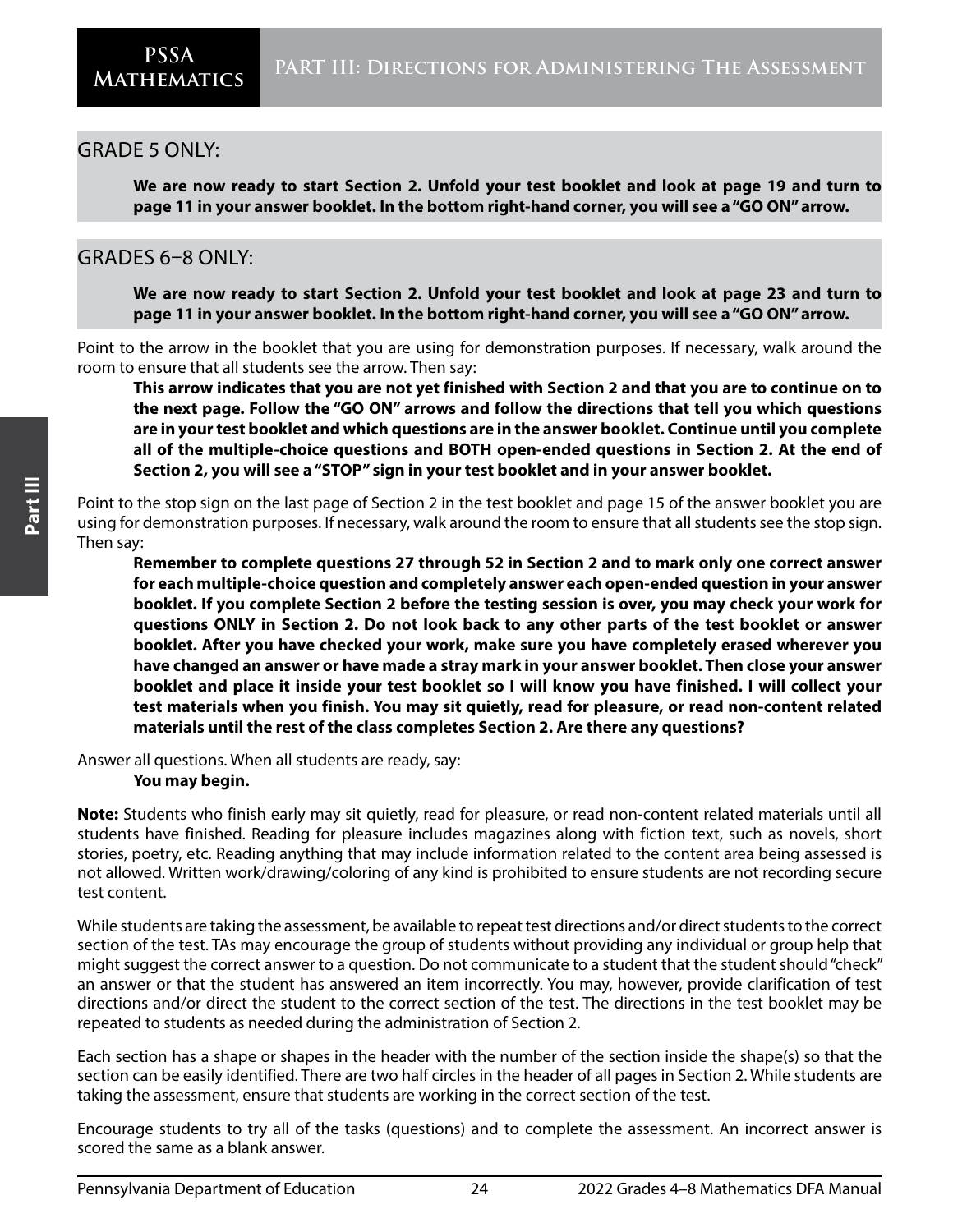The testing time for this section is estimated to be 70 to 80 minutes, but the actual administration time may vary. Collect test materials, including scratch/grid paper and any other paper on which students have written, when students are finished testing rather than keeping booklets closed on the students' desks. End the session when all students have completed the section or you are at the end of the scheduled time. Since each student is to be provided sufficient time to finish the assessment, additional time must be allowed on an individual basis if one or more students are continuing to make reasonable progress on the assessment. For more information about Extended Testing Time, see Part II: General Assessment Information of this manual. When you have confirmed that approximately five minutes remain in the testing time for the group and not all students have finished, say:

**This session will end in about five minutes . Make sure that you have completely erased wherever you have changed an answer or have made a stray mark in your answer booklet . If you need additional time to complete this section, direction will be provided for you .**

At the end of the scheduled time, say:

**PSSA**

This concludes the Spring 2022 Mathematics Assessment. Close your test booklet and answer **booklet . I will now collect your booklets . If you need more time, let me know, and you will be provided with an extended session and given additional direction .**

Collect any remaining booklets, making sure that each student's name is on the test booklet and answer booklet. Say:

### GRADE 4 ONLY:

**I will now collect your reference sheet, protractor, scratch/grid paper, and any other paper on which you have written .**

## GRADES 5–8 ONLY:

**I will now collect your reference sheet, scratch/grid paper, and any other paper on which you have written .**

Collect scratch/grid paper and any other paper on which students have written, protractors (grade 4 only), and reference sheets.

Return all secure materials (e.g., test booklets, answer booklets) immediately to the SAC or the SAC's designee for secure storage. Return reference sheets, protractors (grade 4 only), used scratch/grid paper, and any other paper on which students have written and return them to the SAC or the SAC's designee for destruction. If the calculators have not been cleared, please clear the calculators at this time. **Note:** Do **NOT** review student responses to test questions **for any reason**. Do **NOT** review answer booklets for stray marks. Do **NOT** place scratch paper inside the test booklet or answer booklet.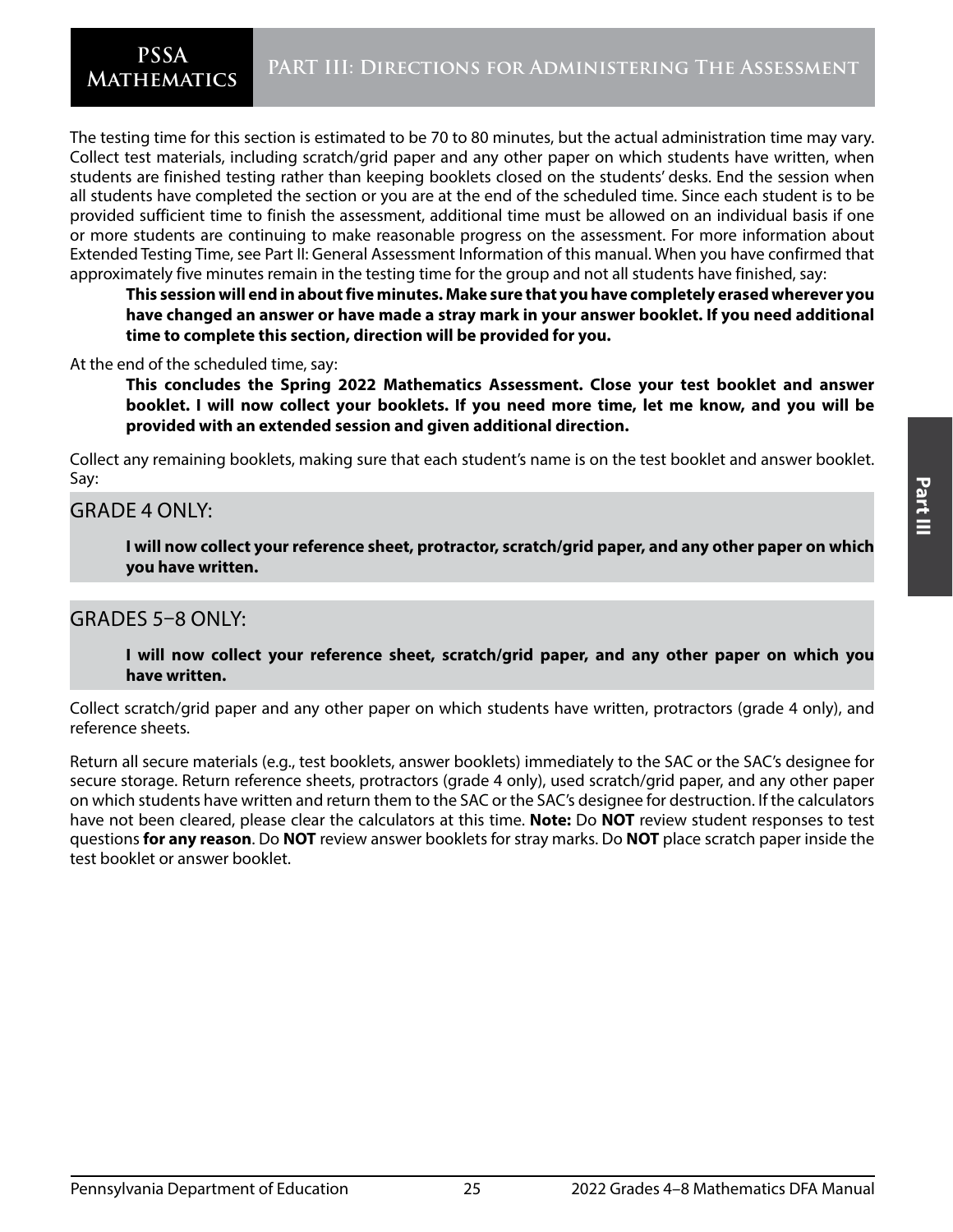## <span id="page-29-0"></span>**A. After Testing is Complete**

After testing is complete:

**PSSA**

- **1.** Make sure each student turned in the answer booklet and test booklet.
- **2 .** Make sure student identification information is complete and correct on all students' booklets. Make sure the name on the test booklet corresponds with the name on the answer booklet for each student.
- **3 .** If a student answer booklet has a barcode label with a colored stripe (a District/School Label), make sure that the SAC or the SAC's designee has completed the applicable portions of the front cover and page 2 of the answer booklet by printing the student's name (as found in PIMS) and filling in the bubbles. (See your SAC if you have questions or require further direction.)
- **4 .** If a student used any accommodation listed on page 3 of the answer booklet during the administration of the exam, make sure that applicable portions of page 3 of the answer booklet are completed by filling in the bubbles. (See your SAC if you have questions or require further direction.)
- **5 .** Do **NOT** review test booklets or check the response pages of the answer booklet for content, accuracy, completeness, or stray marks.
- **6 .** Review the *PSSA Test Security Certification (Test Administrator and Proctor)*, which is found in [Appendix B.](#page-42-0) Contact your SAC if you need more information.

### **B.** Return Materials

Test materials must be kept secure. Any unused test materials related to this assessment must be returned to the SAC or the SAC's designee. This manual may be retained by the Test Administrator.

**Return all test materials** to the SAC or the SAC's designee for secure storage. This includes used and unused booklets, Mathematics reference sheets, protractors (grade 4 only), used scratch paper, and any other paper on which students have written. Test materials must be returned to the SAC immediately at the end of the assessment session.

**Reminder: All used** answer booklets returned to DRC for processing **must** have a barcode label (District/School, Student Precode, **or** Do Not Score) affixed to the front cover of the answer booklet. Do **not** affix a barcode label to any unused answer booklet.

**Remember:** Every TA involved in the administration of the Spring 2022 Mathematics Assessment **must** sign and date a *PSSA Test Security Certification* (*Test Administrator and Proctor*). When a TA signs and dates the *PSSA Test Security Certification (Test Administrator and Proctor)*, that person certifies that all security measures have been followed for this PSSA administration. TAs should return the signed and dated *PSSA Test Security Certification (Test Administrator and Proctor)* to the SAC or the SAC's designee upon completion of their assigned duties during the testing window.

**If a test security violation is suspected, contact the SAC immediately . If you believe the SAC may have involvement in the violation, immediately contact the Pennsylvania Department of Education at [ra-ed-pssa-keystone@pa .gov](mailto:ra-ed-pssa-keystone%40pa.gov?subject=) or 844-418-1651 . Sending an email with a detailed subject line will provide a faster response from PDE than calling the toll-free number . Please ensure that you only utilize the email account or telephone number provided here .**

**Note: The SAC has all information on returning assessment materials to DRC .**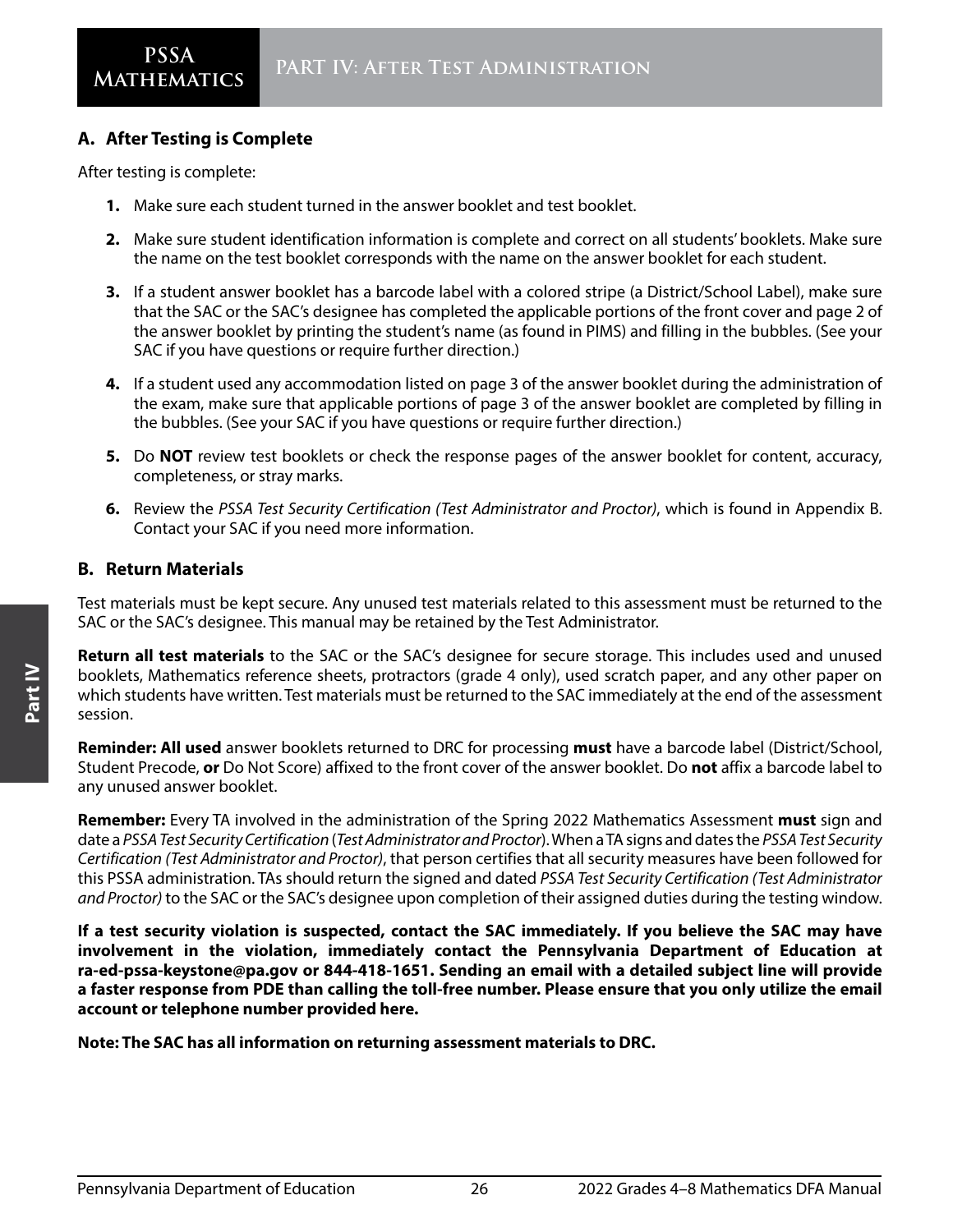<span id="page-30-0"></span>

## **Appendix A:**

## **Handbook for Secure Test Administration**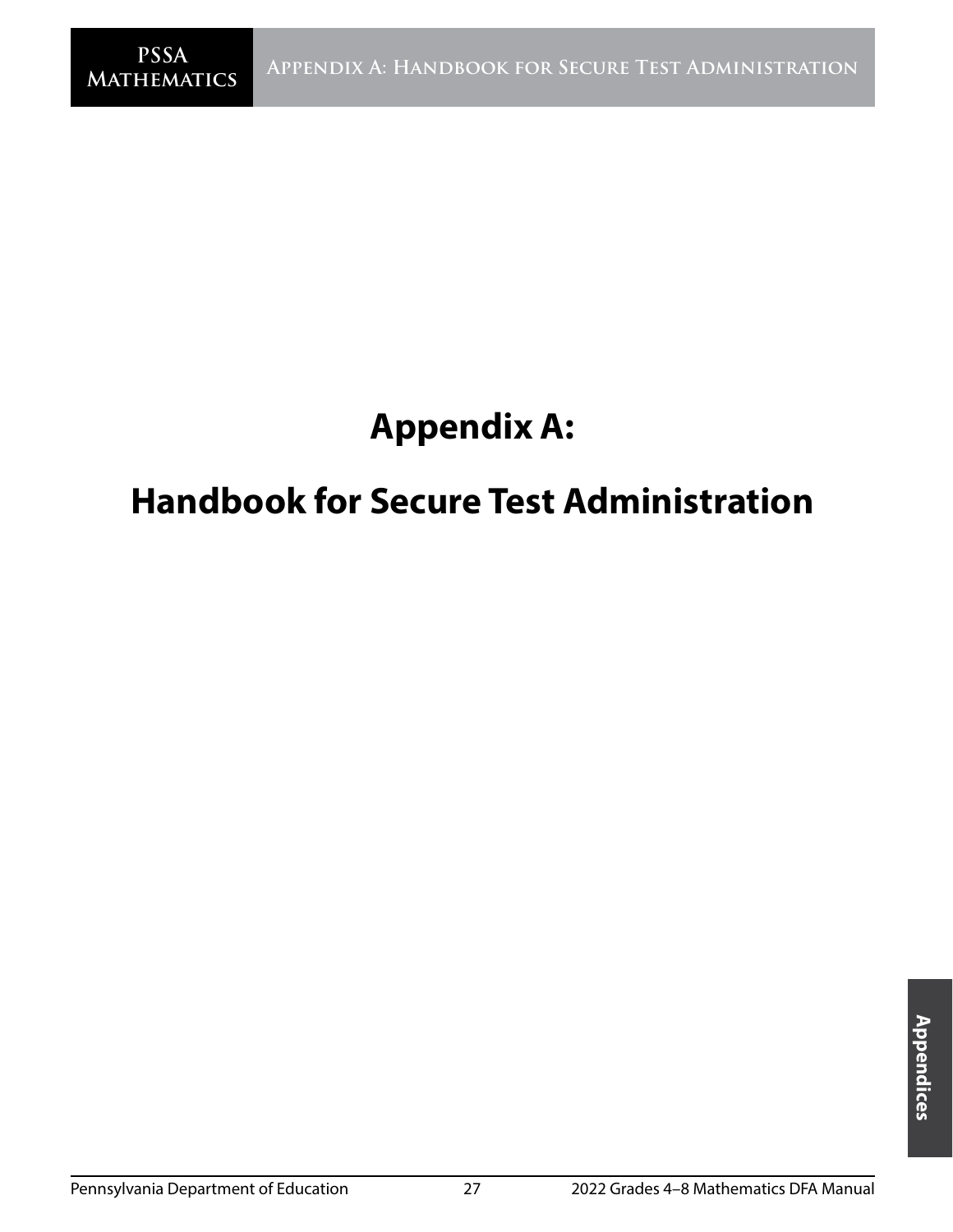

## **Handbook for Secure Test Administration**

### **Security Statement**

State assessments rely on the measurement of individual achievement. Any deviation from procedures meant to ensure test validity and security (e.g., group work, teacher coaching, teaching or release of any test items, use of previously administered Pennsylvania assessments as preparation tools) is strictly prohibited and will be considered a violation of test security. Local Education Agency (LEA)/school personnel with access to the assessment materials must not review, discuss, disseminate, or otherwise reveal the contents to anyone. (This prohibition excludes the *Item and Scoring Samplers* available on the Pennsylvania Department of Education's (PDE's) website.)

Any action by a professional employee or commissioned officer that is willfully designed to divulge test questions, falsify student scores, or compromise the integrity of the state assessment system will be subject to disciplinary action under the Educator Discipline Act, 24 P.S. §§ 2070.1a *et seq*, which may include a private reprimand, a public reprimand, a suspension of his/her teaching certificate(s), a revocation of his/her teaching certificate(s), and/or a suspension or prohibition from being employed by a charter school.

## **Training and Test Administration Procedures**

The purpose of this handbook is to assist in the training of LEA/school personnel to properly and securely administer state assessments. This handbook is also an important and valuable resource in implementing testing successfully from planning and preparing to collecting and returning tests.

## **Roles and Responsibilities: Training**

The District Assessment Coordinator (DAC) is responsible for completing all of the Pennsylvania State Test Administration Trainings (PSTATs) provided by PDE for the DACs, SACs, and TAs/Proctors. DACs must complete the Data Recognition Corporation (DRC) training on receiving and packaging materials, and any DAC specific training provided by the PDE. The DAC is then responsible for coordinating all training that takes place in the LEA and for determining specifics related to test administration such as a schedule, type of administration (paper/pencil or online) and other LEA-level administrative aspects of the testing. The DAC is responsible for ALL training in the LEA with primary responsibility for the direct training of SACs. In some LEAs the DAC may train the LEA-level staff who handle and/or have access to secure test material.

The SAC receives training from the DAC and must also complete both the PSTAT training for SACs and for TAs/ Proctors. The SAC is then responsible to oversee all aspects of test administration in a building, including training Test Administrators (TAs), proctors, and other building level staff.

The TAs/Proctors must complete the PSTAT training for TAs/Proctors. The TAs/Proctors are responsible for administering the assessment and monitoring students during the assessment.

Translators, interpreters, and scribes must complete the PSTAT training for TAs/Proctors and must also complete the training offered by the school/district.

The *Handbook for Assessment Coordinators* provides more information related to training.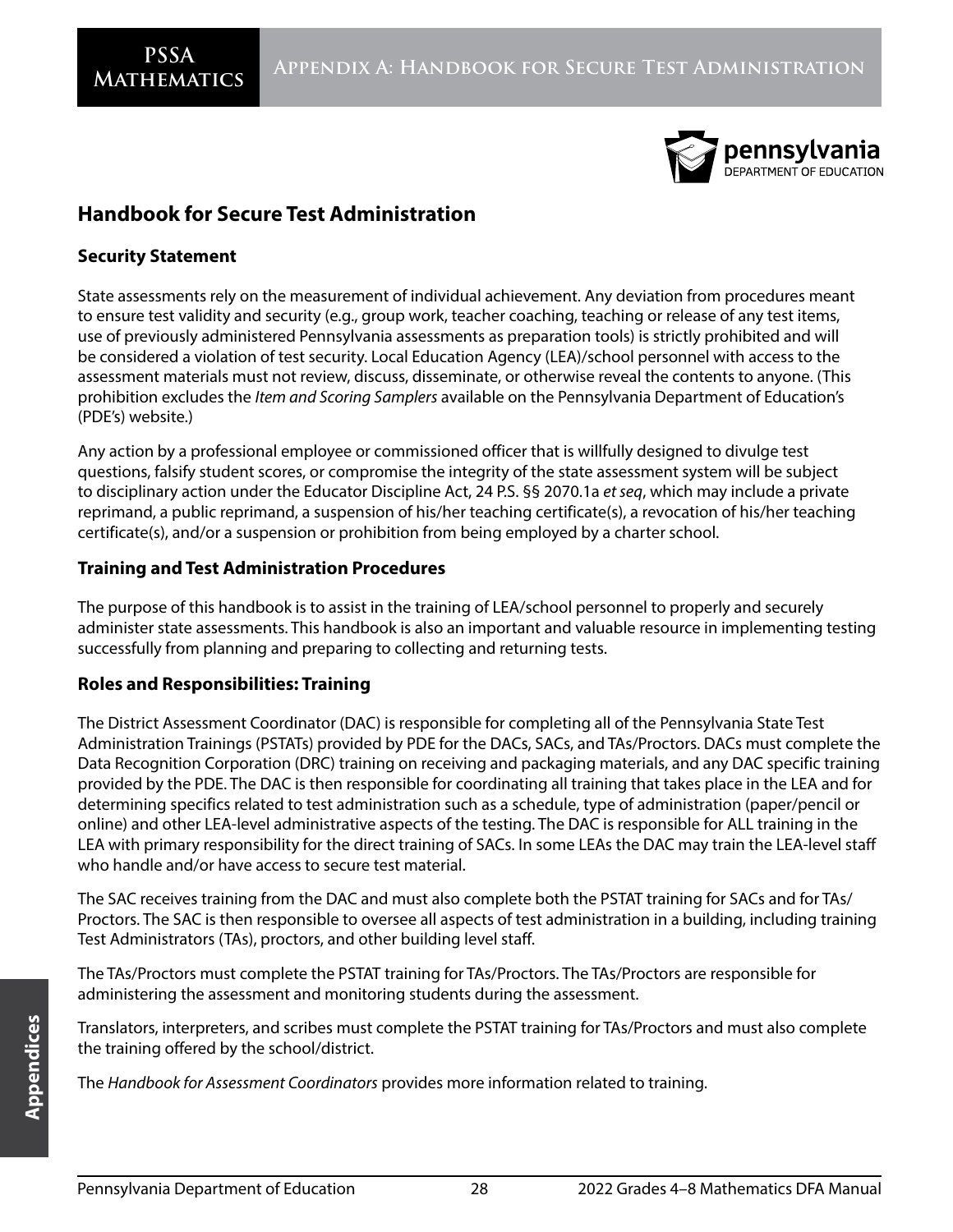

### **Roles and Responsibilities: Test Administration**

**PSSA**

The following lists the general roles and responsibilities for DACs, SACs/Principals, TAs/Proctors, and general personnel before, during, and after test administration. The lists are not exhaustive but provide a general overview of the most important responsibilities of each individual in test administration. In some cases the responsibilities may overlap between or among DACs, SACs, and/or TAs/Proctors. In these cases it is the responsibility of the DAC to determine who has the primary responsibility and is accountable for specific duties, especially when duties may be shared.

## **A . DISTRICT ASSESSMENT COORDINATOR TEST SECURITY GUIDELINES**

General Statement: Administer the assessment using the best practices and with fidelity to the administrative guidelines; keep the assessment materials secure and confidential; prevent any dishonest or fraudulent behavior in the administration and handling of the assessment; and promote a fair and equitable testing environment in order to obtain reliable and valid student scores.

### **Before Test Administration – DAC**

Complete the PSTAT trainings for the administration of the assessments annually.

Complete the *Accommodations Guidelines* training annually.

Update DRC INSIGHT portal accounts for LEA and school users.

Review the *Handbook for Assessment Coordinators* (HAC), *Directions for Administration* (DFA), *Accommodations Guidelines*, *Online User Guides* (if online testing) and other test-related documents necessary to conduct training for test administration.

Review the LEA's policy/procedures for home-schooled students.

Review the LEA's policy/procedures for handling cyber-charter schools' requests to test their students.

Develop and maintain the LEA's procedure for parental requests to view tests (opt-outs).

Develop and maintain the LEA's procedure for handling breaks during test administration and keeping test and answer booklets secure.

Develop and maintain the LEA's procedure for handling disruptions during test administration and keeping test and answer booklets secure.

Develop and maintain the LEA's procedure for handling emergencies during test administration.

Develop the LEA's master test schedule (including make-ups) that falls within PDE established test windows for each administration and include it in training. Ensure that the test schedule is developed so that sections are administered in the sequence in which they are printed in the test booklets.

Develop a training agenda and train SACs and other LEA-level staff involved in test administration or the handling of secure material prior to conducting any of their assigned work. (See *Handbook for Assessment Coordinators* for more information).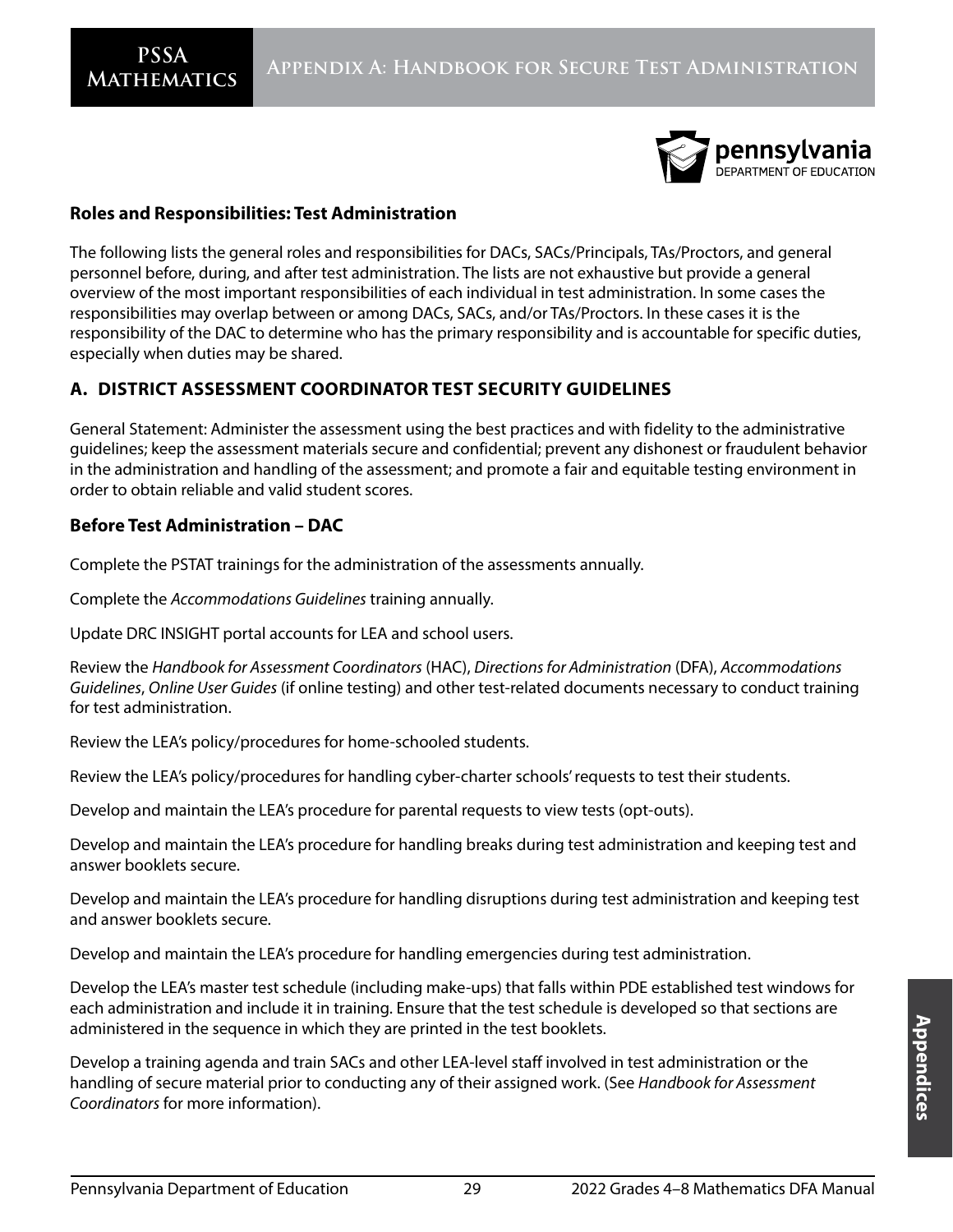

Ensure that SACs are trained on the test accountability and security information contained in the *Handbook for Assessment Coordinators*.

Ensure that SACs are trained on the *Accommodations Guidelines*.

**PSSA**

Ensure that all individuals involved in the handling of assessment materials and/or the administration of the assessment are instructed in test security protocols and procedures.

Ensure that any individual who will administer and/or proctor the assessment completes the online PSTAT annually (each school year).

Ensure that all individuals involved in the handling and/or administration of the assessment receive instruction that all assessment materials, including all assessment booklets and other materials containing secure assessment questions and student responses, are to be kept secure and precisely accounted for in accordance with the procedures specified in the *Handbook for Assessment Coordinators*.

Ensure that SACs receive instruction on the policy regarding all electronic devices (cell phones, smartphones, smartwatches, cameras, etc.).

Ensure that all individuals who assist in the administration of the assessment and all individuals who have access to the secure assessment materials have been made aware that they are not in any manner to alter or cause the alteration of any examinee response, assessment booklet, or papers used by examinees.

Communicate to students, parents, and the community that which the assessment does and does not measure, when and how it will be administered, and how the results will be used. Refer to the *Handbook for Assessment Coordinators* for a sample Parent Letter.

Notify and ensure that all students and parents/guardians have been provided the policy regarding all electronic devices (cell phones, smartphones, smartwatches, cameras, etc.).

Consider having a teacher other than the teacher-of-record administer the assessment to students. If local circumstances do not allow that option, consider assigning a Proctor to be in the classroom with the TA. (In some circumstances LEAs have been directed by PDE not to use the teacher-of-record to administer the assessment to his/her students.)

Inventory secure materials without breaking the shrink wrap (ship-to-district).

Report any items not received.

Distribute tests to SAC(s) (ship-to-district).

## **During Test Administration – DAC**

Monitor testing sites to ensure administration of the assessments in accordance with PDE policies and procedures.

Ensure that sections/modules are started and completed in the same day as per the LEA testing schedule.

Instruct all school staff to minimize distractions, including intercom announcements.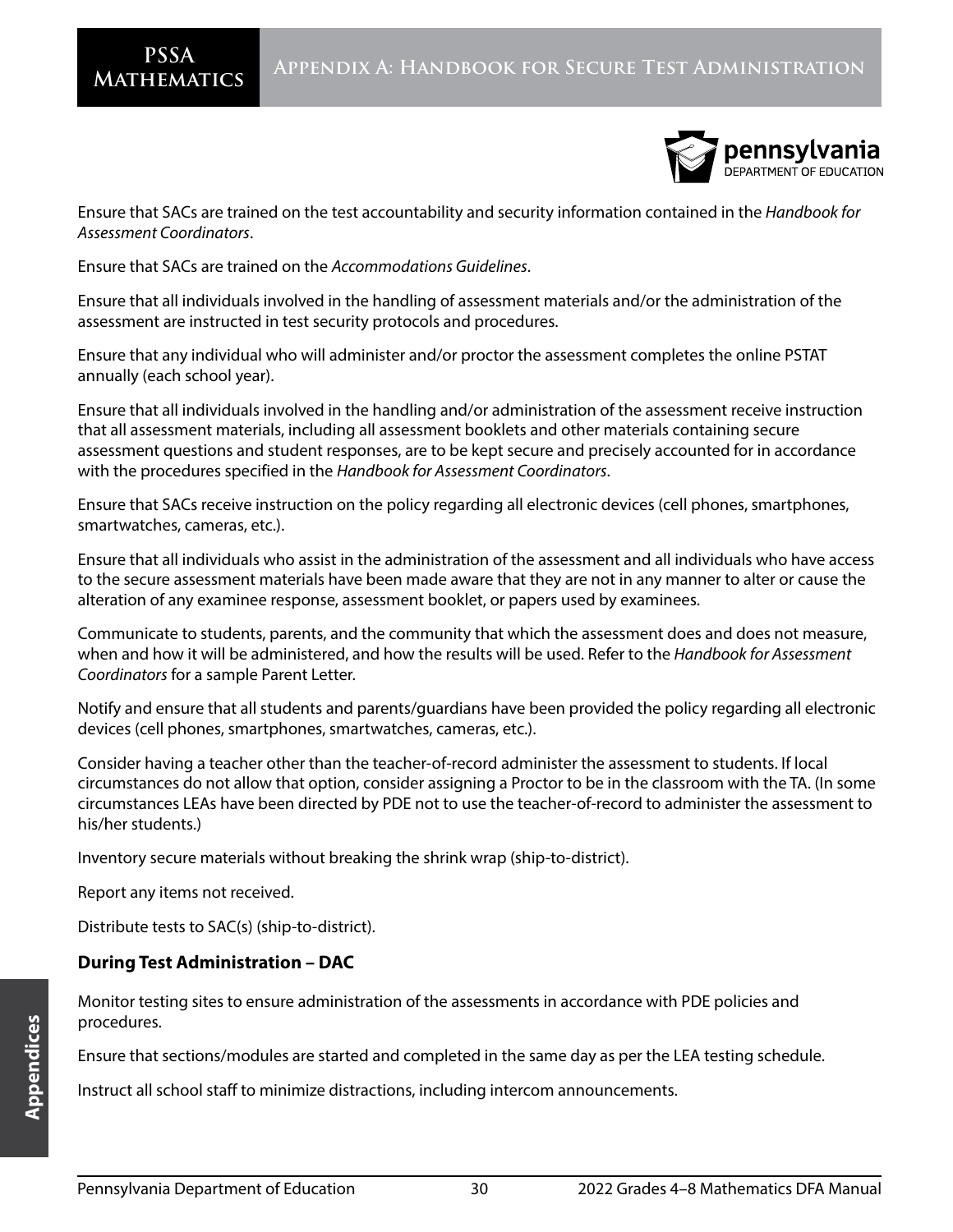

Suspected testing irregularities/security breaches must immediately be reported to the Pennsylvania Department of Education. For the most rapid response, irregularities and/or allegations should be reported to PDE via ra-ed-pssa-keystone@pa.gov. You may also report by phone at 844-418-1651; however, using the telephone may delay the response.

## **After Test Administration – DAC**

**PSSA**

Collect tests from SAC(s) (ship-to-district).

Complete the Materials Accountability Form after inventorying, packaging, and returning the materials to the vendor.

NOTE: DACs should not open or look into answer booklets or test booklets.

Record the UPS Tracking Number for each package, noting the assessment(s) for which it was used and the content of each box. Please keep the number(s) for future reference to document the materials returned to DRC.

Sign the *Test Security Certification* (*District Assessment Coordinator*). The DAC should sign the *Test Security Certification* at the end of each testing window.

Failure to account for and/or return assessment materials constitutes a breach in security, the consequences of which can be severe, up to and including remuneration should it be determined loss of or misappropriation of materials has compromised the integrity of test items.

## **B . SCHOOL ASSESSMENT COORDINATOR AND/OR BUILDING PRINCIPAL TEST SECURITY GUIDELINES**

General Statement: Maintain the security and integrity of all assessment materials, prevent any dishonest or fraudulent behavior in the administration and handling of the assessment, and promote a fair and equitable testing environment in order to obtain reliable and valid student scores.

## **Before Test Administration – SAC**

Attend the annual training for SACs provided by the DAC.

Complete the PSTAT training for SACs and for TAs/Proctors annually.

Review DFA's, the *Handbook for Assessment Coordinators*, *Accommodations Guidelines* and *Online User Guides* (if testing online).

Develop a building level master test schedule (including make-ups) that falls within PDE established testing windows for each administration and include it in training. Ensure that the test schedule is developed so that sections are administered in the sequence in which they are printed in the test booklets.

Develop an agenda and train TAs/Proctors and other building level personnel (review the *Handbook for Assessment Coordinators* for more information).

Ensure that all individuals involved in the handling of assessment materials and/or the administration of the assessment receive instruction regarding test security protocols and procedures.

Ensure that all TAs/Proctors receive a copy of the TA/Proctor *Test Security Certification*.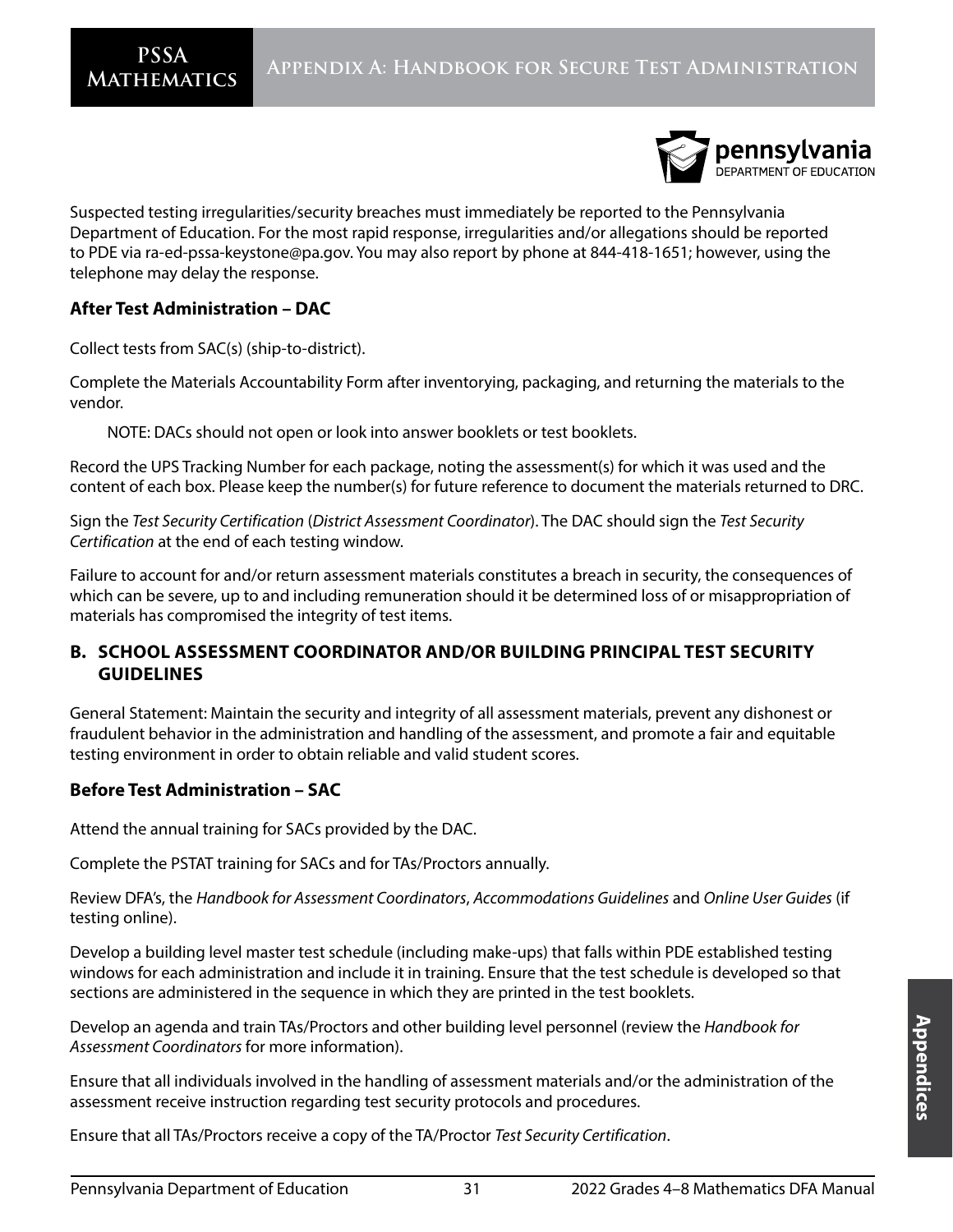

Ensure that all individuals who will administer and/or proctor the assessment complete the Pennsylvania State Test Administration Training (PSTAT). Translators, interpreters, and scribes must complete the PSTAT training for TAs/Proctors and must also complete the training offered by the school/district.

Ensure that all individuals involved in the handling and/or administration of the assessment receive instruction that all assessment materials must remain secure. This includes all assessment booklets and other materials containing secure assessment questions and student responses that must be kept secure and precisely accounted for in accordance with the procedures specified in the *Handbook for Assessment Coordinators*.

Ensure that all TAs/Proctors are instructed on the policy regarding electronic devices (cell phones, smartphones, smartwatches, cameras, etc.).

Ensure that all individuals who assist in the administration of the assessment and all individuals who have access to the secure assessment materials are instructed that they are not in any manner to alter or cause the alteration of any examinee response, assessment booklet, or papers used by examinees.

Create and maintain the PAsecureID list (refer to the *Handbook for Assessment Coordinators* for specific instructions).

Ensure all students are scheduled for the appropriate assessment.

**PSSA**

Ensure TAs/Proctors understand that each assessment returned will be linked to the TA who administered the assessment. For paper/pencil assessments, TA initials will be collected on the back page of each answer booklet. For online testing, teacher (TA) names must be included with each online test session created. This will link the TA to the online session prior to test tickets being generated.

Ensure that students testing online have prior experience with the online practice test and tools that model the testing mode (online).

Maintain a contingency plan for breaks and for disruptions during testing.

Ensure monitoring software or spyware is disabled or removed from computers, iPads, and Chromebooks to be used for testing.

Ensure all instructional materials that could aid students in answering test items are covered with opaque material or removed from classrooms and hallways.

Make sure the testing environment is secure and educationally appropriate.

Know the required accommodations and those allowable accommodations for each student with an IEP or 504 Service Plan and/or for each English Learner being assessed and communicate this to the appropriate personnel.

Provide the appropriate testing environment for each student requiring an accommodation.

Inventory tests received in "ship to district." If additional materials are needed, notify DRC. In a "ship to school" the SAC should order additional materials, if needed.

Report any shipping or ordering mistakes immediately to DRC.

Create Test Sessions in the DRC INSIGHT portal (if testing online). Make sure to list the correct TA when creating test sessions in the DRC INSIGHT portal.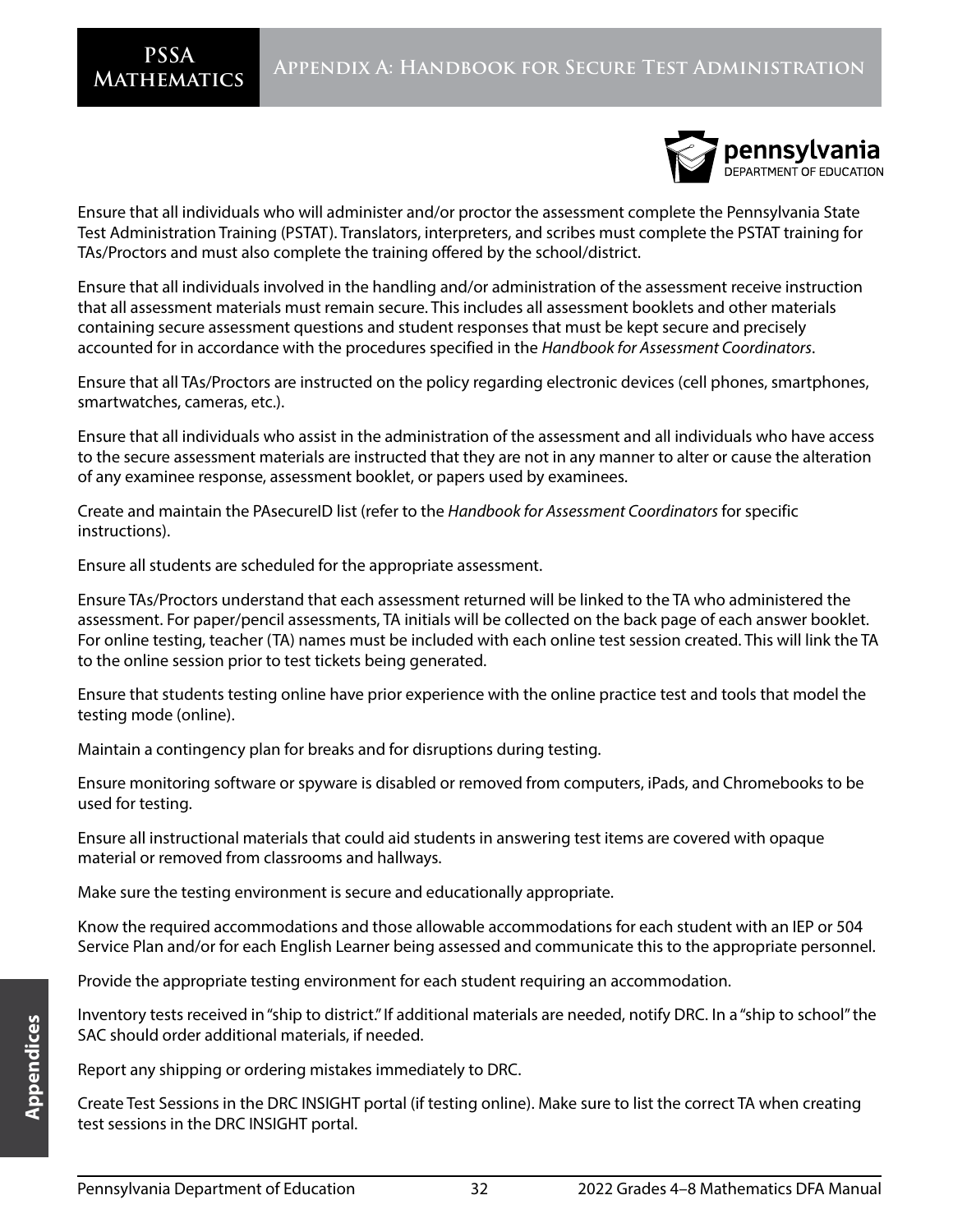

Put labels on answer booklets (Do not open test booklets while labeling).

Place a "Testing—Do Not Disturb" sign on doors where testing is occurring.

#### **During Test Administration – SAC**

**PSSA**

Develop and maintain a procedure for distribution and collection of secure test materials to TAs each day utilizing a sign-out/sign-in process. It is recommended that TAs count the test booklets in the presence of the SAC or his/ her designee.

Ensure that TAs are following proper testing protocols.

Make sure students are supervised at all times during testing and all breaks. This supervision requirement includes those students who need additional time to complete any test session.

If there is a disruption (e.g., fire alarm, power outage) ensure the safety of students at all times, and take appropriate precautions concerning the security of the test and answer booklets.

Ensure secure processes and procedures for extended time. Do not allow students to move to an extended time location without a TA and do not allow students to carry materials to an extended time session/location.

Make sure that sections/modules are started and completed in the same day.

Minimize distractions, including intercom announcements.

Ensure tests are stored in a locked area with controlled and limited access.

Report suspected testing irregularities/security breaches to the DAC. If the DAC is unavailable for an extended time or has any involvement in the testing irregularity, PDE must be contacted directly. For the most rapid response, irregularities and/or allegations should be reported to PDE via ra-ed-pssa-keystone@pa.gov. You may also report by phone at 844-418-1651; however, using the telephone may delay the response.

## **After Each Testing Session – SAC**

Collect all materials from TAs excluding copies of the DFA.

Account for all test booklets and answer booklets daily. It is recommended that the SAC or his/her designee count the test booklets in the presence of the TA.

Store testing materials in a locked, secure location.

Destroy scratch/grid paper, rough drafts and any other paper on which students have written.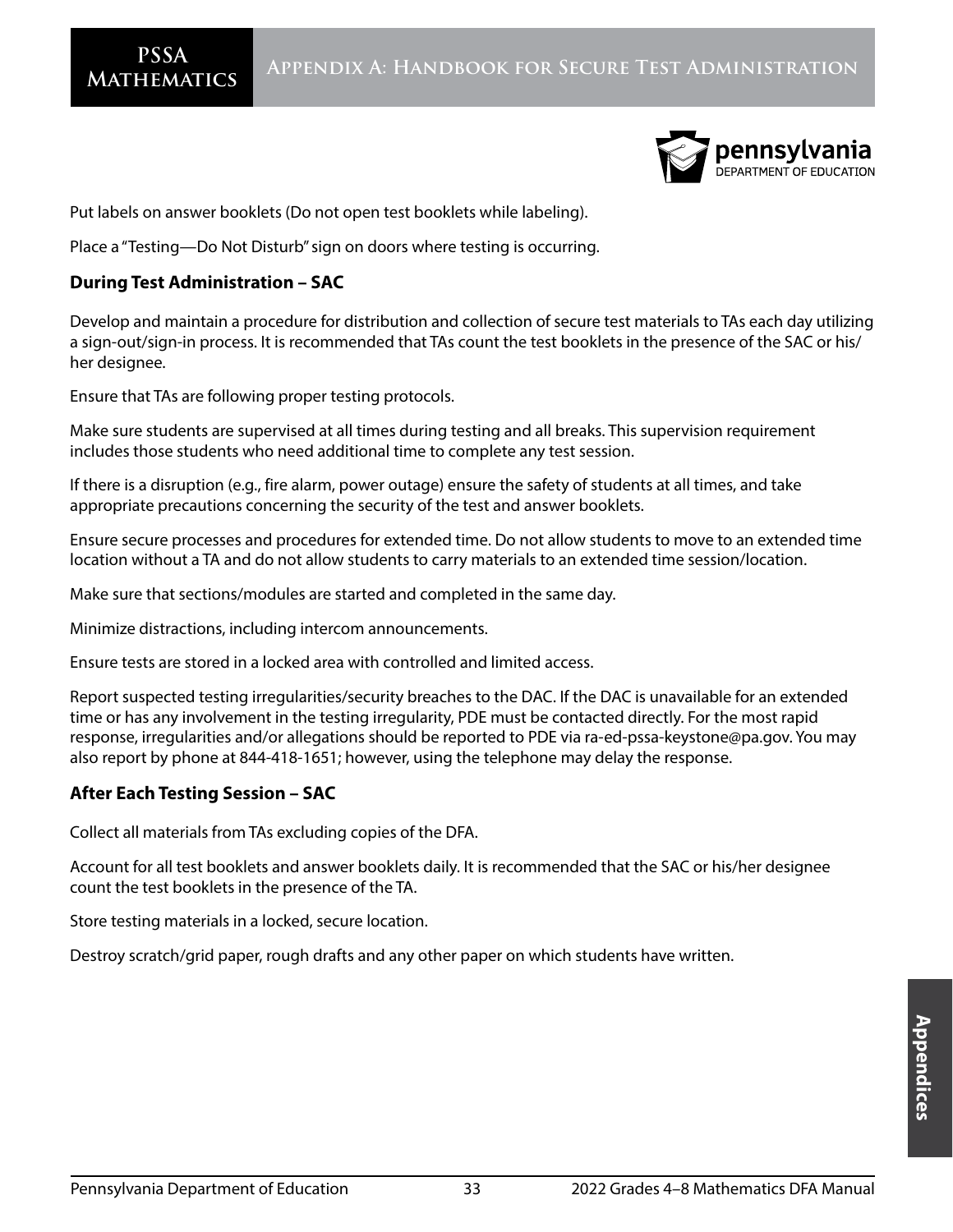

### **After Test Administration – SAC**

**PSSA**

Inventory and return tests to the DAC (ship-to-district) or follow pack and ship procedures to return tests to DRC (ship-to-school).

NOTE: SACs should not open answer booklets or test booklets or review test items.

In ship-to-school LEAs, SACs should record the UPS Tracking Number for each package, noting the assessment(s) for which it was used and the content of each box. Maintain the number(s) for future reference to document that the materials were returned to DRC.

Failure to account for and/or return assessment materials constitutes a breach in security, the consequences of which can be severe; up to and including remuneration should it be determined loss of or misappropriation of materials has compromised the integrity of test items.

Sign the *Test Security Certification* (*School Assessment Coordinator and Principal*). The SAC should sign the *Test Security Certification* at the end of each testing window.

Ensure all TAs, Proctors, Translators, Interpreters, Scribes, and other individuals with access to secure testing materials sign the *Test Security Certification*. If someone cannot or does not sign the *Test Security Certification*, immediately report that fact to the Department of Education. For the most rapid response, allegations should be referred to ra-ed-pssa-keystone@pa.gov or report by phone at 844-418-1651 (using the telephone report may delay the response).

## **C . TEST ADMINISTRATOR/PROCTOR TEST SECURITY GUIDELINES**

General Statement: Maintain the security and integrity of all assessment materials, prevent any dishonest or fraudulent behavior in the administration and handling of the assessment, and promote a fair and equitable testing environment in order to obtain reliable and valid student scores.

## **Before Test Administration – TA/Proctor**

Attend the annual training for TAs/proctors provided by the SAC.

Annually (each school year) complete the PSTAT.

Review the *Directions for Administration Manual* for the test to be administered.

Read and understand the *Test Security Certification*.

Know and understand that each assessment returned will be linked to the TA who administered the assessment. For paper/pencil assessments, TA initials will be collected on the back page of each answer booklet. For online testing, teacher (TA) names must be included with each online test session created. This will link the TA to the online session prior to test tickets being generated.

Remove or cover with opaque materials all classroom instructional materials or any other materials that could aid students in answering test items.

Make sure the testing environment is secure and educationally appropriate.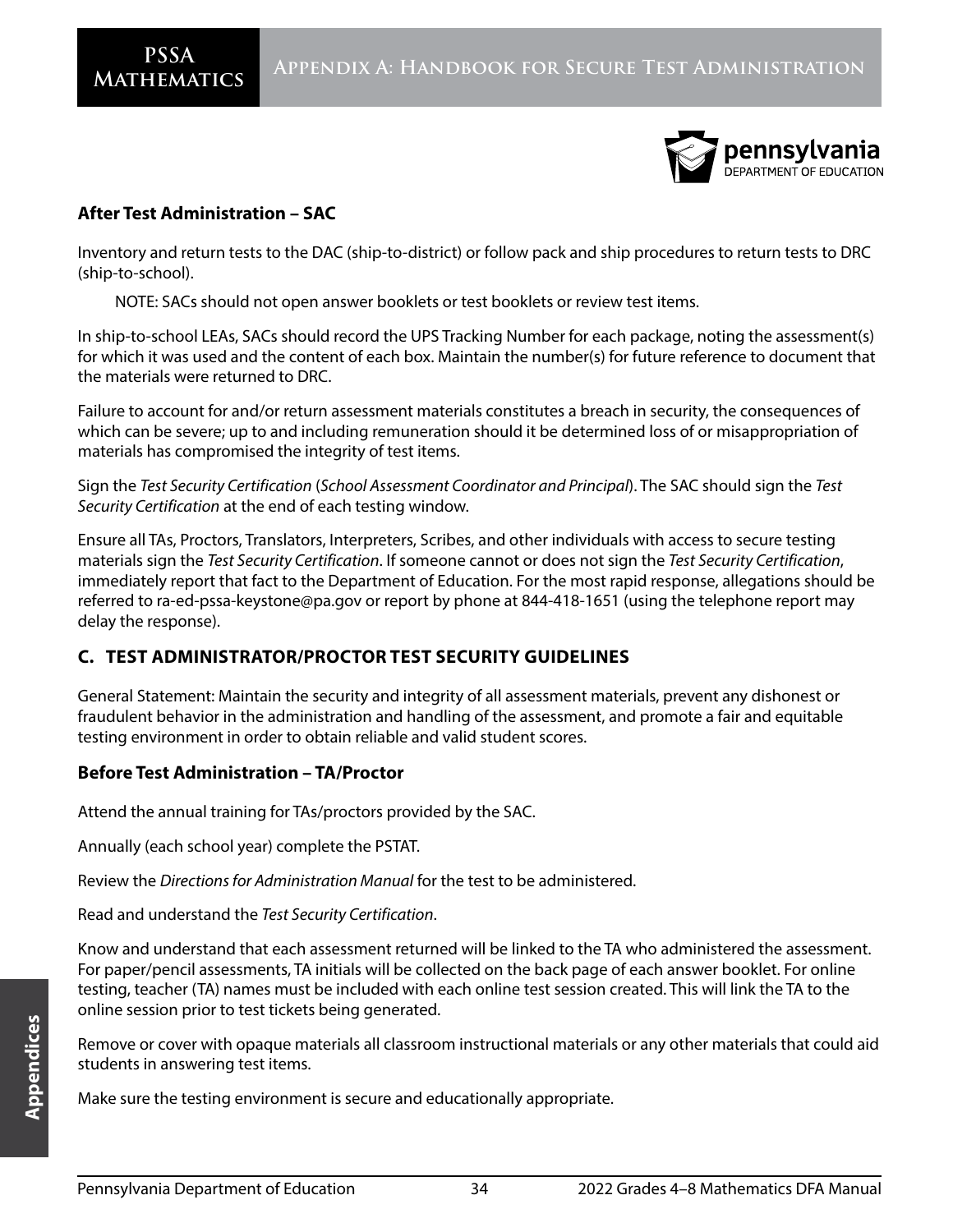

Review the *Code of Conduct for Test Takers* with students prior to the day of testing and respond to all student questions.

Review the *Calculator Policy* and ensure calculators (other than calculators provided within the online testing engine) meet the requirements of the *Calculator Policy*.

Know and prepare to appropriately implement the required accommodations for each student with an IEP or 504 Service Plan and for each English Learner being assessed in your room.

Review with students the possible local sanctions the district will enforce for student misconduct (e.g., cheating and recording test questions).

## **During Test Administration – TA/Proctor**

**PSSA**

Collect cell phones, smartphones, and other unauthorized electronic devices as students enter the testing site.

Ensure students are seated for optimal security and at the assigned workstation (online test).

Appropriately implement required accommodations.

During the administration of the mathematics assessment, collect all used scratch/grid paper and any other paper on which students have written after the non-calculator portion to ensure students have not recorded non-calculator items on scratch/grid paper.

Actively monitor testing. TAs should take positions with the best vantage points and continually move around the testing site to ensure students are adhering to the instructions given and are in the correct session. Ascertain that students are not using inappropriate item elimination strategies or making stray marks in the answer bubbles. TAs/Proctors must not be engaged in off task activities such as working on electronic devices, talking with colleagues, or grading student work.

Make sure students are supervised at all times during testing and all breaks. This supervision requirement includes those students who need additional time to complete any test session.

If there is a disruption (e.g., fire alarm, power outage) ensure the safety of students at all times, and take appropriate precautions concerning the security of the test and answer booklets.

Collect test materials when students are finished testing rather than keeping them closed on the students' desks.

Students who finish early may sit quietly, read for pleasure, or read non-content related materials until all students have finished. Reading for pleasure includes magazines along with fiction text such as novels, short stories, poetry, etc. Reading anything that may include information related to the content area being assessed is not allowed. Written work/drawing/coloring of any kind is prohibited to ensure students are not recording secure test content.

Immediately report suspected testing irregularities/security breaches to the SAC/Building Principal.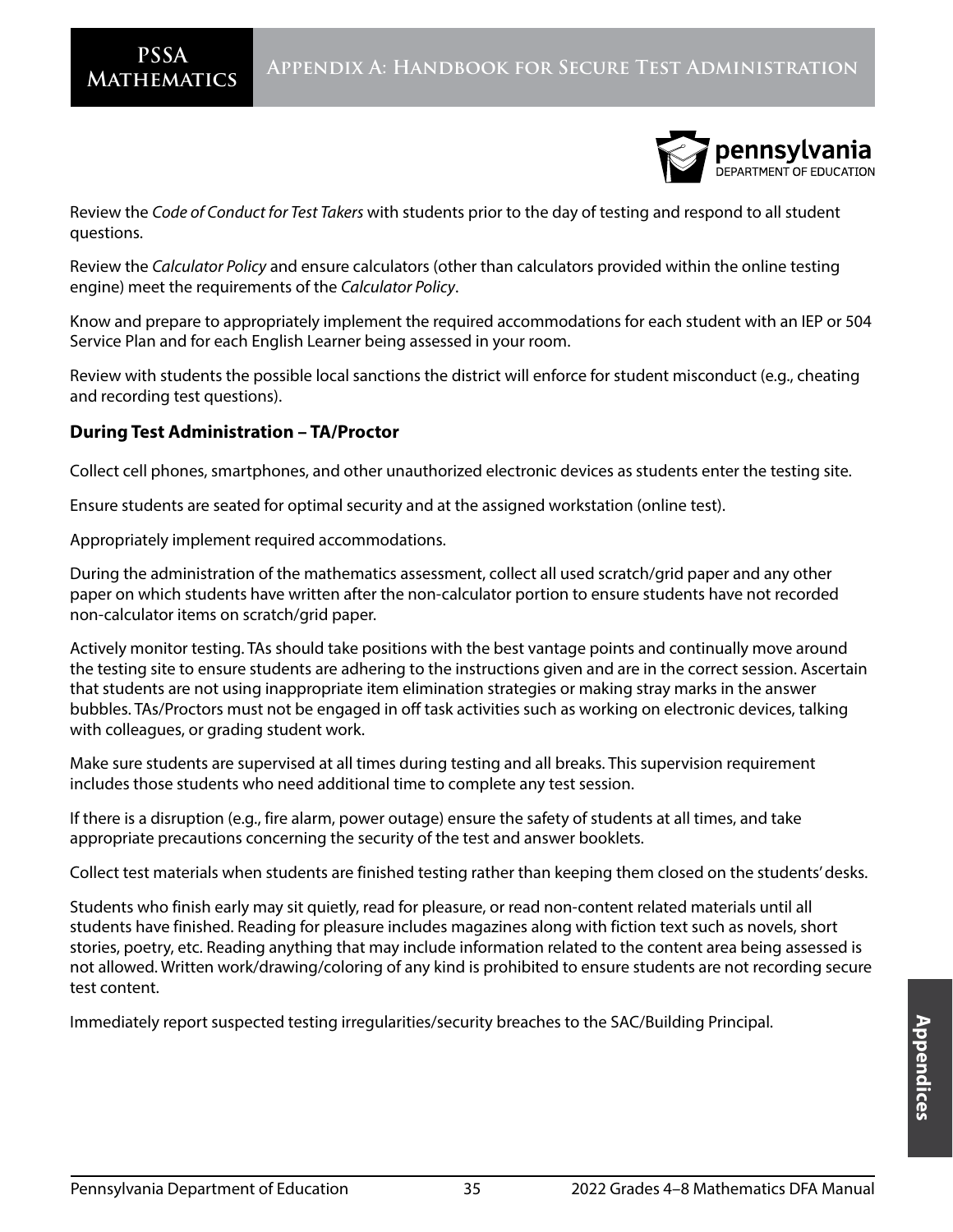

## **After Each Testing Session – TA/Proctor**

**PSSA**

Return all scratch/grid paper, rough drafts or any other paper on which students have written to the SAC to be destroyed.

Account for all test booklets and answer booklets daily and return all secure testing materials to the SAC immediately after the testing session each day. It is recommended that the SAC or his/her designee count the test booklets in the presence of the TA.

Failure to account for and/or return assessment materials constitutes a breach in security, the consequences of which can be severe, up to and including remuneration should it be determined loss of or misappropriation of materials has compromised the integrity of test items.

Clear the memory of calculators before and after each testing session.

## **After Test Administration – TA/Proctor**

Sign the *Test Security Certification* (*Test Administrator/Proctor*) and return it to the SAC. The TA/Proctor should sign the *Test Security Certification* at the end of each testing window.

## **D. GENERAL TEST SECURITY GUIDELINES**

The assessments rely on the measurement of individual achievement. Any deviation from assessment procedures is strictly prohibited and will be considered a violation of test security.

School administrators, teachers, and any other education personnel who are involved in the assessment program must maintain the security of all assessment materials at all times.

Because the assessment must remain secure, teachers/TAs should not have assessment materials in their possession at any time other than during the actual assessment administration.

## **Before Test Administration**

DO NOT:

Teach students a test-taking technique that would require them to bubble more than one response to a test question and then return and erase all but one response.

Review student test booklets except for purposes as stated in the *Directions for Administration Manual* and any of the accommodations guidelines documents. Knowledge or review of test items is not necessary for valid test administration and is prohibited.

Note: Interpreters may have access to test materials three days prior to test administration to prepare for accurate interpretation of the test.

Reveal any part of copyrighted materials to anyone.

Copy or otherwise reproduce any part of copyrighted materials.

Review and/or provide answers to test items to students. This includes using any of the test items for instructional purposes.

Possess unauthorized copies of state tests.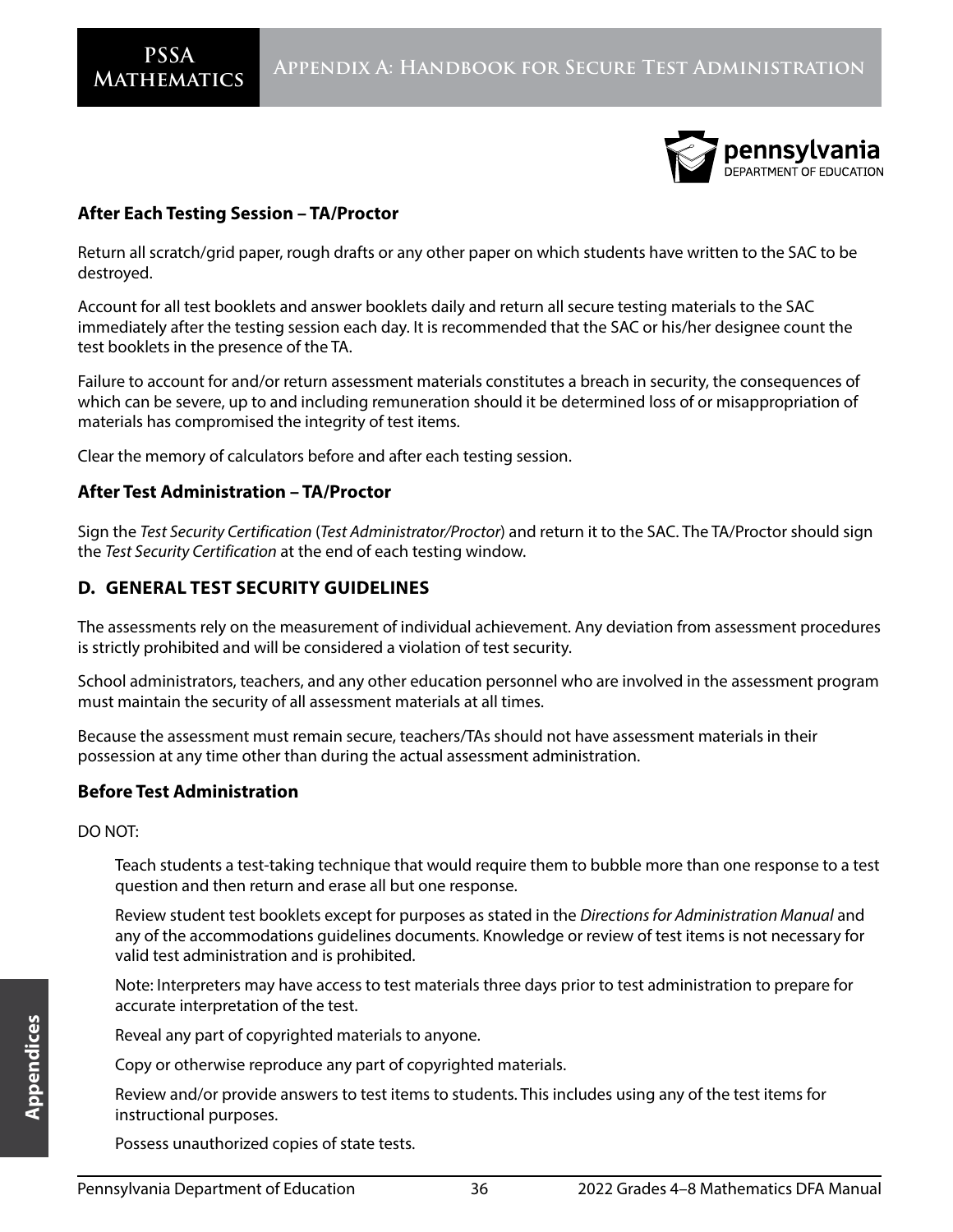

Assist in, direct, aid, counsel, encourage, or fail to report immediately any of the actions prohibited in this document.

#### **During Test Administration**

**PSSA**

DO NOT:

Leave students unattended with testing materials or permit any student to leave the testing site with testing materials for any reason.

Permit students to have unauthorized electronic devices in their possession or accessible to them.

Permit students to look ahead to another section or module of the test before being instructed to do so, or allow students to look back in a test booklet once a test section or module has been completed.

Discuss, disseminate, or otherwise reveal contents of the test to anyone.

Possess secure test materials at any time other than during the actual administration of the test. TAs should be given the secure materials immediately prior to the administration of the test, and the materials must be collected and counted by the SAC immediately after the testing session ends each day.

Coach or provide feedback to students (e.g., answer any questions pertaining to the content of the test, review rough drafts, or give students feedback of any kind including indicating items students may not have answered correctly). This prohibition applies to, but is not limited to, Personal Care Aides (PCA), Therapeutic Support Staff (TSS), or any other one-on-one aide who is assigned to a student.

Define or clarify a word in a test item.

Deviate from any of the read-aloud rules for any portion of the assessments. (The *Pennsylvania Read-Aloud and Scribing Guidelines for Operational Assessments* can be found on the PDE website.)

Read aloud any part of the assessments that will cue the correct answer(s) or provide a hint for the test taker.

Read-aloud the parts of the assessment that are not permitted to be read-aloud.

Return a test booklet to any student after it has been turned in to the TA, unless approval is granted by PDE, or for the reasons noted in the following sentence. Test booklets will be returned to students for makeup sessions for absences and for students who go to another testing site for extended time.

Alter, influence, or interfere with a test response in any way; fill in any unanswered item, or instruct the student to do so.

Assist in, direct, aid, counsel, encourage, or fail to report any of the actions prohibited in this document.

Play music while students are taking the test.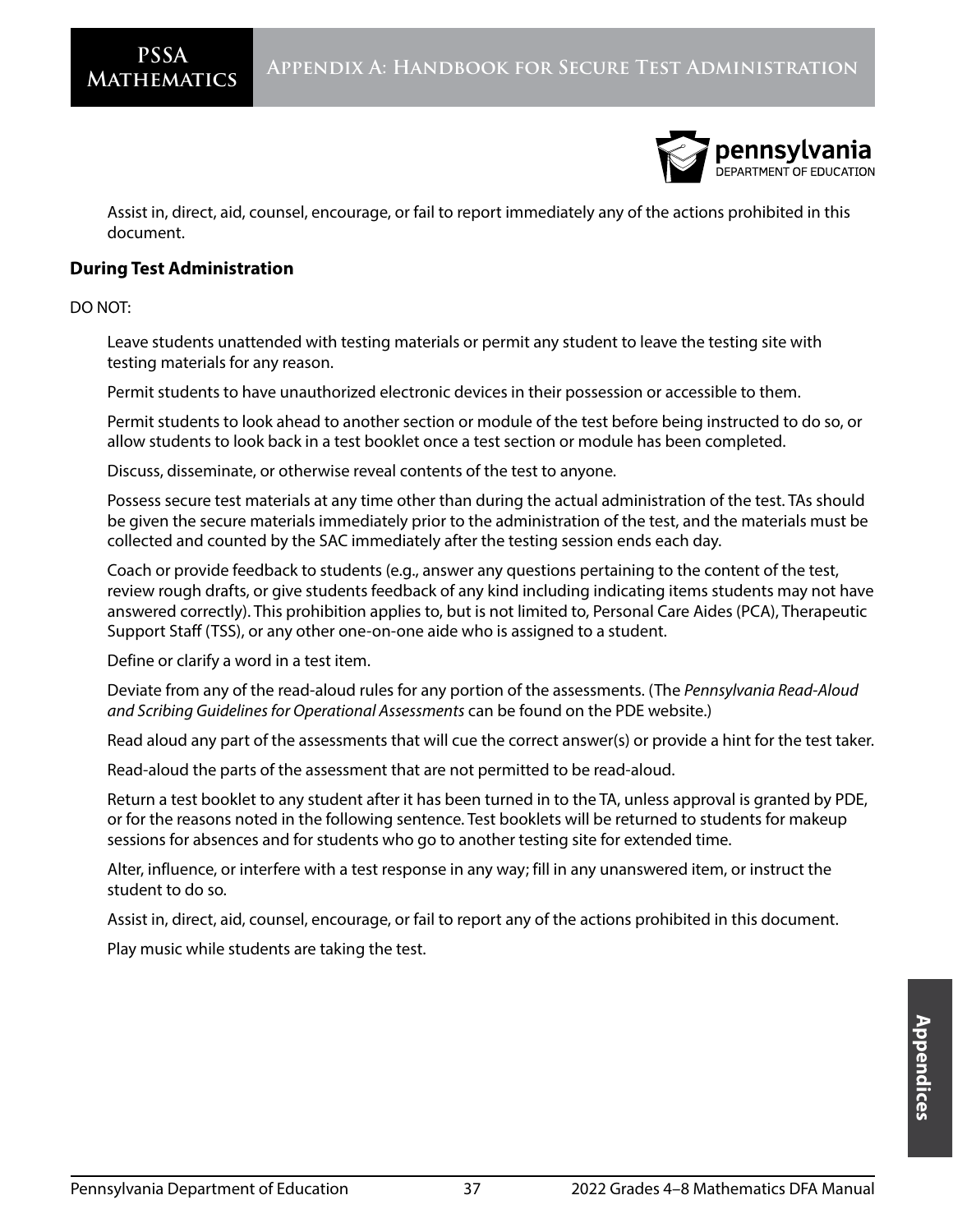

### **After Test Administration**

**PSSA**

DO NOT:

Discuss, disseminate, or otherwise reveal the contents of the test to anyone.

Keep/save, copy, reproduce, or use any test, test item, specific test content, or examinee responses to any item or any section of a secure test in any manner inconsistent with the instructions provided by and through the Pennsylvania Department of Education. This includes using any of the test items for instructional purposes.

Review student responses in the answer booklet.

Read or review test booklets or answer booklets containing the test items.

Alter, influence, or interfere with a test response in any way, fill in any unanswered items, or instruct the student to do so.

Discuss or provide feedback regarding test items.

Copy or reproduce any portion of the secure test materials or prepare/provide answer keys.

Erase or change student answers.

Make false or misleading statements about assessment results, including inappropriate interpretations, inaccurate reports, or unsubstantiated claims.

Erase stray marks or darken bubbles or make any alteration to a student's test.

Assist in, direct, aid, counsel, encourage, or fail to report any of the actions prohibited in this document.

DO:

Immediately report suspected testing irregularities/security breaches. TAs/Proctors should report to the SAC/Building Principal; SACs should report directly to the DAC. In either case if the appropriate coordinator, whether SAC or DAC, is unavailable for an extended time or has any involvement in the testing irregularity, contact PDE directly. For the most rapid response, irregularities and/or allegations should be reported to PDE at ra-ed-pssa-keystone@pa.gov. You may also report by phone at 844-418-1651; however, using the telephone may delay the response.

Sign the *Test Security Certification* (*General*). Those involved with testing should sign the *Test Security Certification* at the end of each testing window.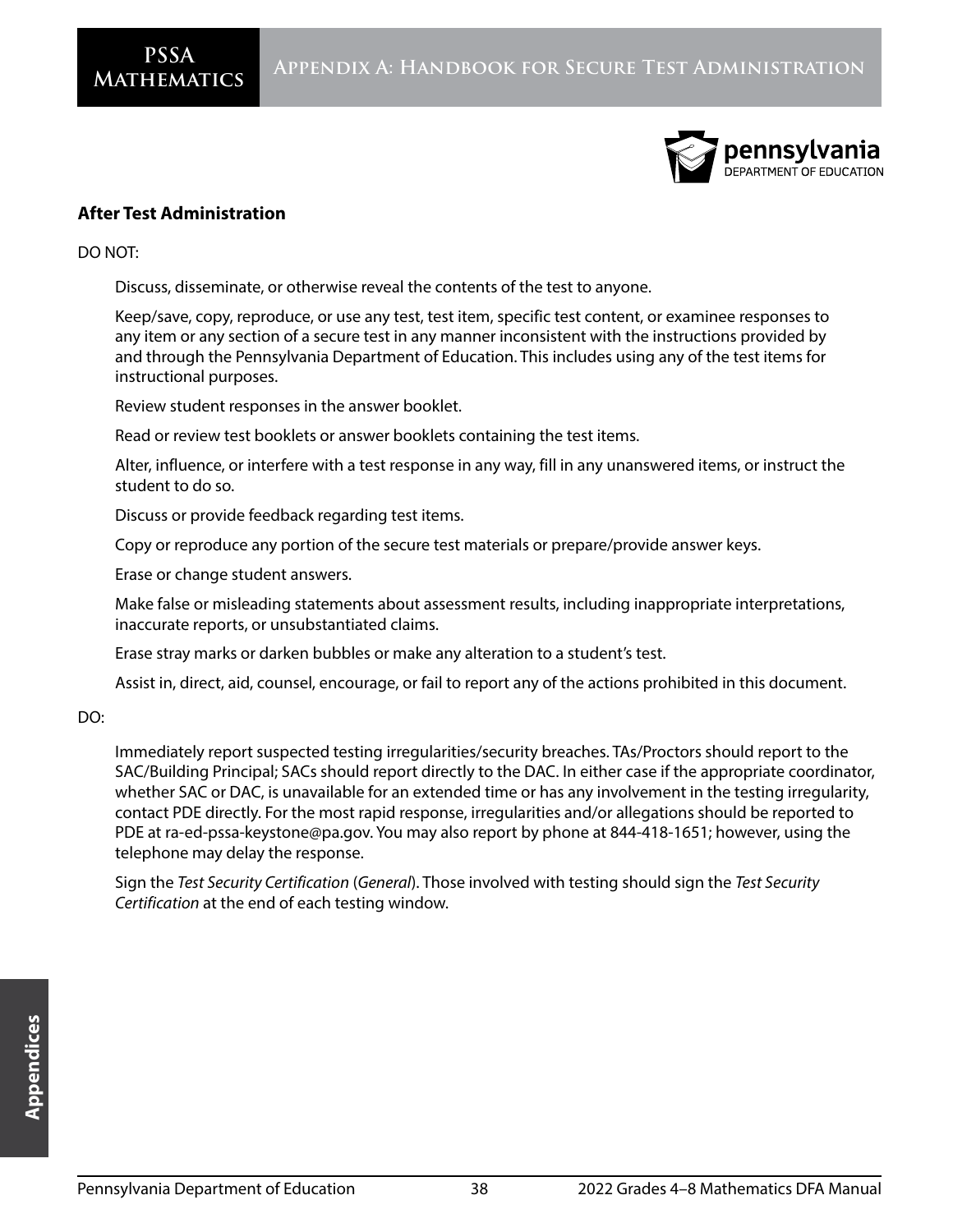# **Appendix B:**

## <span id="page-42-0"></span>**PSSA Test Security Certification**

## **(Test Administrator and Proctor)**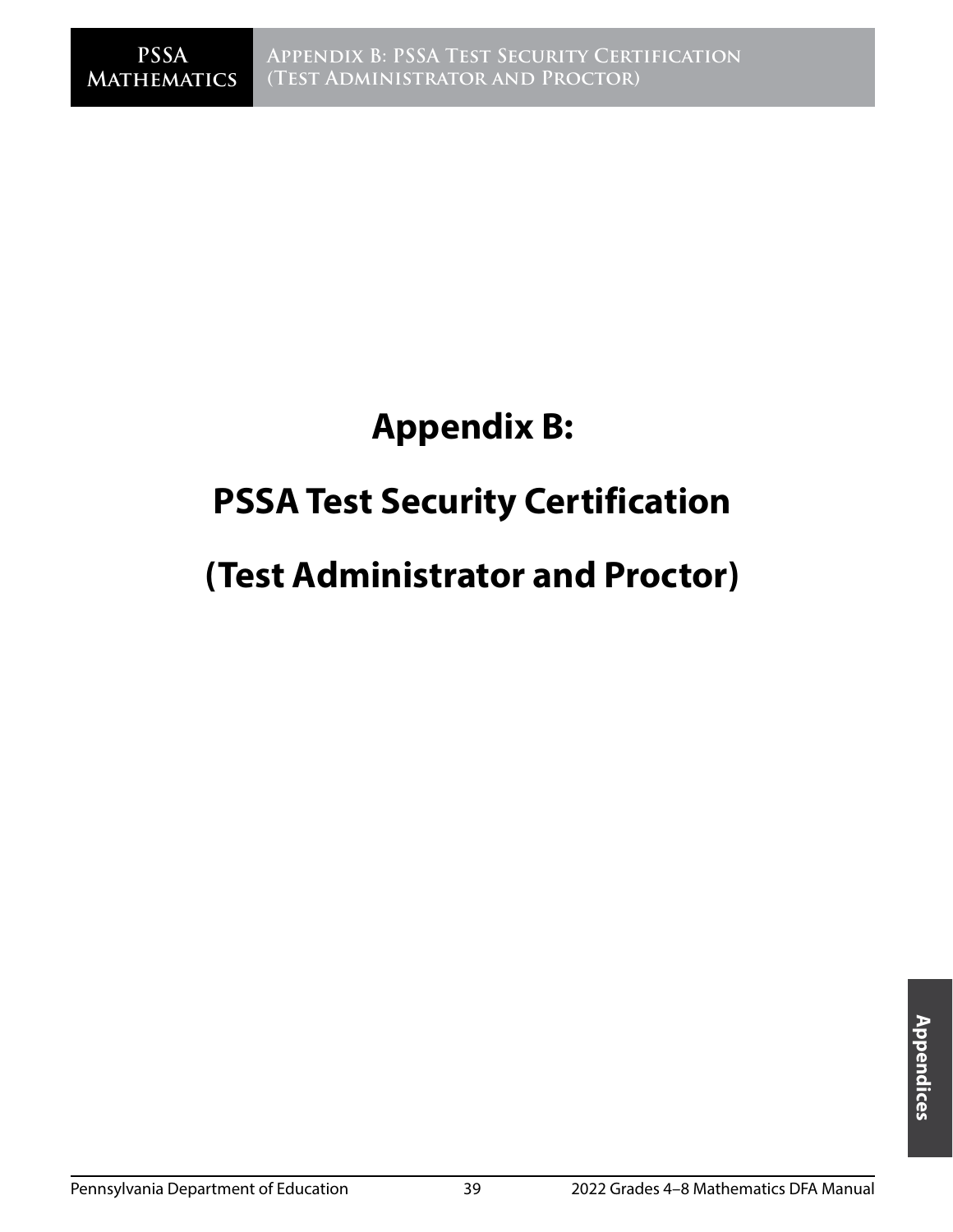

## **2022 PSSA Test Security Certification**

(Test Administrator and Proctor)

**PSSA Mathematics**

District:

School:

AUN:

Maintaining the security and integrity of all assessment materials, preventing any dishonest or fraudulent behavior in the administration and handling of the assessment, and promoting a fair and equitable testing environment are essential in order to obtain reliable and valid student scores. In that regard, I certify the following:

Prior to the administration of the assessment, I completed the Pennsylvania State Test Administration Training, and I understand that the assessment materials are secure, confidential, and proprietary documents owned by the Pennsylvania Department of Education.

I have not reviewed, discussed, disseminated, described, or otherwise revealed the contents of the assessment to anyone. I have not removed any assessment materials from the school building unless I was specifically authorized to administer the assessment to a student on homebound instruction. I have not kept, copied, reproduced, released, or used any assessment, assessment question, specific assessment content, or examinee response to any item or any section of the secure assessment in any manner that is inconsistent with the instructions provided by or through the Pennsylvania Department of Education. I have not provided any examinee with an answer to an assessment question or in any way influenced an examinee's response to any assessment question. I have not in any manner altered or caused the alteration of any examinee response, assessment booklet, or papers used by examinees.

I understand that any breach in assessment security could result in the invalidation of assessment results, professional discipline, and/or criminal prosecution.

I understand that false statements herein are made subject to the penalties of 18 Pa.C.S. § 4904.

Administrator/Proctor Name **Administrator/Proctor Signature** Date of Signature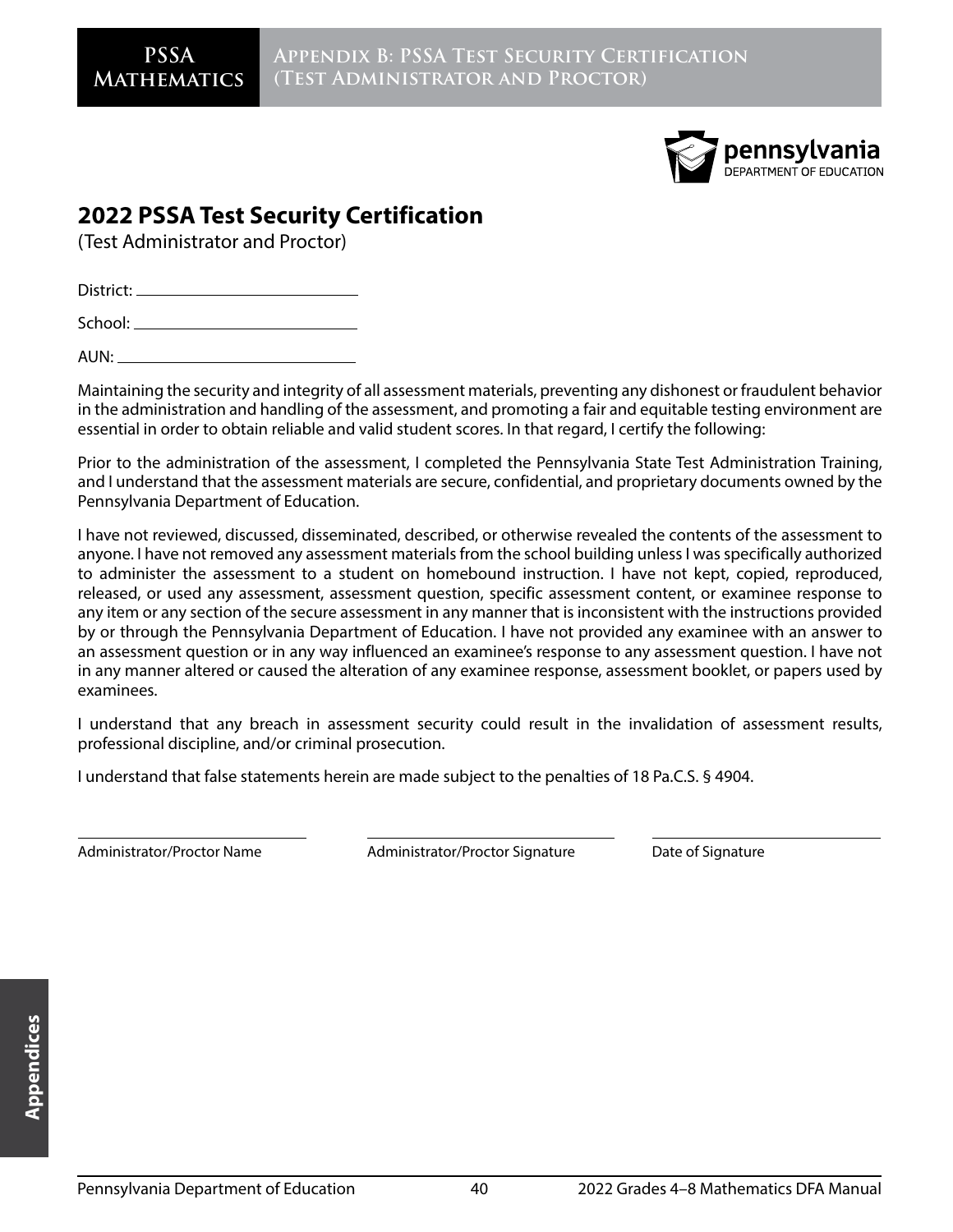

## **Code of Conduct for Test Takers**

<span id="page-44-0"></span>**PSSA**<br>**MATHEMATICS**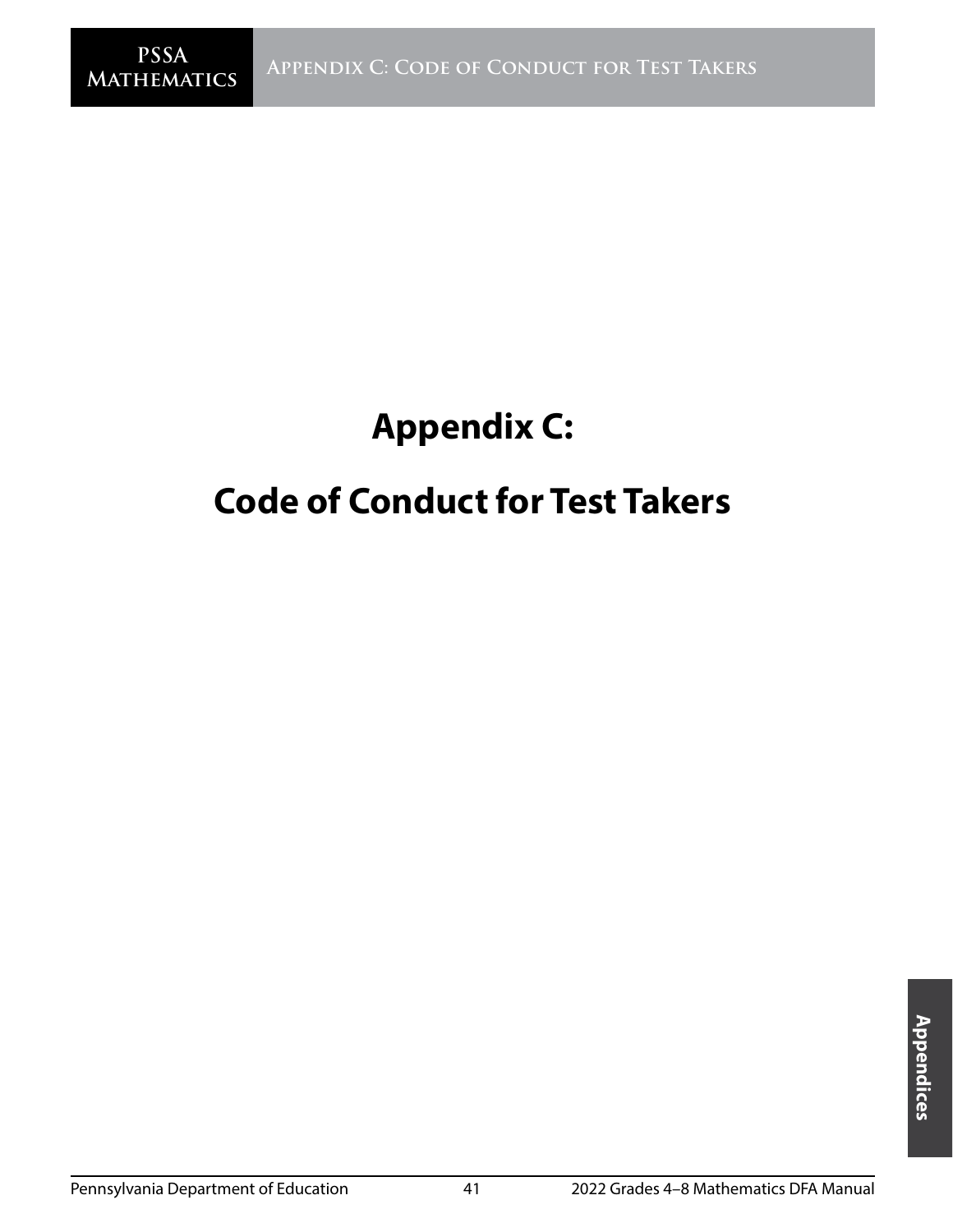

## **CODE OF CONDUCT FOR TEST TAKERS**

**DO . . .** 

**PSSA**

- Listen to, read, and follow all directions given.
- Ask questions if you do not understand the directions.
- Read each question carefully, especially multiple-choice items that ask for the "best answer." Also, be sure to read any open-ended items carefully before responding.
- Be careful when marking your answers so that you do not skip spaces or fill in the wrong sections.
- Make sure to completely fill in the bubble for the answer(s) you select and erase completely any answers you change.
- Keep your eyes on your own test.
- Try to answer each test item.
- Check that you have completed all the test items in the test section before closing your test booklet or submitting your final responses online.
- Report any suspected cheating to your teacher or principal.

#### **DO NOT . . .**

- Have notes in your possession during the test.
- Have any unapproved electronic devices (cell phones, smartphones, smartwatches, earbuds, etc.) in your possession during the test. Note, you may have approved calculators, if applicable, during the test.
- Share a calculator with others.
- Use the bubbles in the answer booklet to either eliminate possible incorrect answers or possible correct answers by making marks in multiple bubbles and erasing. Mark only the bubble for the correct answer(s) you have chosen.
- Talk with others about questions on the test during or after the test. (Students should be assured that they may discuss the testing process or issues of concern with their parents/guardians.)
- Take notes about the test to share with others.
- Leave an online test session until the session is complete or until instructed to do so.
- Use social media to post information about the test and/or test items.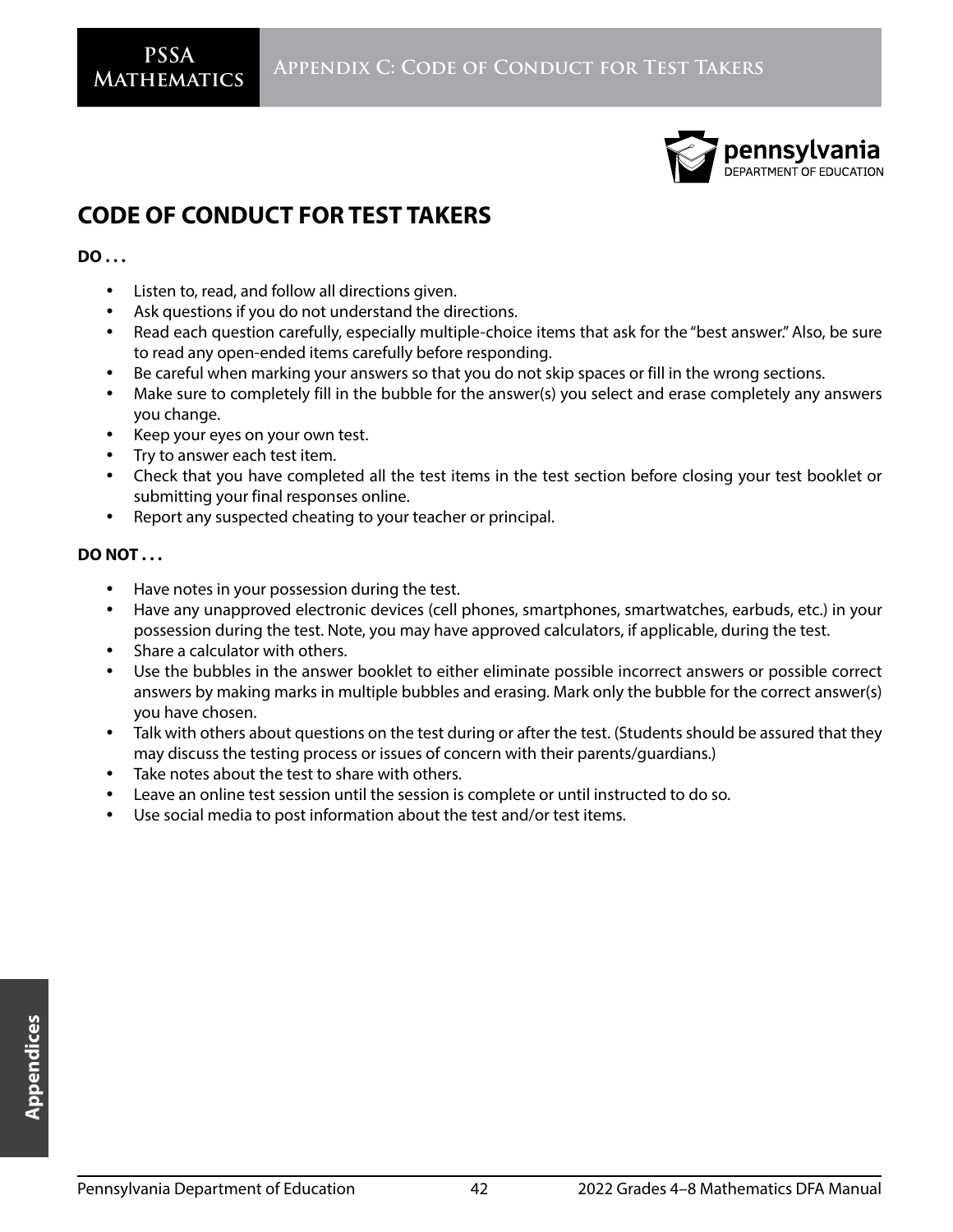## **Appendix D:**

# **Pennsylvania Calculator Policy**

<span id="page-46-0"></span>**PSSA**<br>**MATHEMATICS**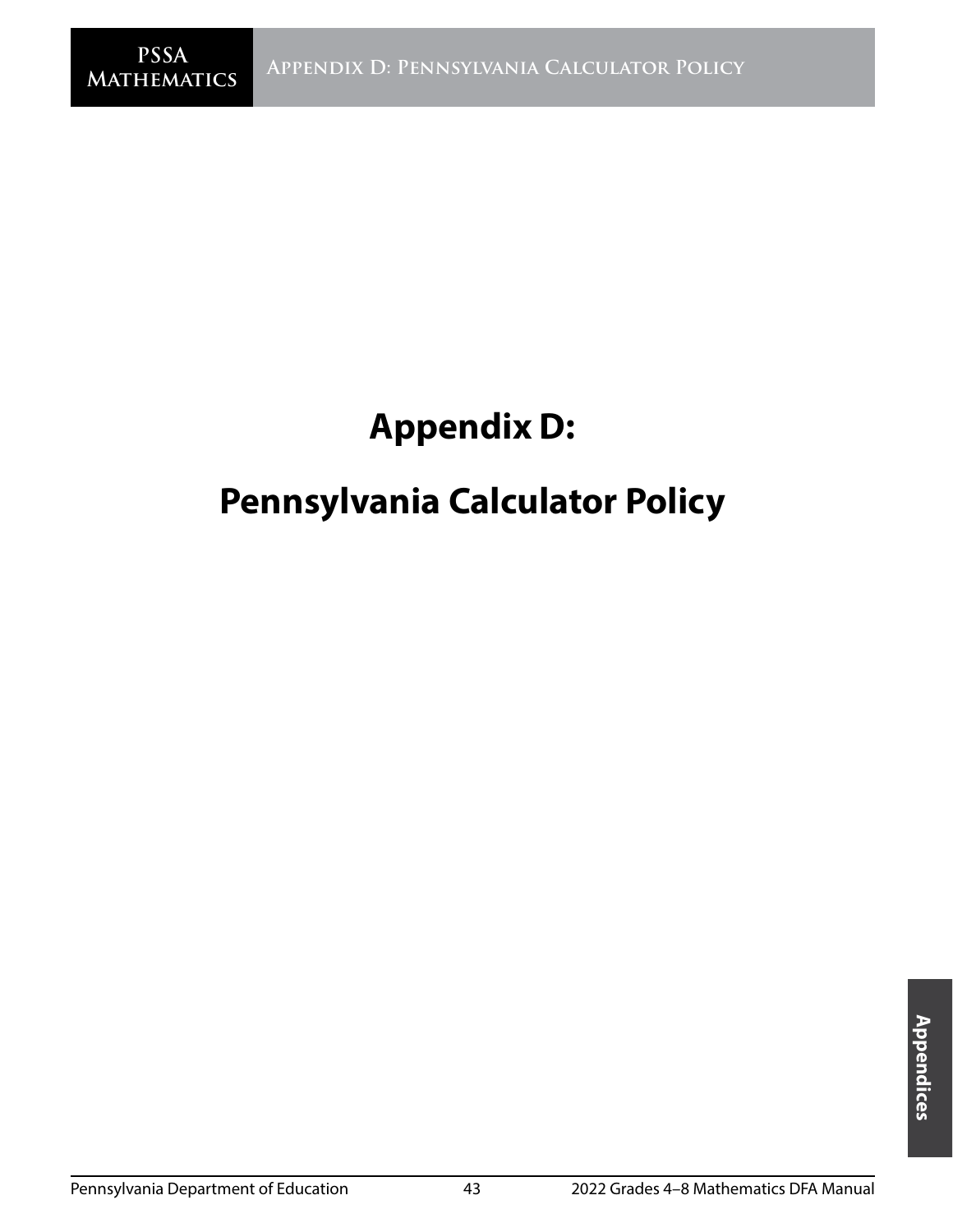

## **PENNSYLVANIA CALCULATOR POLICY**

**PSSA**

If a student chooses to use a calculator (other than the online options) on the Keystone Exams or PSSA in sections where the calculator is permitted, the student must adhere to the guidelines listed below. It is incumbent upon the School Assessment Coordinator to ensure that all calculator policies are implemented and followed, including making sure calculators have no programs or other data stored in their memory other than those that are factory installed. Please note that if a student wants to restore the deleted programs, the student will need to back up these programs prior to the assessment. In addition, the memory must be cleared on the calculator prior to and following each test session of the assessment.

The following are **not** permitted for the PSSA or Keystone Exams:

- Devices that have a primary purpose other than functioning as a calculator such as cell phones, smartphones, smartwatches, PDAs, laptops, tablets, pocket organizers, etc.
- Calculators with infrared, Wi-Fi, Bluetooth, or other beaming or wireless capabilities, unless the beaming or wireless capabilities are disabled
- Calculators with built-in Computer Algebra Systems (CAS)
- Calculators that make noise, have paper tape, need to be plugged in, or talk; these specific calculators can only be used as a required accommodation as stated in the Accommodations Guidelines
- Calculators shared by students during a test session
- Any and all non-factory (add-on) programs or information stored in the calculator

This calculator policy is intended to be a general description of what is not allowed. It is not meant to be an exhaustive list of specific calculators, devices, or technologies that must not be used on the PSSA or Keystone Exams. Please note that as technology changes, this policy may also change.